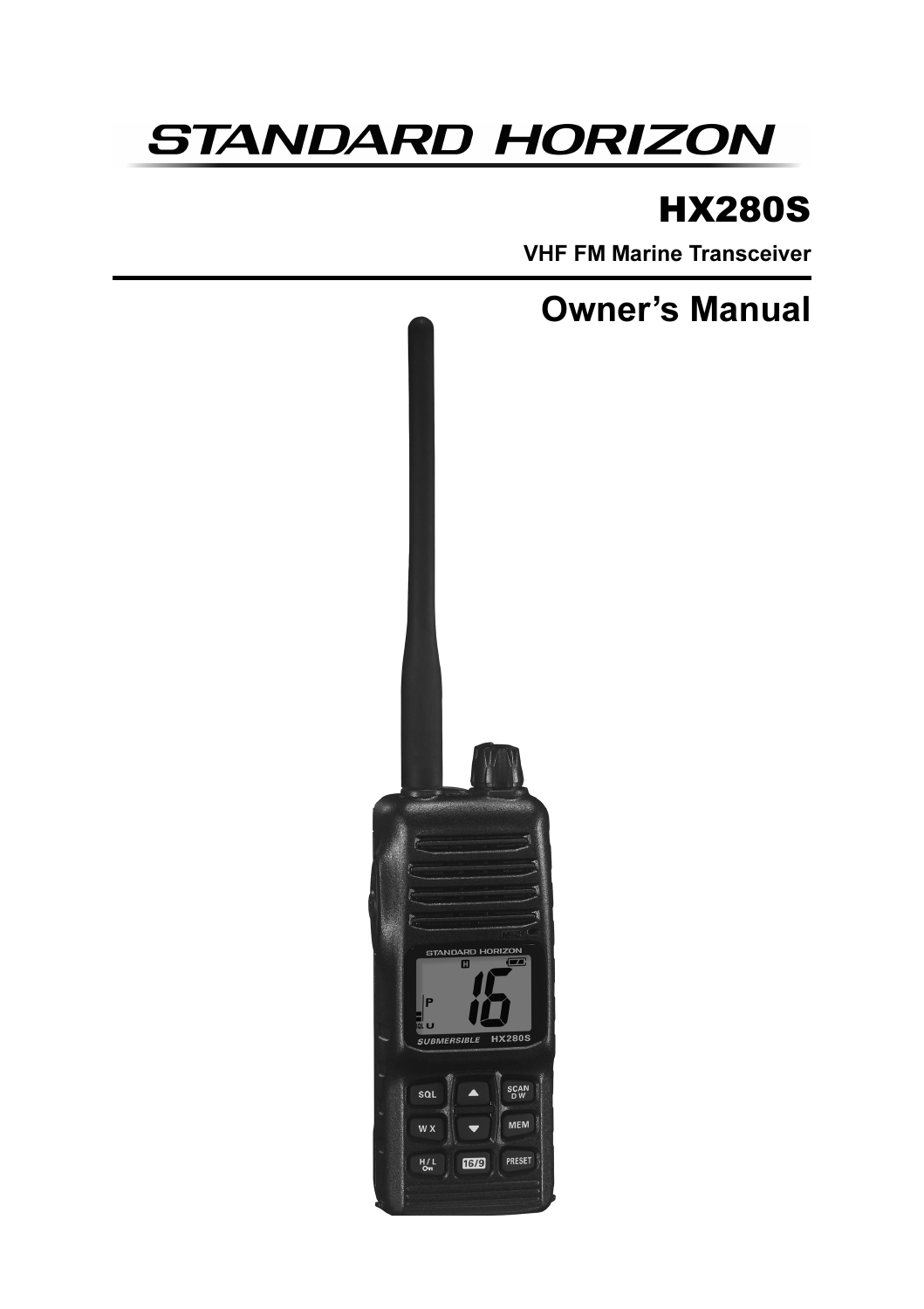# TABLE OF CONTENTS

| 1. |              |        |  |
|----|--------------|--------|--|
|    | 1.1          |        |  |
| 2. |              |        |  |
|    | 2.1          |        |  |
|    | 22           |        |  |
|    |              |        |  |
|    | 3.1          |        |  |
| 4. |              |        |  |
|    | 4.1          |        |  |
|    | 4.2          |        |  |
|    |              | 4.2.1  |  |
|    |              | 4.2.2  |  |
|    |              | 4.2.3  |  |
|    | 43           |        |  |
|    |              |        |  |
| 5. |              |        |  |
|    | 5.1          |        |  |
|    | 5.2          |        |  |
| 6. |              |        |  |
|    | 6.1          |        |  |
|    | 6.2          |        |  |
|    | 6.3          |        |  |
|    | 6.4          |        |  |
|    | 6.5          | 641    |  |
|    | 6.6          |        |  |
|    | 6.7          |        |  |
|    | 6.8          |        |  |
|    |              | 6.8.1  |  |
|    |              | 6.8.2  |  |
|    | 6.9          |        |  |
|    |              | 6.9.1  |  |
|    |              | 692    |  |
|    | 6.10         |        |  |
|    |              | 6.10.1 |  |
|    |              | 6.10.2 |  |
|    |              | 6.10.3 |  |
|    | 6.11         |        |  |
|    | 6.12<br>6.13 |        |  |
|    | 6.14         |        |  |
|    | 6.15         |        |  |
|    |              |        |  |
| 7. |              |        |  |
| 8. | 8.1          |        |  |
|    | 8.2          |        |  |
|    | 8.3          |        |  |
| 9. |              |        |  |
|    |              |        |  |
|    |              |        |  |
|    |              |        |  |
|    | 11.1<br>11.2 |        |  |
|    | 11.3         |        |  |
|    |              |        |  |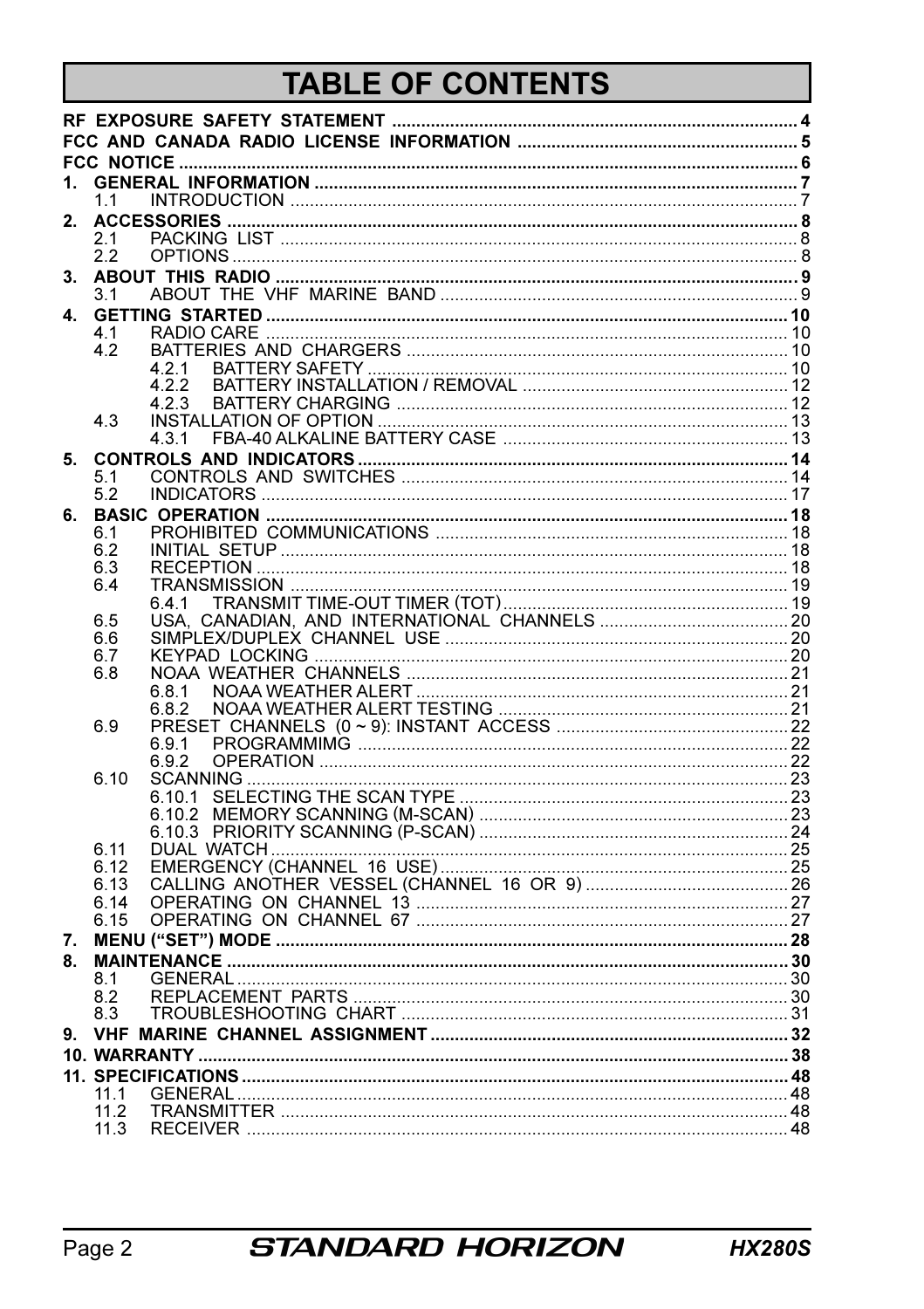Congratulations on your purchase of the HX280S! Whether this is your first portable marine VHF transceiver, or if you have other STANDARD HORIZON equipment, the STANDARD HORIZON organization is committed to ensuring your enjoyment of this high performance transceiver, which should provide you with many years of satisfying communications even in the harshest of environments. STANDARD HORIZON technical support personnel stands behind every product sold, and we invite you to contact us should you require technical advice or assistance.

We appreciate your purchase of the HX280S, and encourage you to read this manual thoroughly, so as to learn and fully understand the capabilities of the HX280S.

#### **WARNING**

This radio is capable of transmitting on Marine VHF.

The FCC allows the use of VHF Marine band on water areas only. However the FCC does not allow the use of the VHF Marine band when on land. If persons use the VHF Marine Band on land and interfere with others communicating, the FCC will be notified and search for the interference. Responsible parties found to be transmitting on the VHF Marine Band on land could be fined up to \$10,000 for the first offense.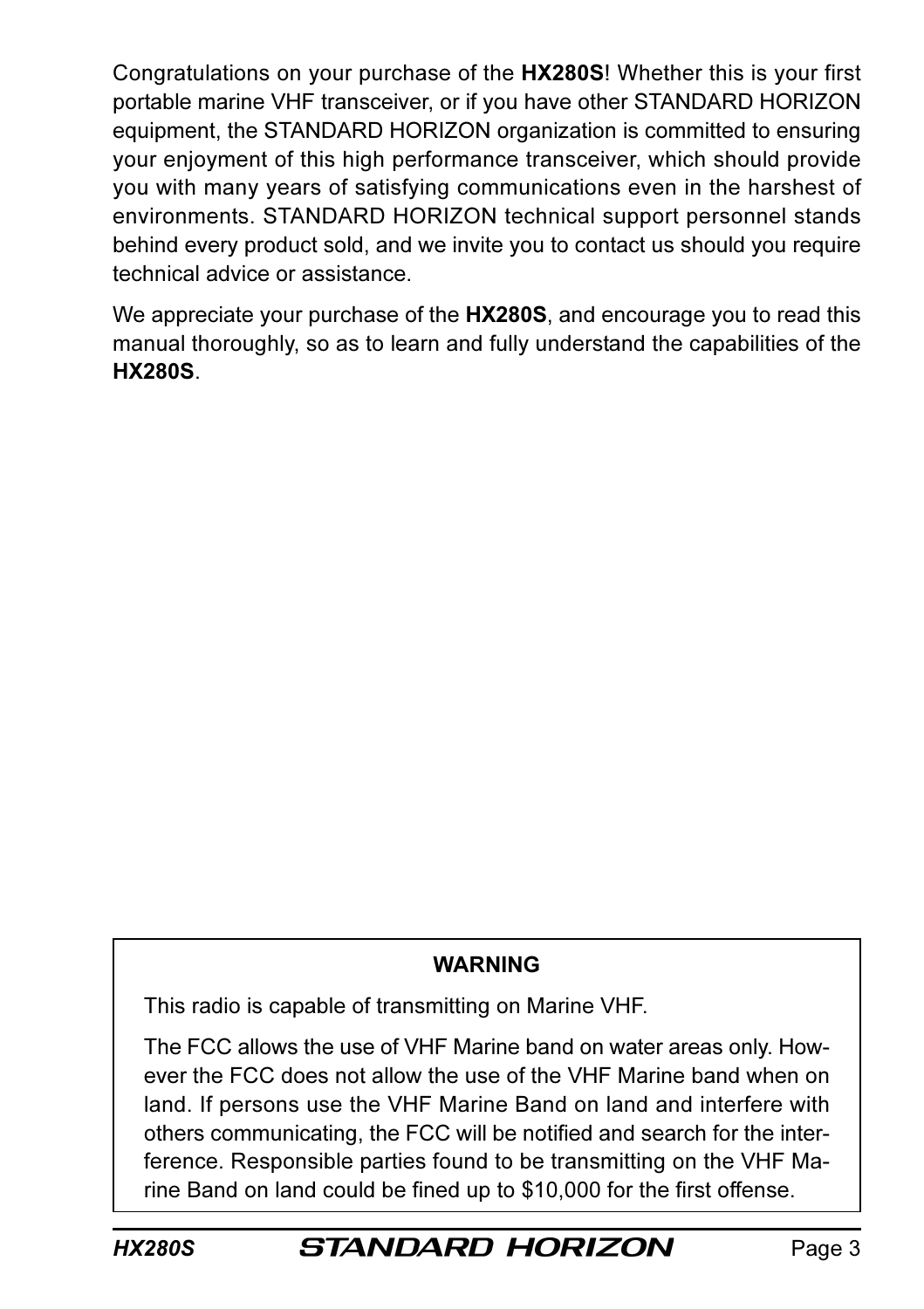# RF EXPOSURE SAFETY STATEMENT

#### SAFETY INFORMATION

Your wireless handheld portable transceiver contains a low power transmitter. When the Push-to-Talk (PTT) button is pushed, the transceiver sends out radio frequency (RF) signals. In August 1996, the Federal Communications Commission adopted RF exposure guidelines with safety levels for hand-held wireless devices.

This device is authorized to operate at a duty factor not to exceed 50% (this corresponds to 50% transmission time and 50% reception time).

WARNING: To maintain compliance with the FCC's RF exposure guidelines, this transmitter and its antenna must maintain a separation distance of at least 1 inch (2.5 centimeters) from your face. Speak in a normal voice, with the antenna pointed up and away from the face at the required separation distance.

Use only the supplied antenna. Unauthorized antennas, modifications, or attachments could damage the transmitter, and may violate FCC regulations.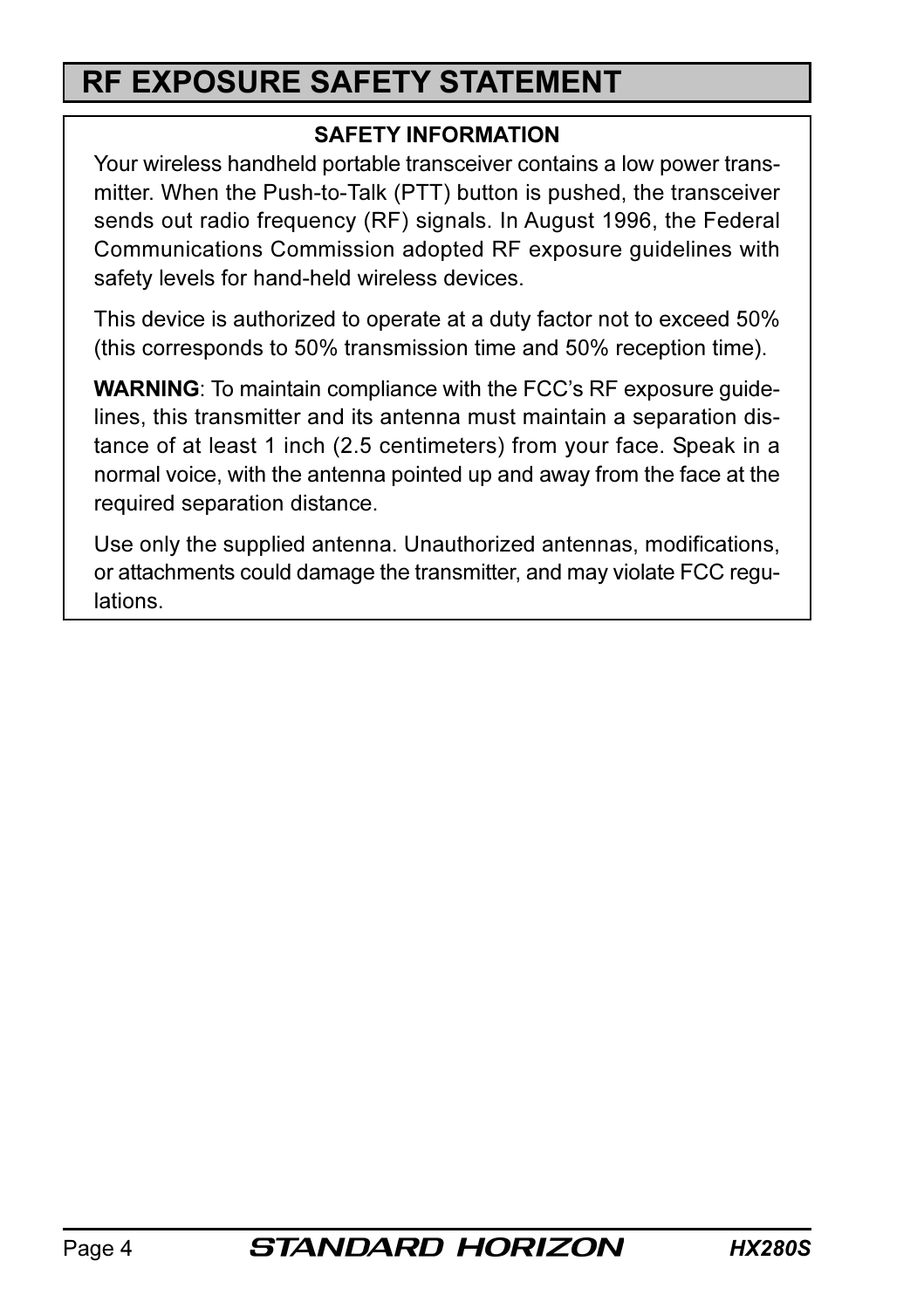# FCC AND CANADA RADIO LICENSE INFORMATION

Standard Horizon radios comply with the Federal Communication Commission (FCC) and Industry-Canada requirements that regulate the Maritime Radio Service.

## MARITIME STATION LICENSE

An FCC ship station license is no longer required for any vessel traveling in U.S. waters which uses a VHF marine radio, RADAR or EPIRB, and which is not required to carry radio equipment. However, any vessel required to carry a marine radio on an international voyage, carrying a HF single side band radiotelephone or marine satellite terminal. FCC license forms, including applications for ship (605) and land station licenses can be downloaded via the Internet at www.fcc.gov/Forms/Form605/605.html. To obtain a form from the FCC, call (888) 225-5322.

## MARINE RADIO CALL SIGN

Currently the FCC does not require recreational boaters to have a Ship Radio Station License. The USCG recommends the boats registration number and the state to be used.

## CANADIAN SHIP STATION LICENSING

You may need a license when traveling in Canada. If you do need a license contact their nearest field office or regional office or write:

Industry Canada Radio Regulatory Branch Attn: DOSP 300 Slater Street Ottawa, Ontario Canada, KIA 0C8

## FCC / INDUSTRY CANADA INFORMATION

The following data pertaining to the transceiver is necessary to fill out the license application.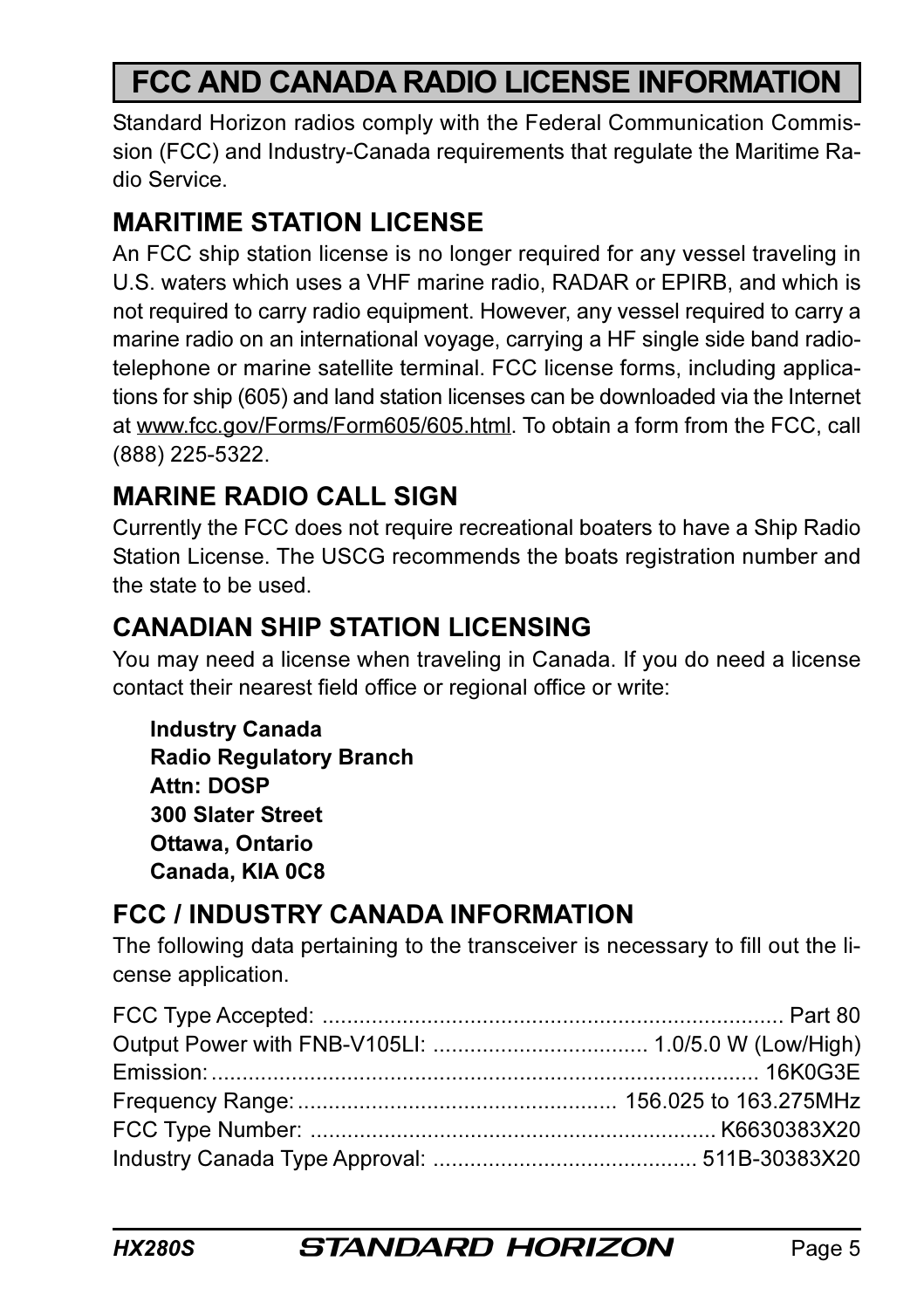# FCC NOTICE

Unauthorized changes or modifications to this equipment may void compliance with FCC Rules. Any change or modification must be approved in writing by STANDARD HORIZON, a Marine Division of VERTEX STANDARD.

#### **NOTICE**

This equipment has been tested and found to comply with the limits for a Class B digital device, pursuant to Part 15 of the FCC Rules. These limits are designed to provide reasonable protection against harmful interference in a residential installation. This equipment generates uses and can radiate radio frequency energy and, if not installed and used in accordance with the instructions, may cause harmful interference to radio communications. However, there is no guarantee that interference will not occur in a particular installation. If this equipment does cause harmful interference to radio or television reception, which can be determined by turning the equipment off and on, the user is encouraged to try to correct the interference by one or more of the following measures:

- Increase the separation between the equipment and receiver.
- Connect the equipment into an outlet on a circuit different from that to which the receiver is connected.
- Consult the dealer or an experienced marine electronics technician for help.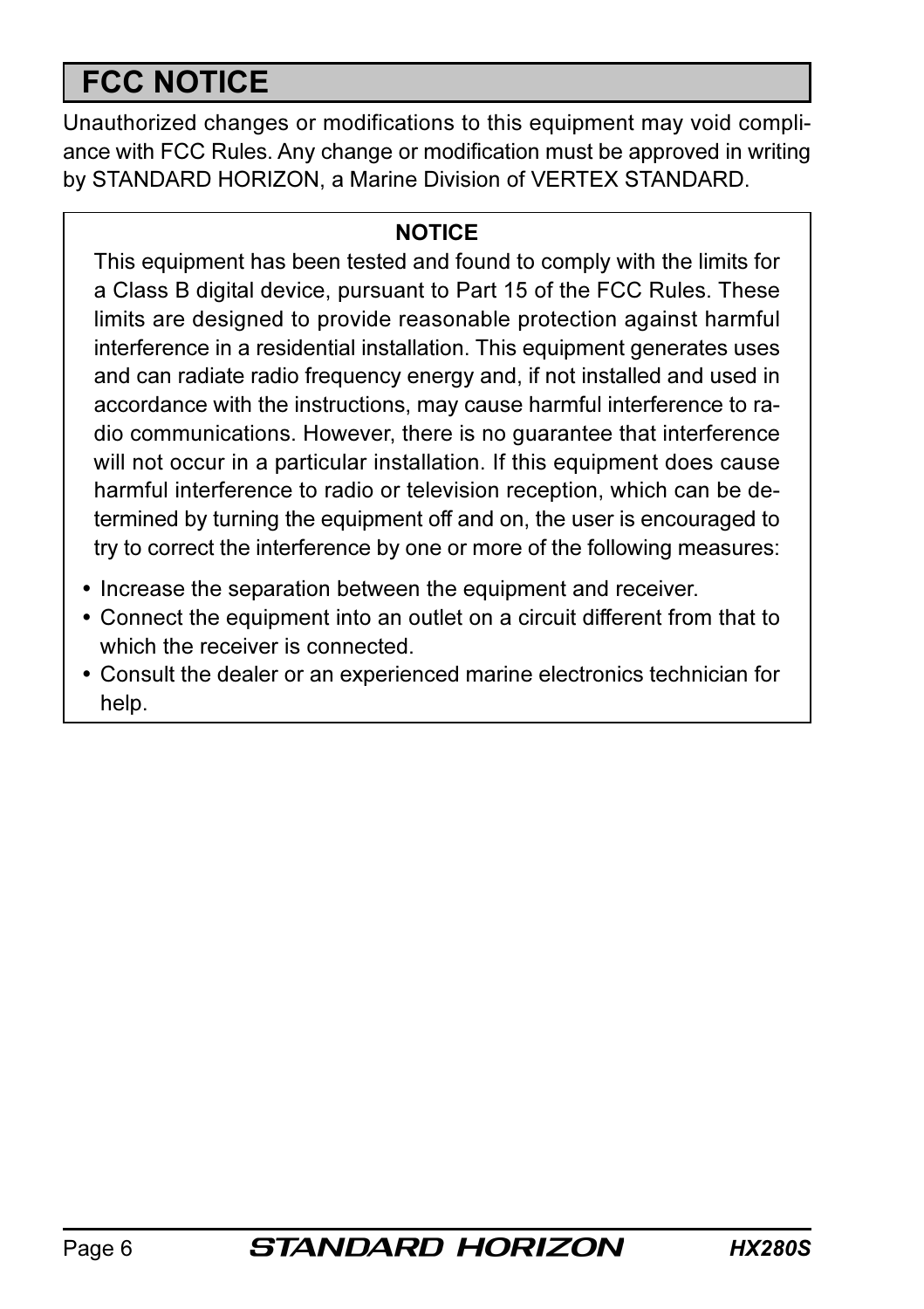# 1. GENERAL INFORMATION

## 1.1 INTRODUCTION

The HX280S is a Submersible 5-Watt portable two way marine transceiver. The transceiver has all allocated USA, International, or Canadian channels. It has emergency channel 16 which can be immediately selected from any channel by pressing the [16/9] key. NOAA (National Oceanic and Atmospheric Administration) Weather channels can also be accessed immediately by pressing the [WX] key.

The HX280S includes the following features: Memory Scanning, Priority Scanning, NOAA Weather Alert, easy-to-read large LCD display, EEPROM memory back-up, Battery Life displayed on LCD, and a transmit Time-Out Timer (TOT).

The HX280S transmitter provides a full 5 Watt of transmit power and also is selectable to 1 Watt to assist the user in ensuring maximum battery life.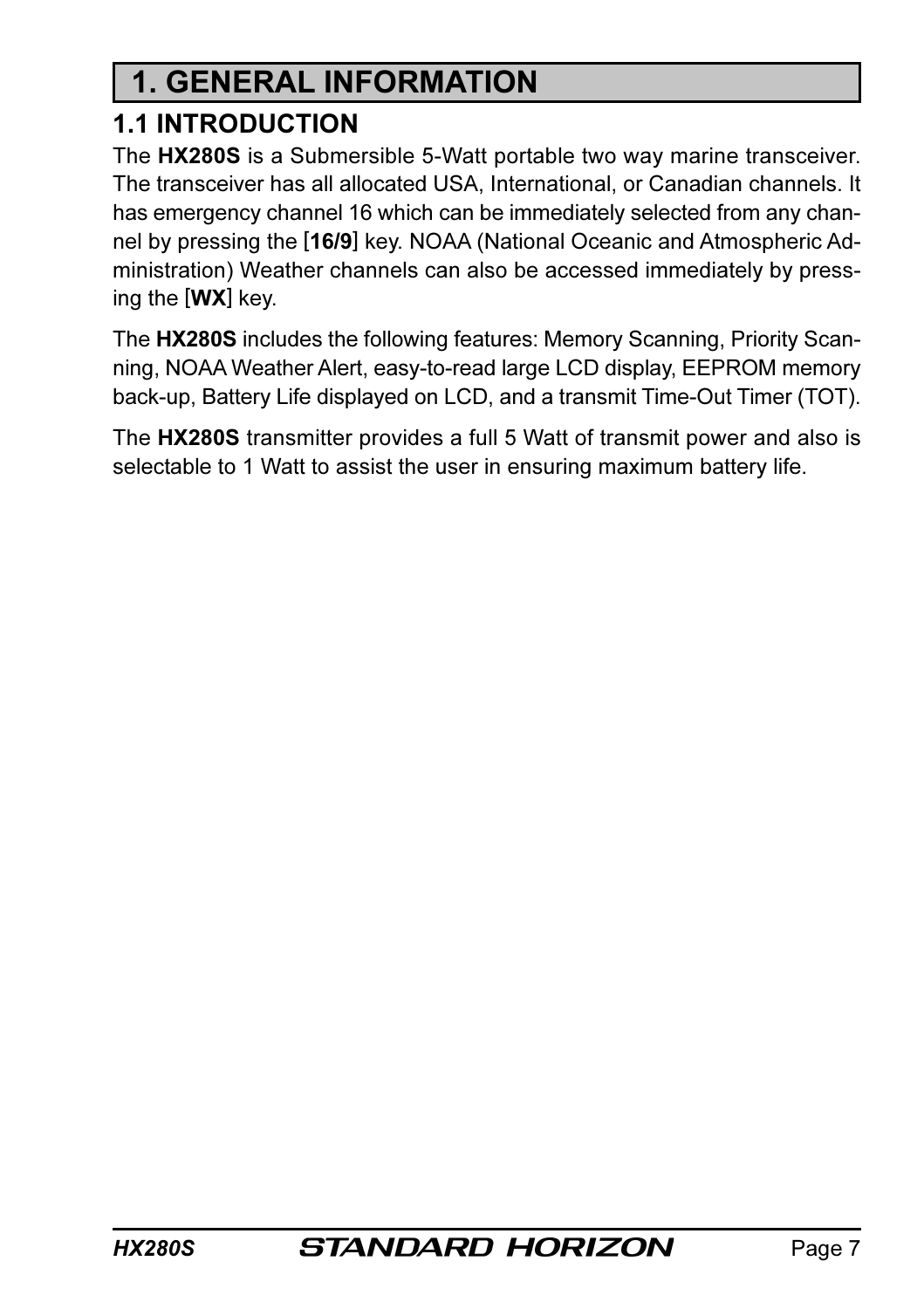# 2. ACCESSORIES

## 2.1 PACKING LIST

When the package containing the transceiver is first opened, please check it for the following contents:

- HX280S Transceiver
- CAT460 Antenna
- FNB-V105LI 7.4 V, 1650 mAh Li-Ion Battery Pack
- CD-46 Charger Cradle for HX280S
- PA-48B 120VAC AC Adapter for CD-46
- E-DC-19A DC Cable with 12 V Cigarette Lighter Plug
- CLIP-920 Belt Clip
- Owner's Manual

## 2.2 OPTIONS

- CN-3 Radio-to-Ship's-Antenna Adapter
- CD-46 Charger Cradle
- FNB-V105LI 7.4 V, 1650 mAh Li-Ion Battery Pack
- FBA-40 Alkaline Battery Case
- **E-DC-19A** DC Cable with 12 V Cigarette Lighter Plug
- 6 PA-48B/C/U<sup>\*</sup> AC Adapter for CD-46
- $(7)$  **E-DC-6** DC Cable; plug and wire only

: "B" suffix is for use with 120 VAC (Type-A plug), "C" suffix is for use with 230 VAC (Type-C plug), and "U" suffix is for use with 230 VAC (Type-BF plug).

Note: Before operating the HX280S for the first time, it is recommended that the battery be charged. Please see section "4.2.3 BATTERY CHARGING" for details.



Page 8 **STANDARD HORIZON** HX280S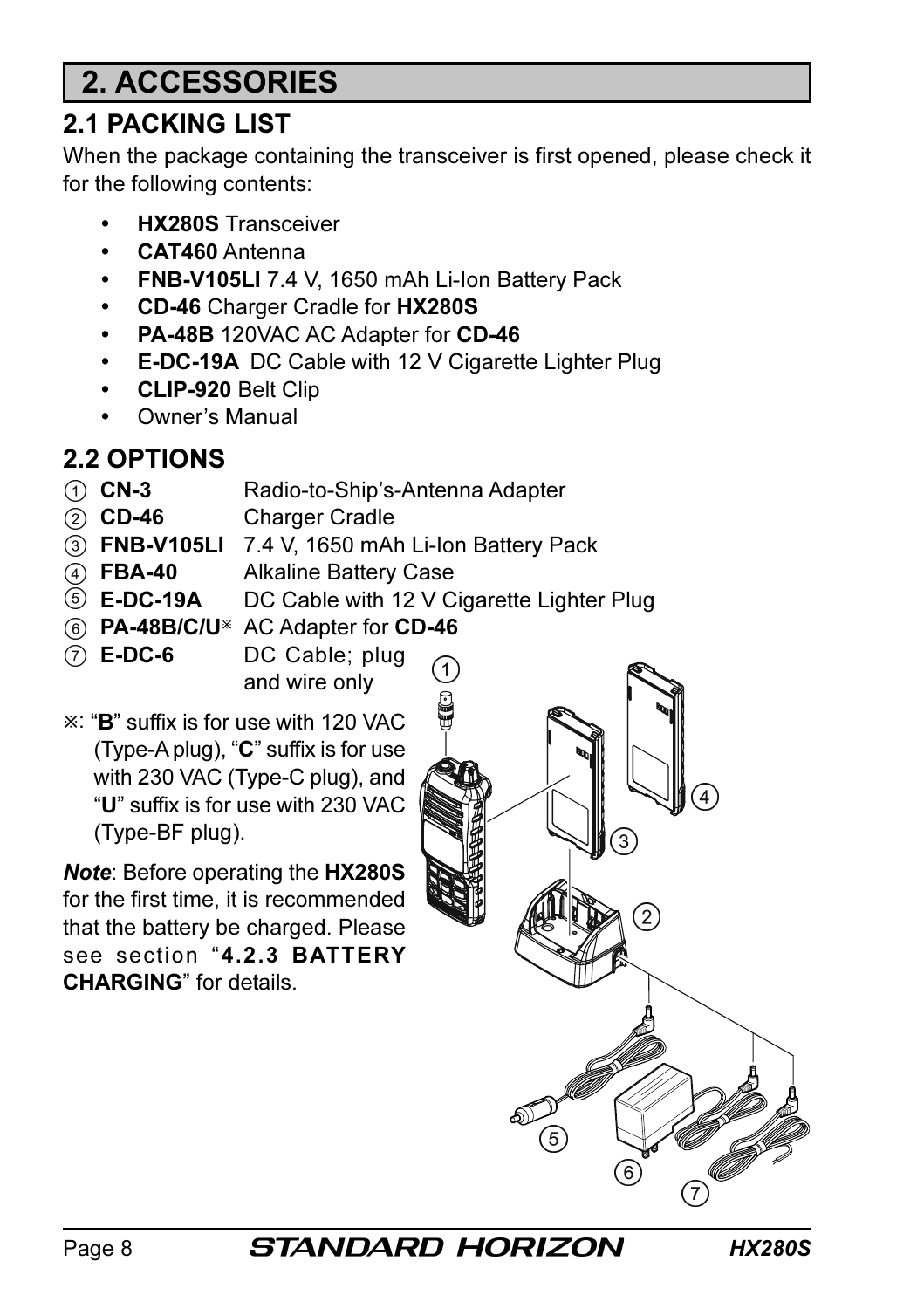# 3. ABOUT THIS RADIO

## 3.1 ABOUT THE VHF MARINE BAND

#### **WARNING**

The radio frequencies used in the VHF marine band lie between 156 and 158 MHz with NOAA Weather stations available between 161 and 163 MHz. The marine VHF band provides communications over distances that are essentially "Line of sight" Actual transmission range depends much more on antenna type, gain and height than on the power output of the transmitter. On a fixed mount 25 W radio transmission expected distances can be greater than 15 miles, for a portable 5 W radio transmission the expected distance can be greater than 5 miles in "Line of sight".

The user of a Marine VHF radio is subject to severe fines if the radio is used on land. The reasoning for this is you may be near an inland waterway, or propagation anomalies may cause your transmission to be heard in a waterway. If this occurs, depending upon the marine VHF channel on which you are transmitting, you could interfere with a search and rescue case, or contribute to a collision between passing ships. For VHF Marine channel assignments refer to page 32 section 9.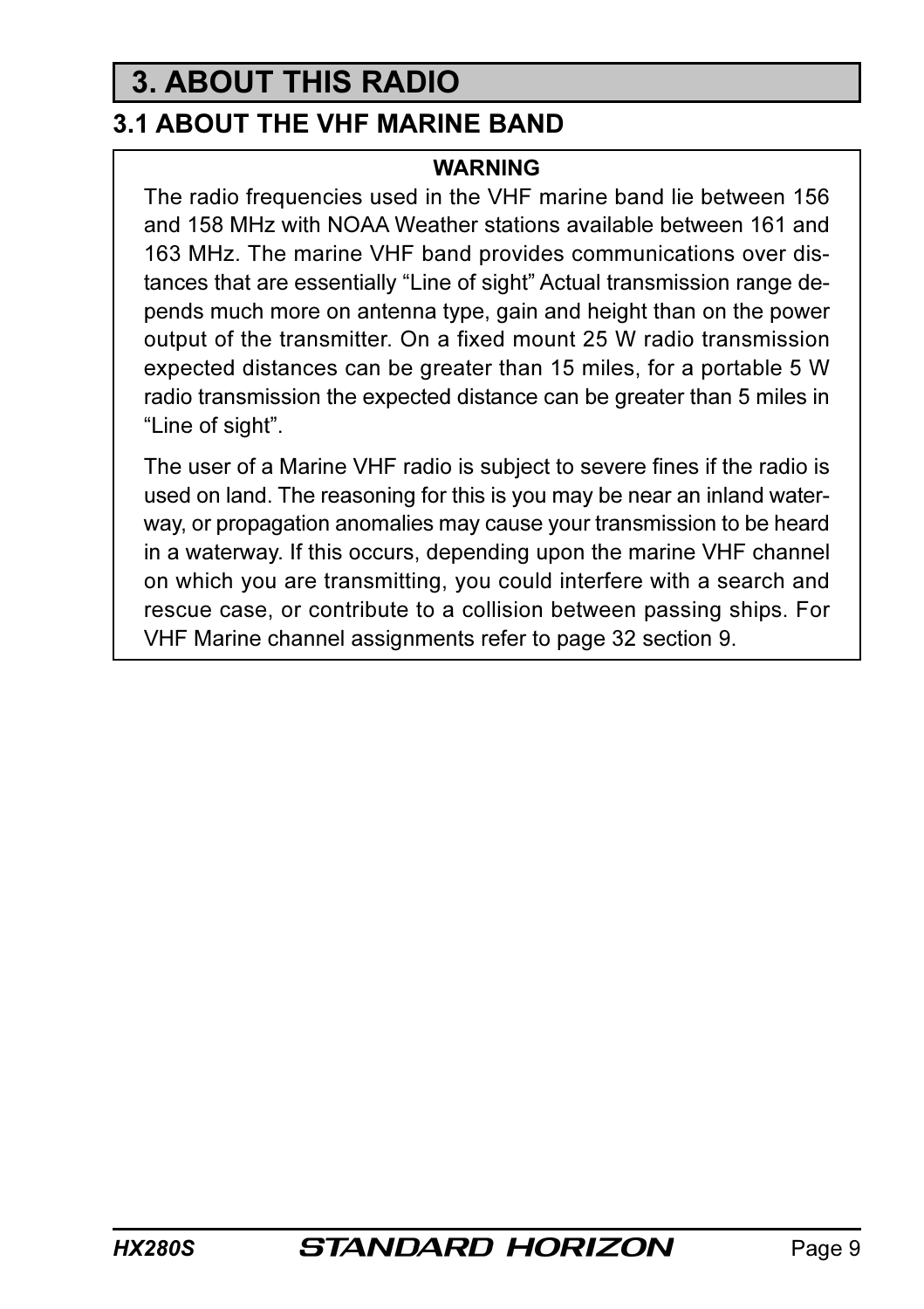# 4. GETTING STARTED

## 4.1 RADIO CARE

#### CAUTION

Before following the instructions below, insure the battery pack is in place and firmly tightened. Care must be taken if the radio was dropped and a close inspection may be needed to insure the radio case and gaskets are in adequate condition.

Clean the radio with fresh water after exposure to salt water by rinsing the radio under a sink faucet or by dunking the radio in a bucket of fresh water. After washing, use a soft cloth and thoroughly dry all parts of the radio. This is to keep the rubber switches and speaker grill clean and in top operating condition.

#### CAUTION

There is rare case that water is in between the radio and battery pack. In this case, the radio and battery pack keep the submersible performance individually. However, remove the battery pack from the radio, then clean the radio and battery pack individually by a procedures described above.

## 4.2 BATTERIES AND CHARGERS

If the radio has never been used, or its charge is depleted, it may be charged by connecting the CD-46 Charger Cradle with the PA-48B AC Adapter, as shown in the illustration. If 12V DC power is available, the optional **E-DC-19A** DC Cable with 12 V Cigarette Lighter Plug or the optional **E-DC-6** DC Cable may be used for charging the battery. The PA-48B, E-DC-19A, and E-DC-6 will charge a completely discharged **FNB-V105LI** battery pack in about 6 hours.

The FNB-V105LI is a high performance Li-Ion battery providing high capacity in a compact package.

#### CAUTION

To avoid risk of explosion and injury, FNB-V105LI battery pack should only be removed, charged or recharged in non-hazardous environments.

## 4.2.1 BATTERY SAFETY

Battery packs for your transceiver contain Li-Ion batteries. This type of battery stores a charge powerful enough to be dangerous if misused or abused, especially when removed from the transceiver. Please observe the following precautions: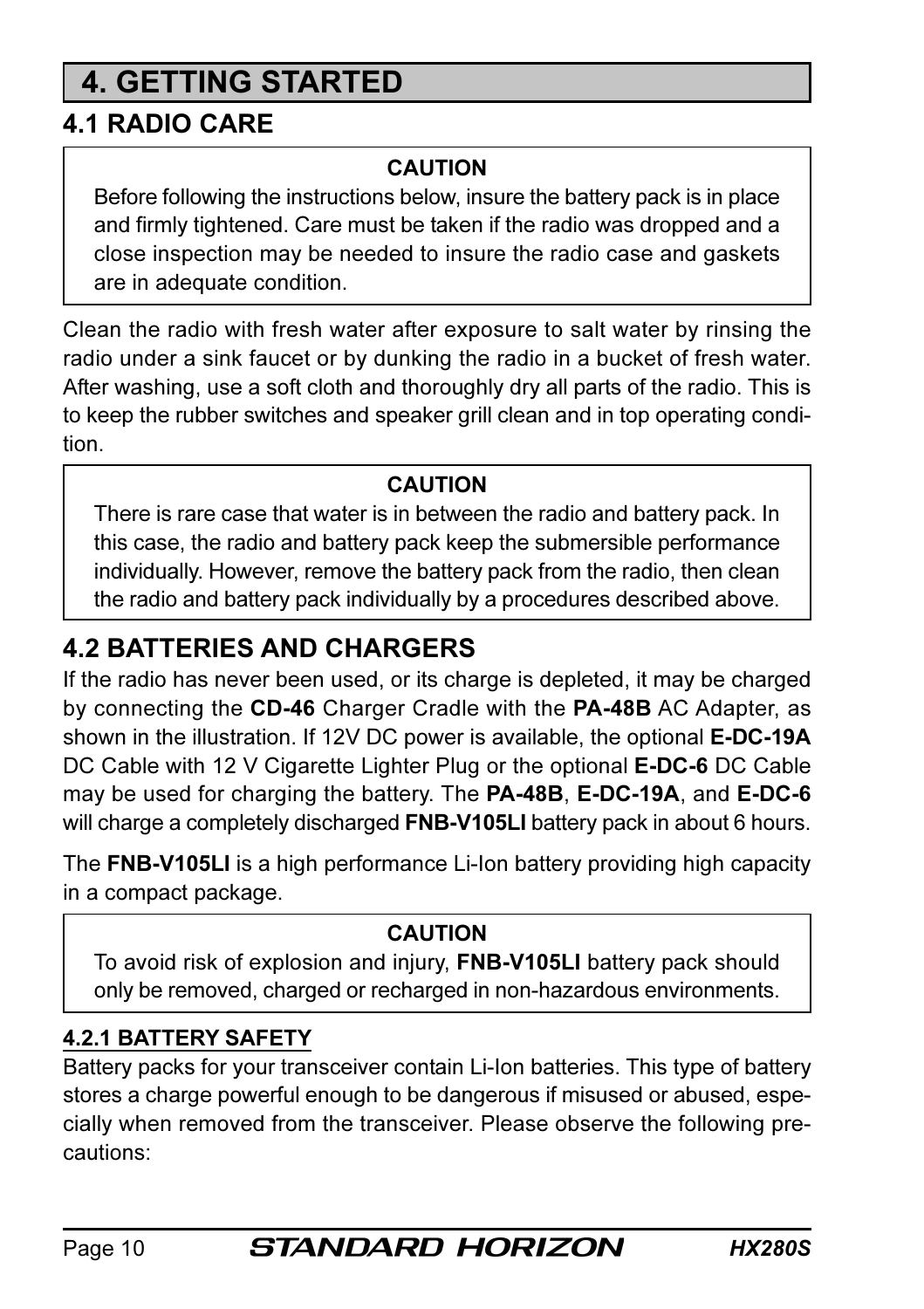DO NOT SHORT BATTERY PACK TERMINALS: Shorting the terminals that power the transceiver can cause sparks, severe overheating, burns, and battery cell damage. If the short is of sufficient duration, it is possible to melt battery components. Do not place a loose battery pack on or near metal surfaces or objects such as paper clips, keys, tools, etc. When the battery pack is installed on the transceiver, the terminals that transfer current to the transceiver are not exposed. The terminals that are exposed on the battery pack when it is mounted on the transceiver are charging terminals only and do not constitute a hazard.

DO NOT INCINERATE: Do not dispose of any battery in a fire or incinerator. The heat of fire may cause battery cells to explode and/or release dangerous gases.

#### Battery Maintenance

For safe and proper battery use, please observe the following:

- Battery packs should be charged only in non-hazardous environments;
- Use only STANDARD HORIZON-approved batteries;
- Use only a STANDARD HORIZON approved charger. The use of any other charger may cause permanent damage to the battery.
- Follow charging instructions provided with the chargers.
- Keep the battery contacts clean.

#### **Battery Storage**

Store the batteries in a cool place to maximize storage life. Since batteries are subject to self-discharge, avoid high storage temperatures that cause large self-discharge rates. After extended storage, a full recharge is recommended.

#### Battery Recycling

#### DO NOT PLACE USED BATTERIES IN YOUR REGULAR TRASH! LI-ION BATTERIES MUST BE COLLECTED, RECYCLED OR DISPOSED OF IN AN ENVIRONMENTALLY SOUND MANNER.

The incineration, land filling or mixing of Li-Ion batteries with the municipal solid waste stream is PROHIBITED BY LAW in most areas.

Return batteries to an approved Li-Ion battery recycler. This may be where you purchased the battery.

Contact your local waste management officials for other information regarding the environmentally sound collection, recycling and disposal of Li-Ion batteries.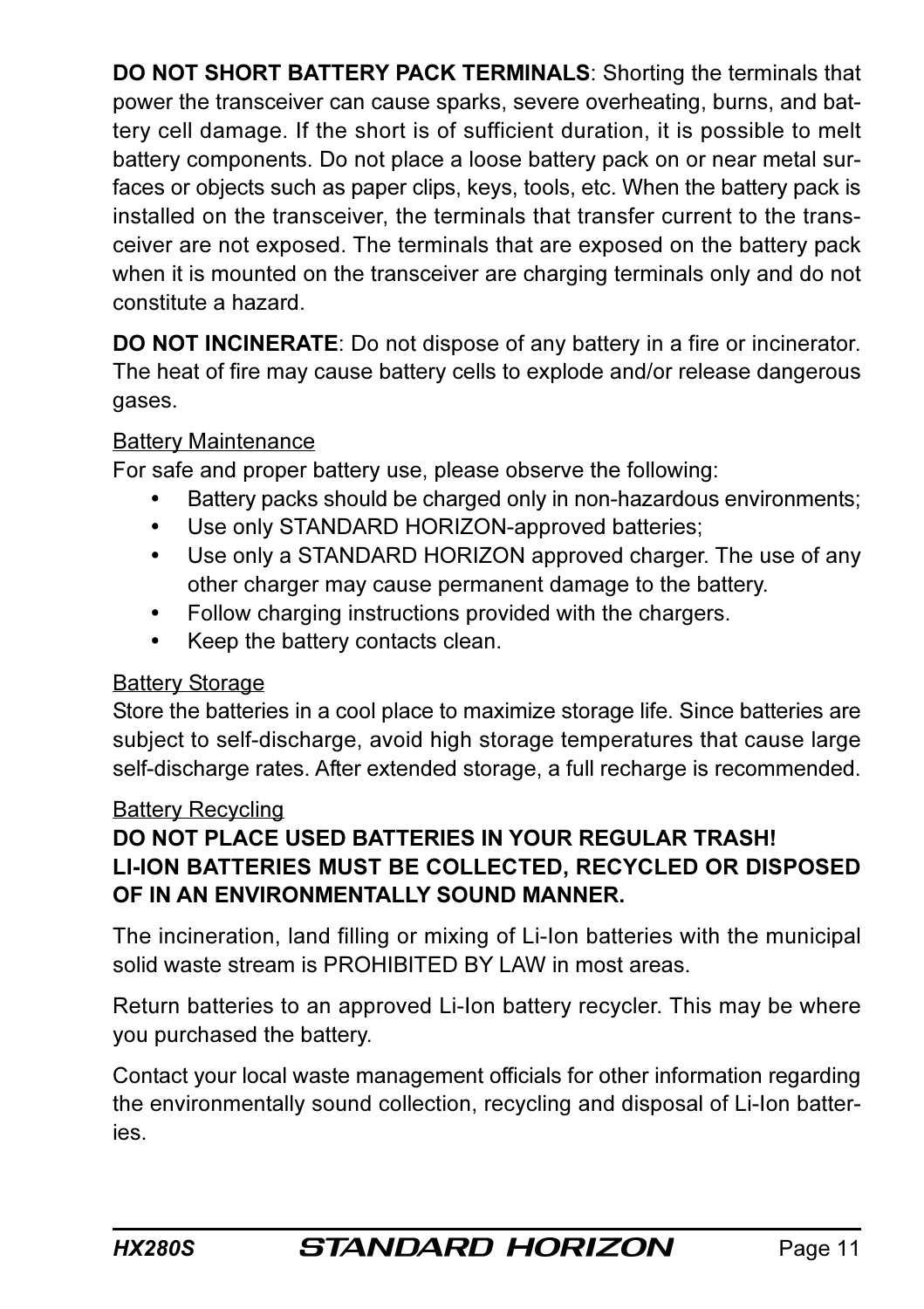#### 4.2.2 BATTERY INSTALLATION/REMOVAL

 $\Box$  To install the battery pack, hold the transceiver with your left hand, so your palm is over the speaker and your thumb is on the top of the belt clip. Insert

the battery pack into the battery compartment on the back of the radio while tilting the Belt Clip outward, then push the bottom side of the battery pack until the battery pack locks with the Battery Pack Latch.



Push the bottom side of

□ To remove the battery, turn the radio off. Slide the Battery Pack Latch on the bottom of the radio, then slide the battery downward and out from the radio while holding the Belt Clip.

## 4.2.3 BATTERY CHARGING

- 1. Turn the transceiver off.
- 2. Insert the DC plug from the PA-48B into the DC jack on the CD-46 side panel, then plug the PA-48B into the AC line outlet.
- 3. Insert the HX280S (with the battery pack) into the CD-46; the antenna should be at the left side when viewing the charger from the front.
- 4. If the HX280S is inserted correctly, the Red "CHARGING" indicator will glow. A fully-discharged pack will be charged completely in approximately 7 hours.
- PA-48B  $CD$

5. When charging is completed, the red LED indicator will change to green. Remove the transceiver from the CD-46, and unplug the PA-48B from the AC line outlet.

## CAUTION

The CD-46 is NOT designed to be waterproof. Do not attempt to charge in water hazardous locations.

#### **NOTE**

The CD-46 is only designed for the charging of the HX280S's battery, and is not suitable for other purposes. The CD-46 may contribute noise to TV and radio reception in the immediate vicinity, so we do not recommend its use adjacent to such device.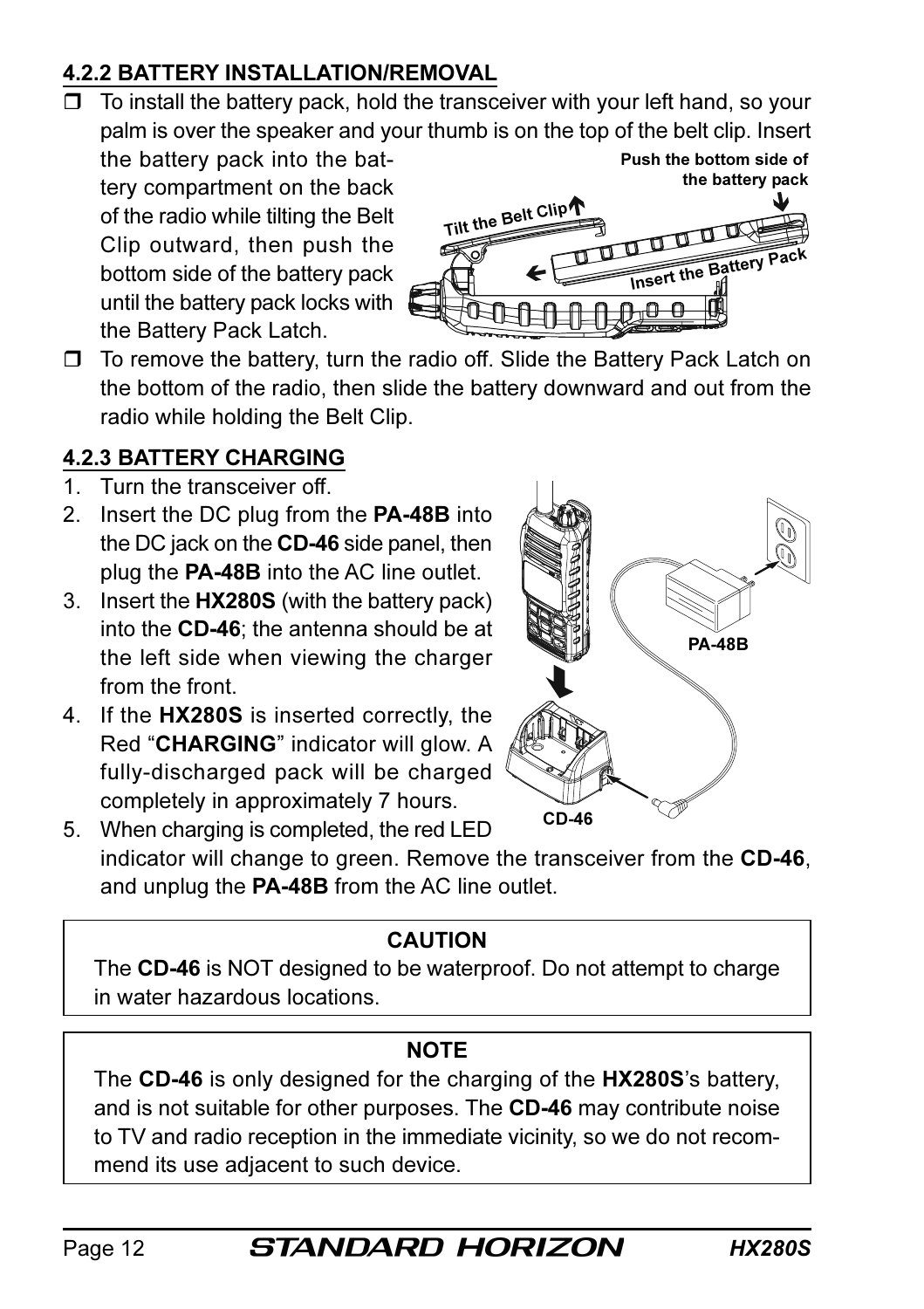## 4.3 INSTALLATION OF OPTION 4.3.1 FBA-40 ALKALINE BATTERY CASE

FBA-40 is a battery case that holds six AA size Alkaline batteries and is used with the HX280S transceiver. When the FBA-40 is installed into the HX280S the radio can withstand immersion in water up to 3.3ft for 30 minutes.

- 1. On the FBA-40, remove the battery case cover. When it is hard to remove the battery case cover, put a coin to the edge of the battery compartment  $(\mathcal{G})$  then pry open the battery case cover.
- 2. Slide the six AA size Alkaline batteries into the FBA-40 Battery Case with the Negative (–) side of the batteries touching the spring connections inside the FBA-40 Battery Case.
- 3. Attach the battery cover to the FBA-40 Battery Case while being careful so that o-ring is not twisted.
- 4. Insert the FBA-40 Battery Case into the battery compartment on the back of the HX280S transceiver while tilting the Belt Clip outward, then push the bottom side of the FBA-40 Battery Case until the Battery Case locks with the Battery Pack Latch.

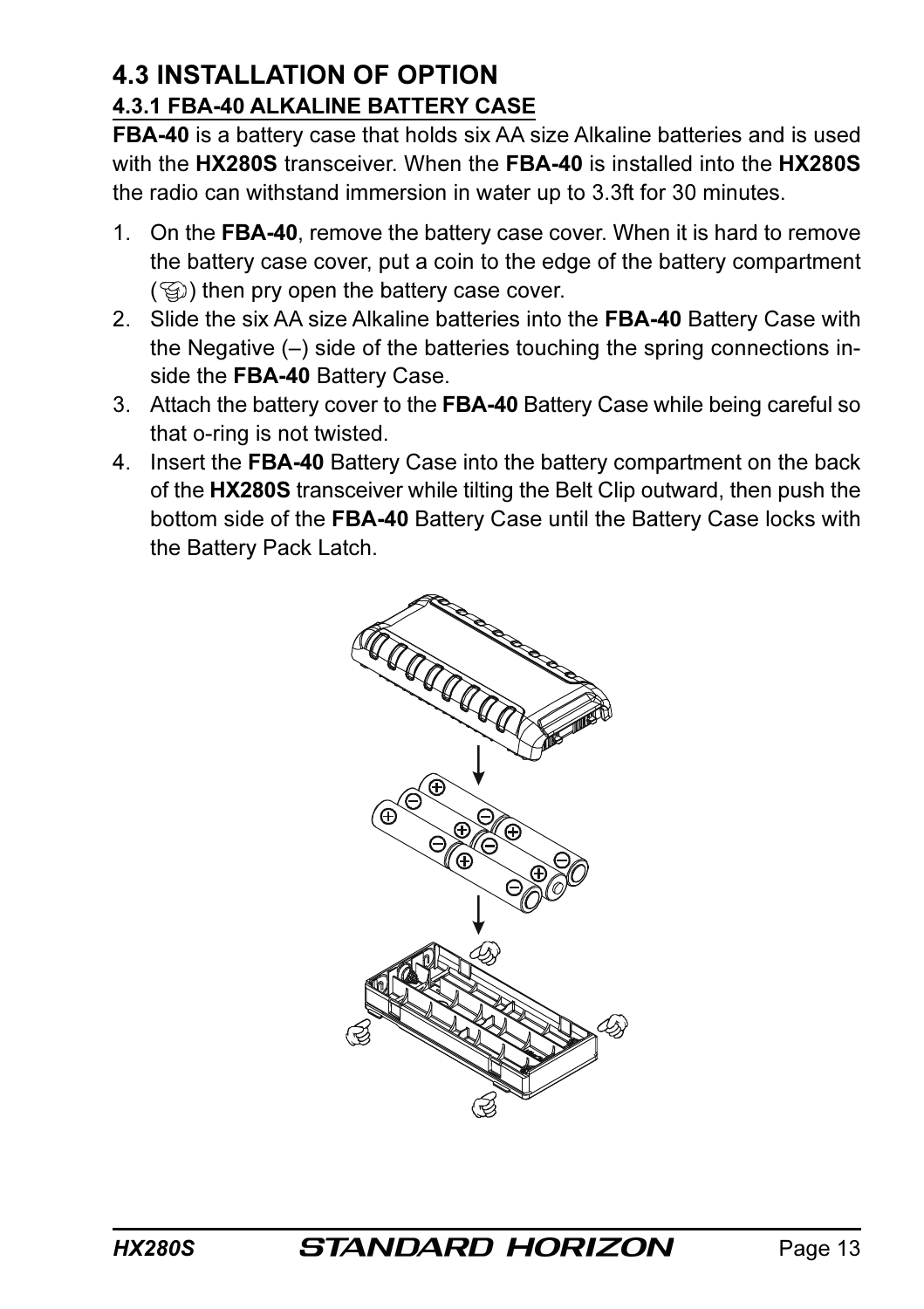# 5. CONTROLS AND INDICATORS

## 5.1 CONTROLS AND SWITCHES

#### **NOTE**

This section defines each control of the transceiver. For detailed operating instructions, refer to section 6 "BASIC OPERATION". Refer to illustrations for the location of the following controls, switches, and connections.



ANT Jack (Top Panel)

The supplied **CAT460** flexible antenna is attached here.

2 POWER Switch/VOLUME Control (VOL)

Turns the transceiver on and off as well as adjusts the speakers audio volume.

Turn this knob clockwise to turn the radio on and increase the speakers audio volume.

Turn fully counter-clockwise to turn the radio off.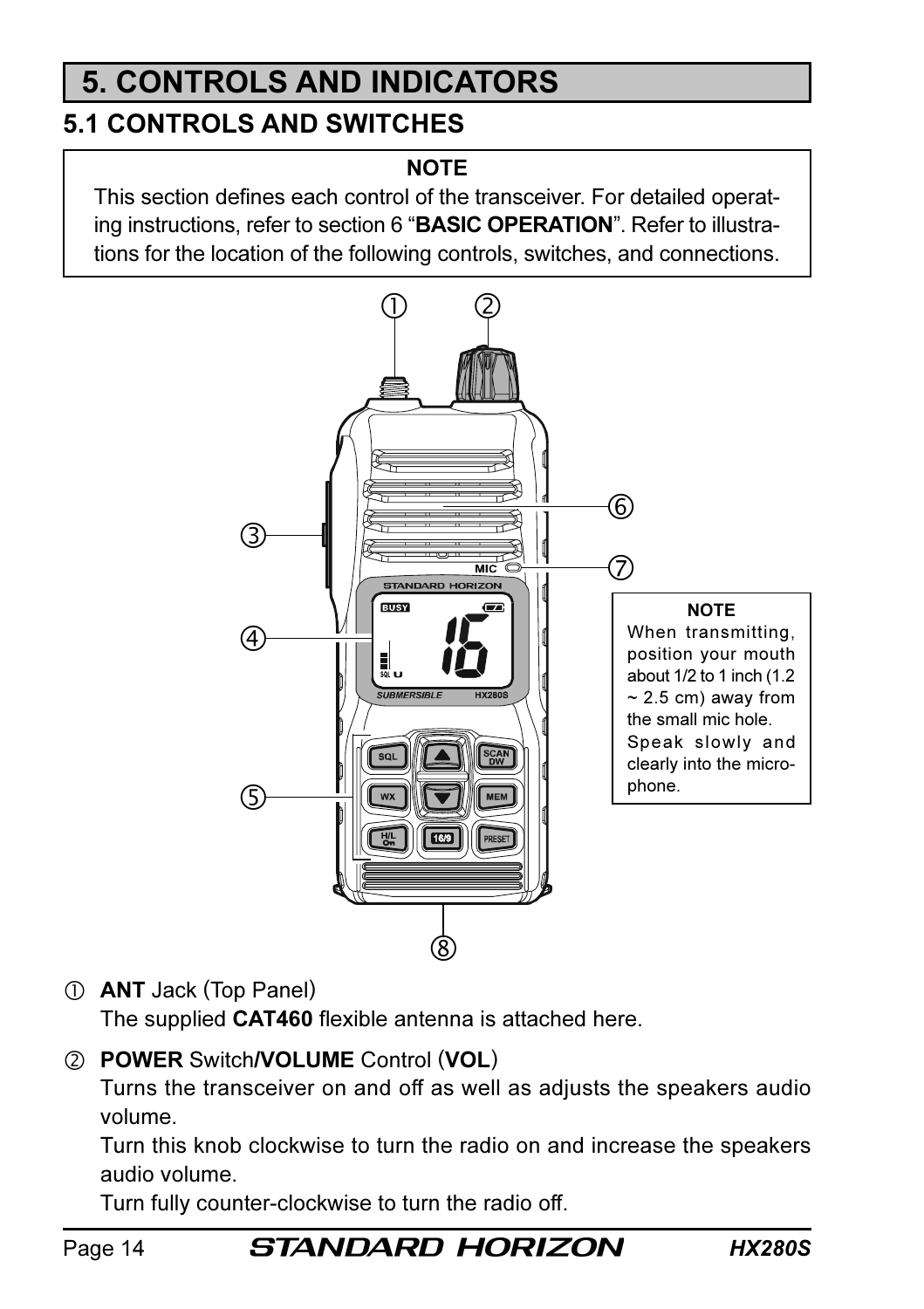- PTT (PUSH-TO-TALK) Switch When pushed activates the transmitter.
- (4) LCD Display

This display shows current operating conditions, as indicated on the page 17.

**5** Keypad

[SQL] Key

Press this key to activate the squelch adjusting mode. Press the  $[\nabla]$  or  $[\nabla]$ key to adjust the squelch threshold level.

Press and hold this key for 3 seconds to open the squelch, allowing you to monitor the operating channel. Release the key to resume normal (quiet) monitoring.

## [SCAN(DW)] Key

Starts scanning and priority scanning of programmed channels.

#### Secondary use:

Press and hold the [SCAN(DW)] key for two seconds to activate the Dual Watch feature.

## [▲(UP)] Key

Press the key momentarily to increase the channel one step. Hold the key down to increase the channel continuously.

#### Secondary use:

Used to adjust the squelch threshold level up after the [SQL] key is pressed.

## [▼(DOWN)] Key

Press the key momentarily to decrease the channel one step. Hold the key down to decrease the channel continuously.

#### Secondary use:

Used to adjust the squelch threshold level down after the [SQL] key is pressed.

## [WX] Key

Immediately recalls the last-used NOAA (National Oceanic and Atmospheric Administration) Weather Channel from any channel location. Recalls the previously- selected working channel when the [WX] key is pressed again.

#### Secondary use:

When the  $[16/9]$  key is held and the  $[WX]$  key is pressed, the radio will change the marine band between the USA, International, and Canadian channels.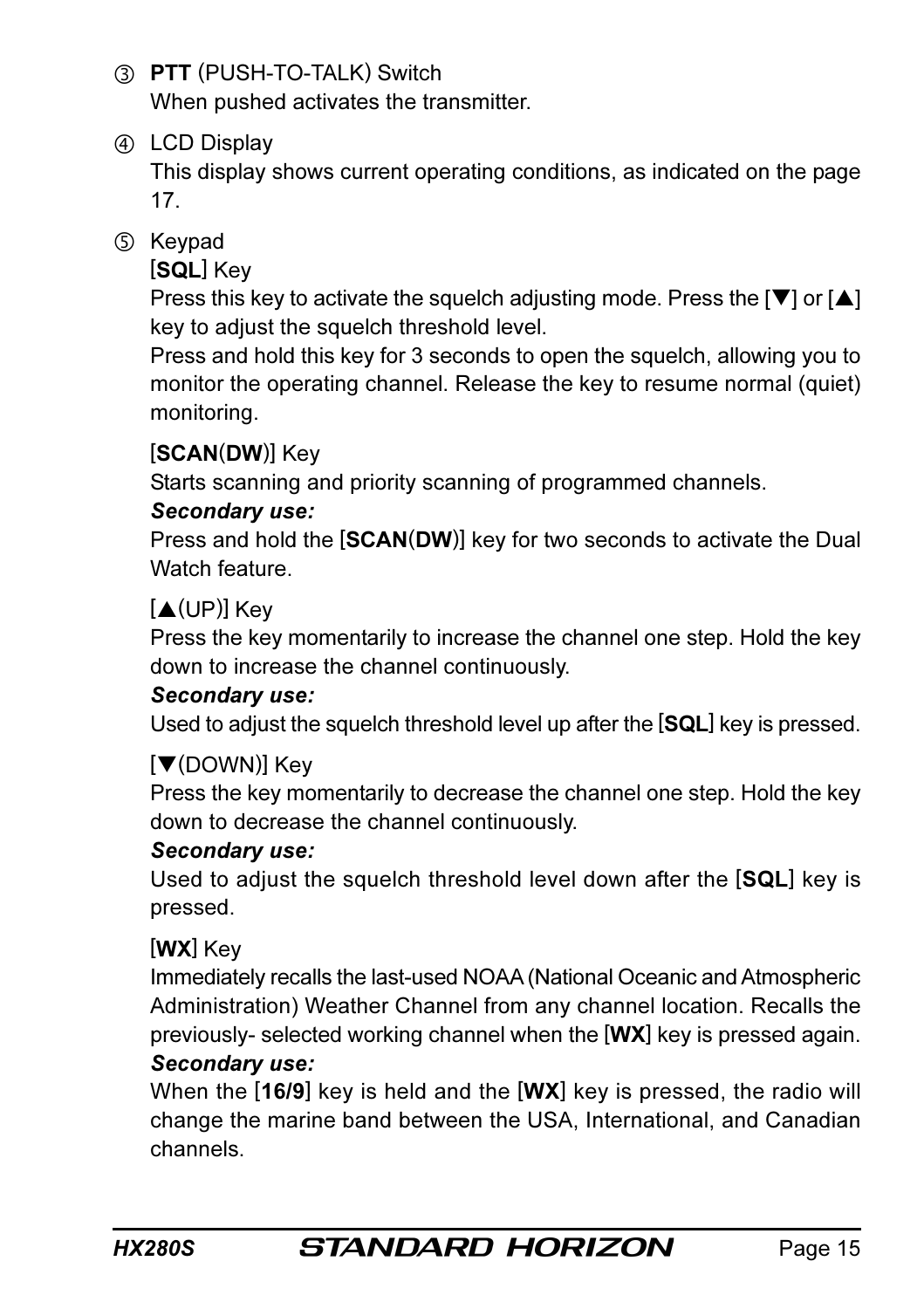#### [MEM] Key

Press this key to memorize the selected channel for scanning. When pressed a "MEM" icon will be shown on the LCD display indicating the channel has been saved to scan memory.

To delete the channel from scan memory, select the channel and press this key until "MEM" is removed from the display.

#### $[H/L(\sigma_n)]$  Key

Press this key to toggle the transmitter output power between "High" (5 Watts) and "Low" (1 Watt) power. This key does not function on the "Transmission Inhibited" and "Low power only" channels.

#### Secondary use:

Hold down this key to lock the keypad (except the  $[SQL]$ ,  $[H/L(\sigma_n)]$  and **PTT** keys) so that they are not accidentally changed. The " $\sigma$ <sup>"</sup> icon will appear at the bottom right corner on the display, to indicate that the functions are locked. Hold down this key until the " $O<sub>m</sub>$ " icon disappears to unlock the radio.

#### [16/9] Key

Pressing this key immediately recalls channel 16 from any channel location. Holding down this key recalls channel 9. Pressing this key again reverts to the previous selected working channel.

#### [PRESET] Key

Immediately recalls one of up to 10 user preset memories for each band (shown as "0" - "9" on the LCD). Pressing this key repeatedly scrolls through the preset memory channels.

Speaker

The internal speaker is located here.

#### Microphone

The internal microphone is located here.

When transmitting, position your mouth about  $1/2$  to 1 inch  $(1.2 \sim 2.5 \text{ cm})$ away from the small mic hole. Speak slowly and clearly into the microphone.

 Battery Pack Lock (Bottom side) Slide the Battery Pack Lock to the "<" position for battery removal.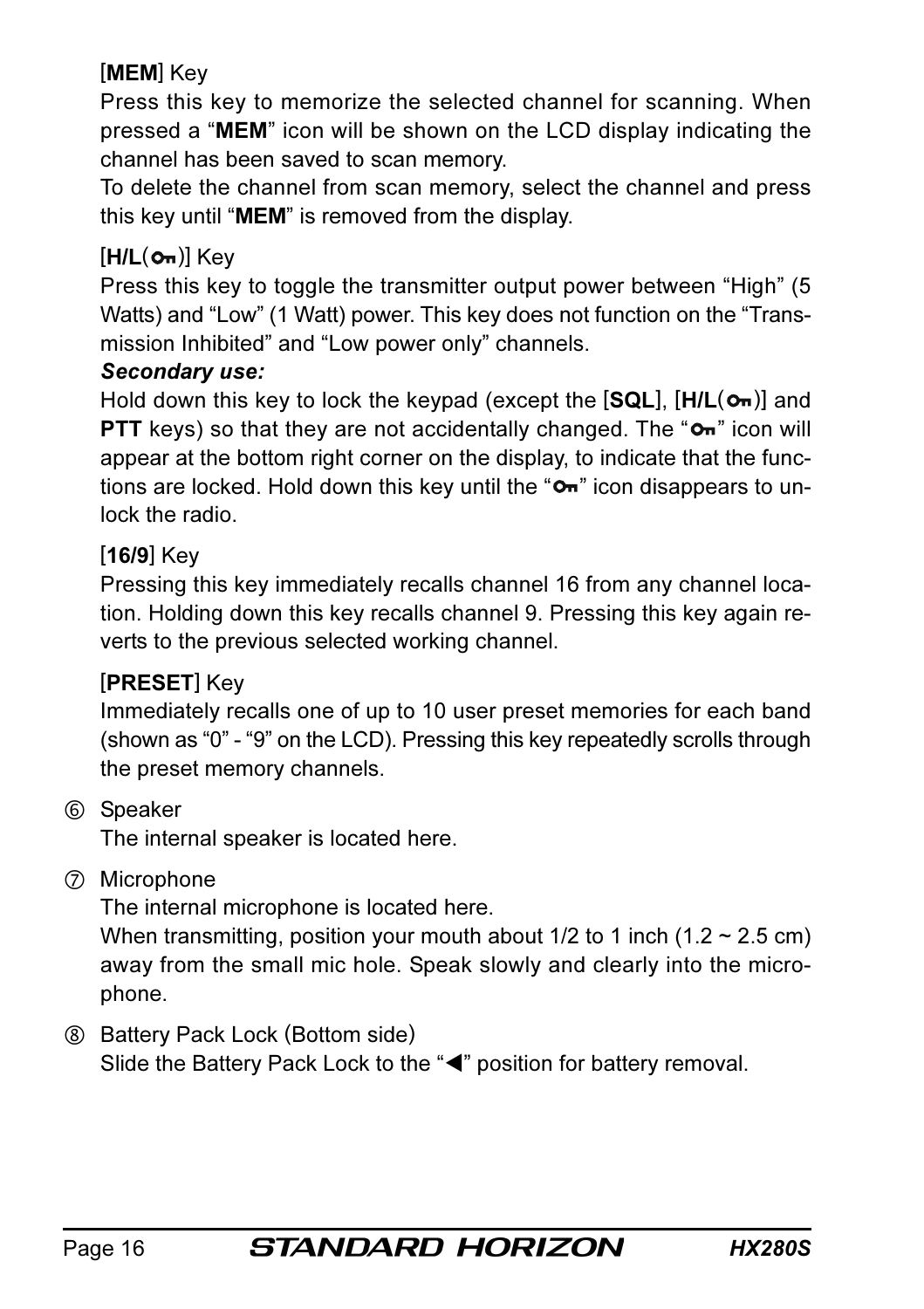## 5.2 LCD INDICATORS

- (1) "BUSY" Indicator This indicator appears when a signal is being received.
- $(2)$  " $\Box$ " Indicator This indicator appears during transmission.
- $(3)$  " $\Box$ / $\Box$ " Indicators

This indicator shows the TX output power.

"**C'**": High power (5 Watts)

" $\Box$ ": Low power (1 Watt).

- $\left(4\right)$  " **Om**" Indicator When the " $\mathbf{O}_{\mathbf{H}}$ " icon is shown on the LCD, all keys are disabled except for the PTT,  $[SQL]$ , and  $[H/L(O<sub>m</sub>)]$  keys.
- $(5)$  " $(2)$ " Battery Indicator
	- "**TA**": Full battery
	- " $\blacksquare$ ": Lower battery
	- "": Battery is very low
	- "" (Blinking)": Prepare to charge the battery
- $(6)$  " $DW$ " Indicator This indicator appears when the Dual Watch is activated.
- $(7)$  "  $WX$  ALT]" Indicator

" WX ": NOAA weather channel is selected.

" 'WX ALT": "weather alert" is received.

(8) "MEM" Indicator This indicator shows the channel is in the transceiver's "Scan Memory".



- **Q** SQL Indicator This indicator shows the squelch level.
- "P" Indicator This indicator shows the channel is in the "Priority Channel".
- (11) "U/I/C" Indicator

These indicators show the "band" of operation for the particular channel. "U" indicates the USA band; "I" indicates the International band; and "C" indicates the Canadian band.

- 12 "SCN" Indicator This indicator appears when the Scan is activated.
- (13) Channel Display

The operating channel is shown on the LCD in both the transmission and reception modes.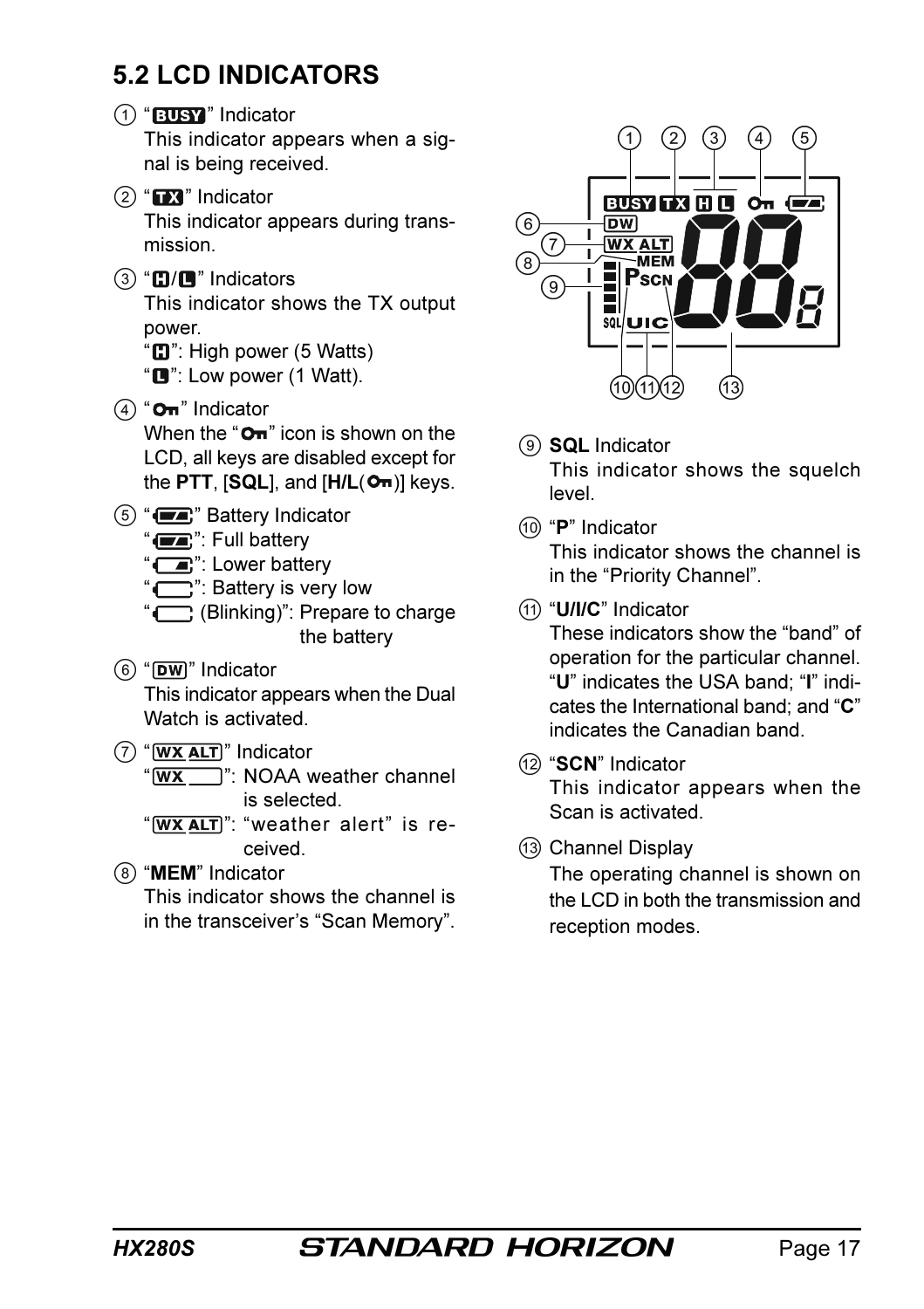# 6. BASIC OPERATION

## 6.1 PROHIBITED COMMUNICATIONS

The FCC prohibits the following communications:

- False distress or emergency messages:
- Messages to "any boat" except in emergencies and radio tests;
- Messages to or from a vessel on land;
- Transmission while on land:
- Obscene, indecent, or profane language (potential fine of \$10,000).

## 6.2 INITIAL SETUP

- 1. Install the battery pack on the transceiver (see section "4.2.2 BATTERY INSTALLATION/REMOVAL").
- 2. Install the antenna onto the transceiver; hold the bottom end of the antenna, then screw it onto the mating connector on the transceiver until it is snug. Do not over-tighten.

## 6.3 RECEPTION

- 1. Turn the VOL knob clockwise to turn the transceiver on.
- 2. Press the [SQL] key to activate the squelch adjusting mode (The "SQL" indicator will blink). Press the  $[\nabla]$  key until the "**BUSY**" indicator will appear on the display, then press the [SQL] key again.
- 3. Turn up the VOL knob until the noise or audio from the speaker is at a comfortable level.
- 4. Press the [SQL] key, then press the [A] key until the random noise disappears. This state is known as the "Squelch Threshold".
- 5. Press the  $[\nabla]$  or  $[\nabla]$  key to select the desired channel. Refer to the channel chart on page 33 for available channels.
- 6. When a signal is received, adjust the VOL knob to the desired listening level. The "**BUSY**" indicator in the LCD is displayed indicating that the channel is being used.







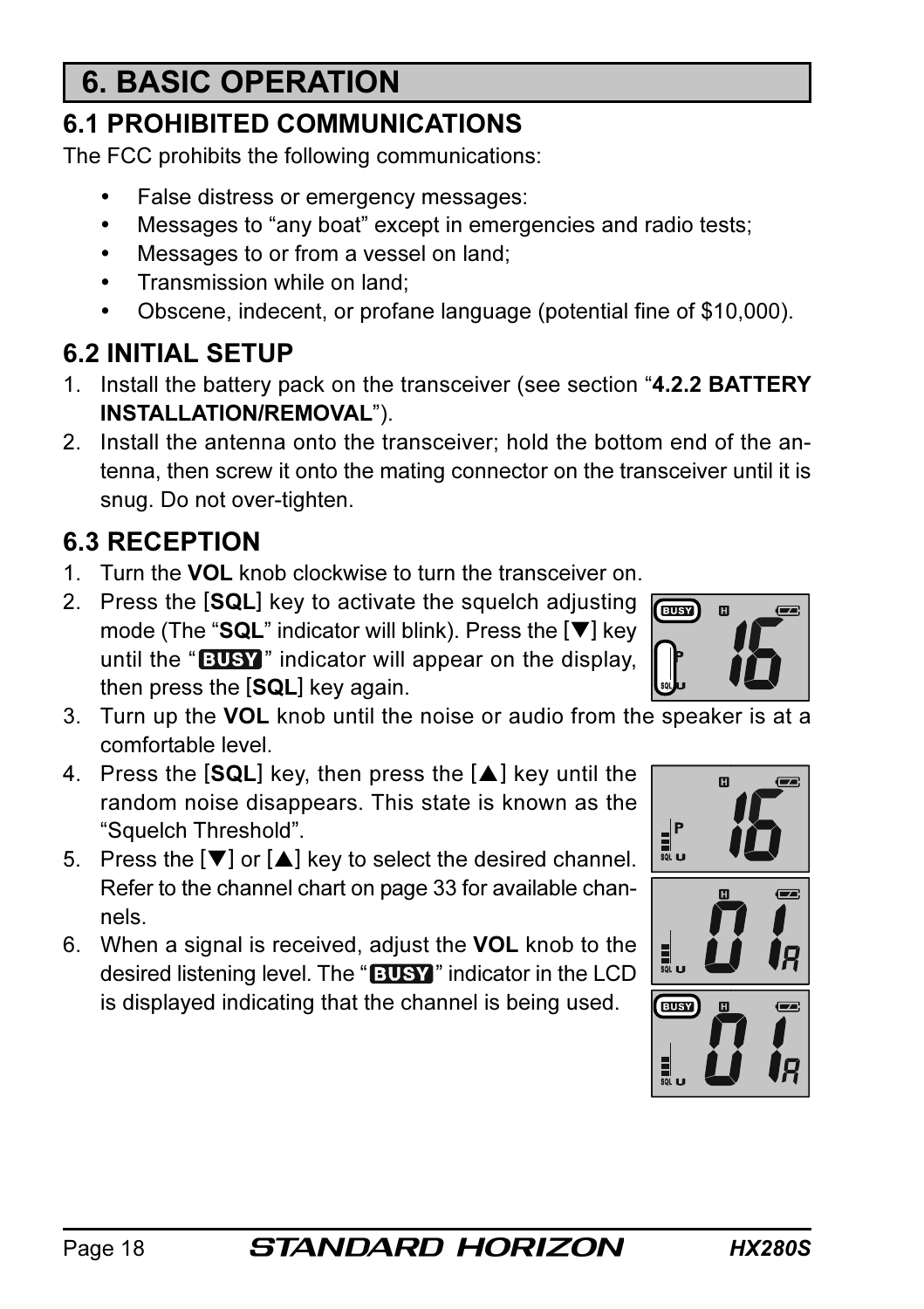## 6.4 TRANSMISSION

- 1. Perform "6.3 RECEPTION" discussion above
- 2. Before transmitting, monitor the channel and make sure it is clear. THIS IS AN FCC REQUIREMENT!
- 3. For communications over short distances, press the  $[H/L(\bullet_m)]$  key to select the Low power (1 watt: " $\Box$ " icon appears).

Note: Transmitting on Low power prolongs battery life. Low power should be selected whenever possible.

- 4. If using Low power is not effective, select High power (5 watts: " $\Box$ " icon appears) by pressing the  $[H/L(\bullet_n)]$ key.
- 5. When receiving a signal, wait until the incoming signal stops before transmitting. The transceiver cannot transmit and receive simultaneously.
- 6. Press the PTT (Push-To-Talk) switch to transmit. During transmission, the " $\blacksquare$ " indicator will appear on the display.
- 网  $\sqrt{2}$ 릚
- 7. Position your mouth about  $1/2$  to 1 inch  $(1.2 \sim 2.5 \text{ cm})$ away from the mic hole. Speak slowly and clearly into the microphone.
- 8. When the transmission is finished, release the PTT switch.

## 6.4.1 TRANSMIT TIME - OUT TIMER (TOT)

While the PTT switch is held down, transmission time is limited to 5 minutes. This prevents prolonged (unintentional) transmissions. About 10 seconds before automatic transmitter shutdown, a warning beep will sound from the speaker. The transceiver automatically switches to the receiving mode, even if the PTT switch is held down. Before transmitting again, the PTT switch must first be released, then wait 10 seconds and then pressed again. This Time-Out-Timer (TOT) prevents a continuous transmission that would result from an accidentally stuck PTT switch.

The PTT switch is ignored for 10 seconds after the transceiver automatically switches to the receiving mode by the TOT feature.



EUSY

1

EUSY

⋒

 $\sqrt{2}$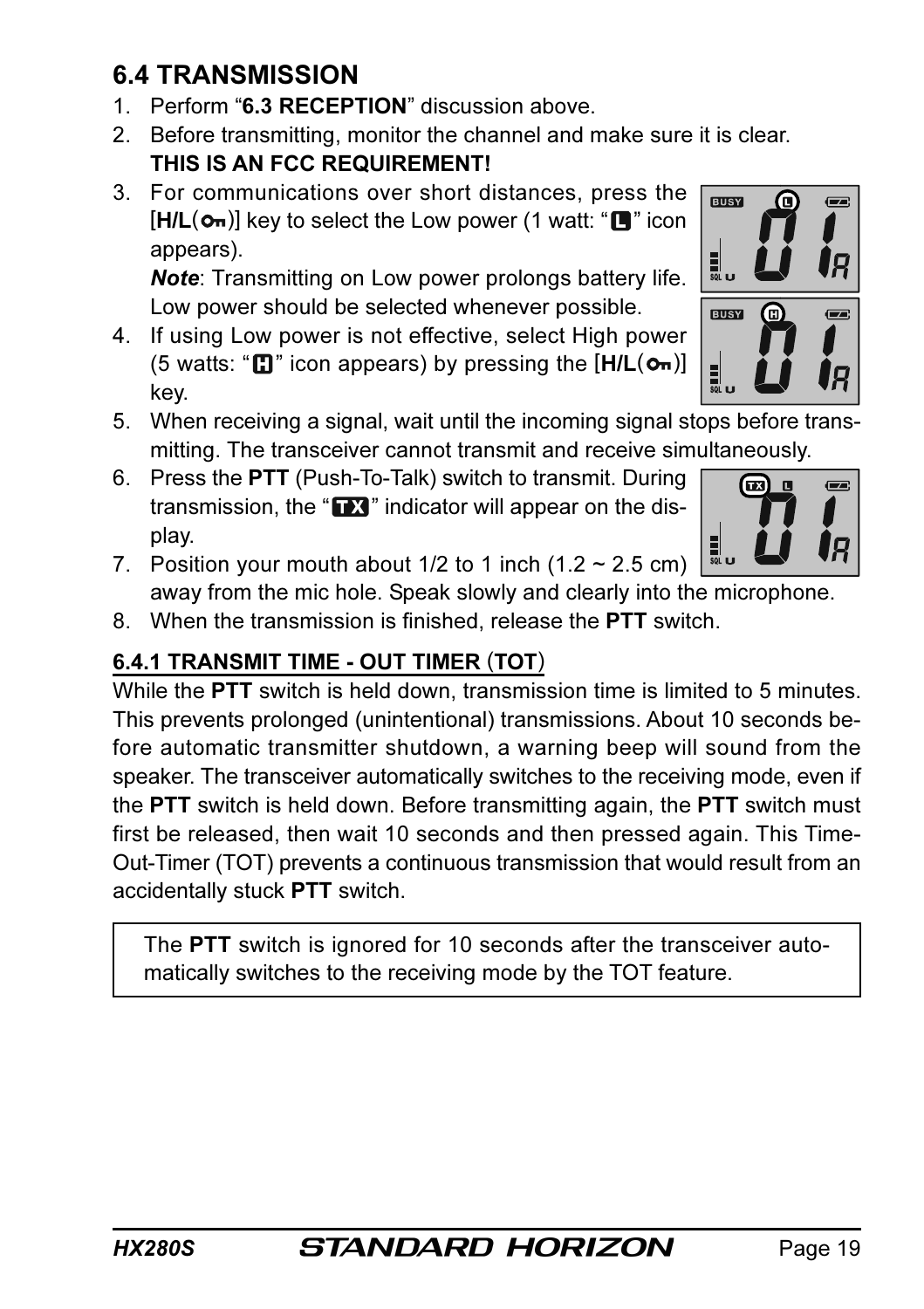## 6.5 USA, CANADIAN, AND INTERNATIONAL CHANNELS

- 1. To change from US to International or Canadian Marine Channels, hold down the [16/9] key and press the [WX] key. The band will change from USA, to International, and to Canadian with each press.
- 2. "U" appears on the LCD for the USA band, "I" appears for the International band, and "C" appears for the Canadian band
- 3. Refer to the marine channel charts in section 9 "VHF MARINE CHANNEL ASSIGNMENTS" for allocated channels.

## 6.6 SIMPLEX/DUPLEX CHANNEL USE

Refer to the VHF MARINE CHANNEL CHART (page 33) for instructions on use of simplex and duplex channels.

#### **NOTE**

All channels are factory-programmed in accordance with FCC (USA), Industry Canada and International regulations. The mode of operation cannot be altered from simplex to duplex or vice-versa. Simplex (ship to ship) or duplex (marine operator) mode is automatically activated, depending on the channel and whether the USA, International or Canadian operating band is selected.

## 6.7 KEYPAD LOCKING

In order to prevent accidental channel change, the HX280S's keypad may be locked out.

Hold down the  $[H/L(\sigma_n)]$  key to lock the keypad (except the **PTT,**  $[SQL]$ **, and**  $[H/L(0m)]$  **keys) so that they are not acci**dentally changed. The " $O<sub>m</sub>$ " icon will appear on the channel number of the display, to indicate that the functions are locked.

Hold down the  $[H/L(\mathbf{O}_{\mathbf{m}})]$  key until the " $\mathbf{O}_{\mathbf{m}}$ " icon disappears to unlock the radio.



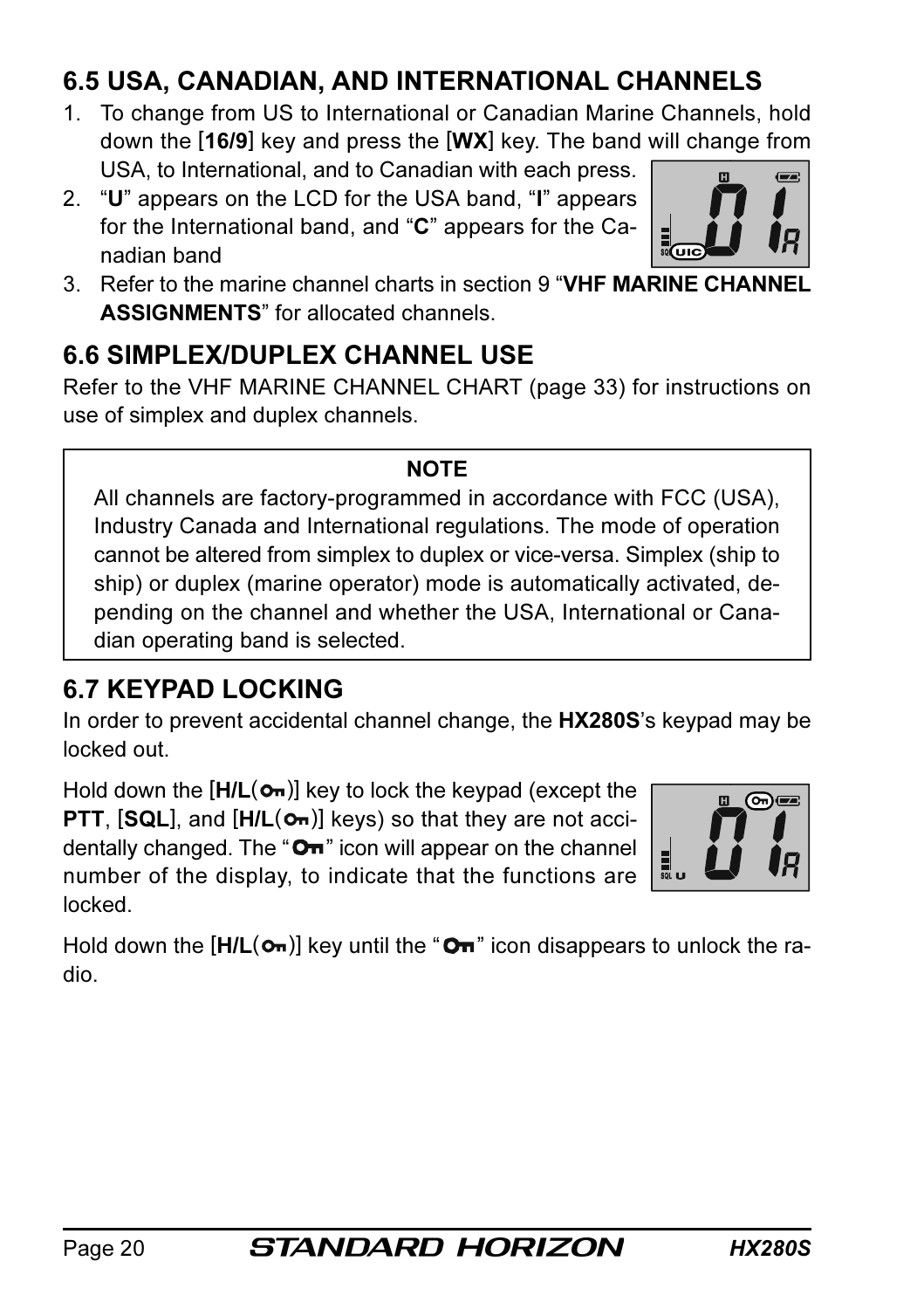tone and listen to the weather reports.

#### **NOTE**

Options for the Weather Alert feature are available, refer to Menu Mode Item "ALt (WX ALERT)" on page 29 for details.

#### 6.8.2 NOAA WEATHER ALERT TESTING

In the event of a major storm or other appreciable weather condition requiring vessels at sea (or other bodies of water) to be notified, the NOAA (National Oceanographic and Atmospheric Administration) broadcasts a 1050 Hz tone that some VHF radios, including your HX280S, can detect for "Weather Alarm" purposes (refer to section "6.8.1 NOAA WEATHER ALERT" for a discussion of how to use this feature). The 1050 Hz tone, when detected, will produce a loud beep in the speaker of the HX280S, to signal that a Weather Alert Broadcast is being received.

In order to test this system, NOAA broadcasts the 1050 Hz tone every Wednesday sometime between 11 AM and 1 PM local time. You may use this opportunity to test your HX280S periodically to confirm that the Weather Alert feature is working, or for training crew members on how to configure the HX280S to receive the NOAA Weather Alerts.

# 6.8 NOAA WEATHER CHANNELS

- 1. To receive a NOAA (National Oceanic and Atmospheric Administration) weather broadcast, press the **[WX]** key. The transceiver changes to the weather channel mode. This mode consists of a preset memory bank containing the NOAA weather channels.
- 2. When the [WX] key is pressed, the transceiver will be set to the last used NOAA weather channel. Press the  $[\blacktriangledown]$  or  $[\blacktriangle]$  key to change to other weather channels.
- 3. To exit from the weather channel mode, press the [WX] key. The transceiver will revert to the channel you were using prior to switching to the weather channel mode.

#### 6.8.1 NOAA WEATHER ALERT

In the event of extreme weather disturbances such as storms and hurricanes, NOAA sends a "weather alert" consisting of a 1050 Hz tone, followed by weather reports on the weather channels.

When a "weather alert" is received on a weather channel. the transceiver emits a beep tone and " $(WX ALT$ " icon is shown on the display. Press the [WX] key to stop the beep



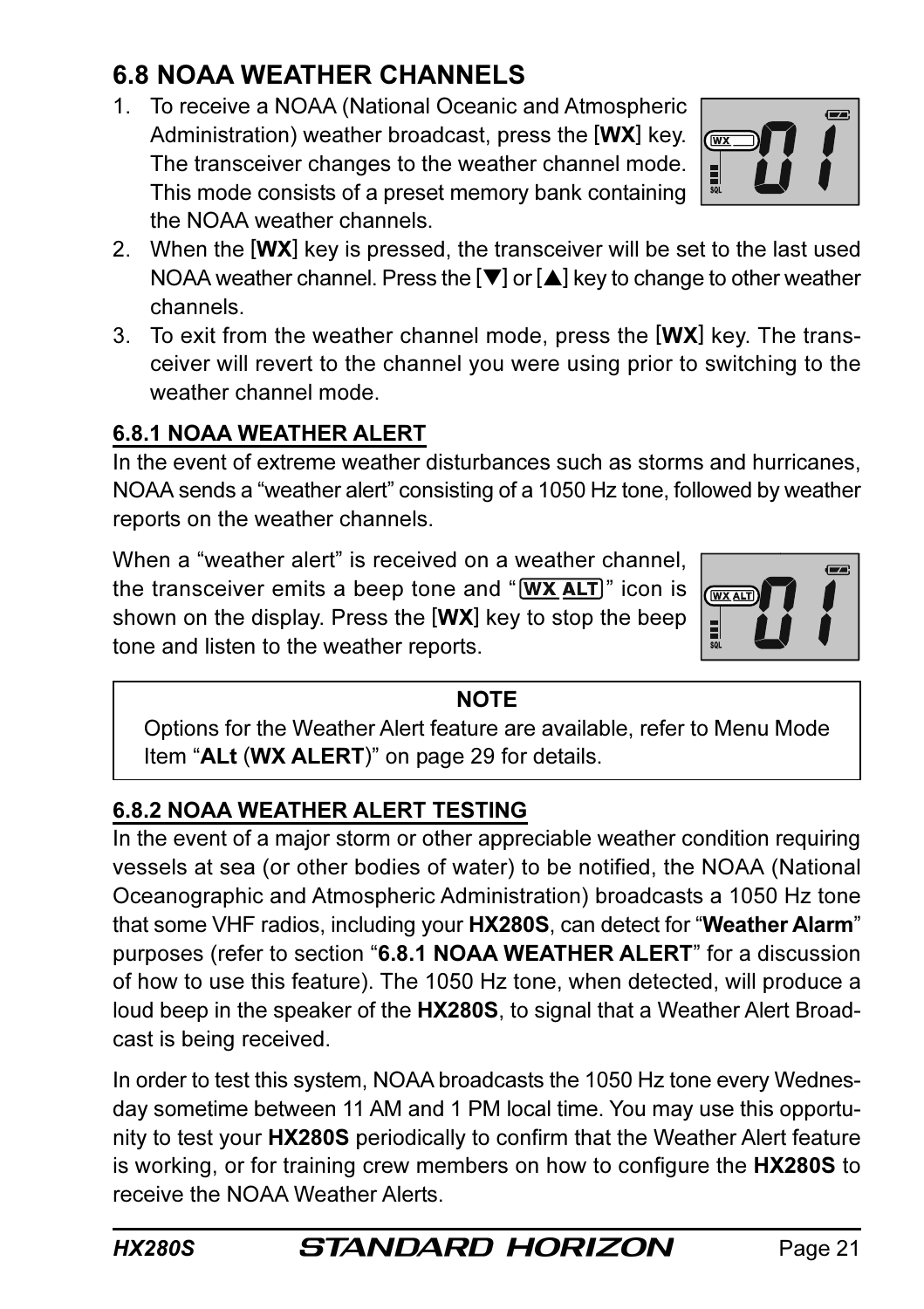# 6.9 PRESET CHANNELS (0 ~ 9): INSTANT ACCESS

Ten user assigned channels can be programmed for instant access. Pressing the [PRESET] key activates the user assigned channel bank.

#### 6.9.1 PROGRAMMING

- 1. Select the desired channel to be assigned into the Preset Channel Bank using the  $[\nabla]$  or  $[\nabla]$  key.
- 2. Press and hold the [PRESET] key until the Preset Channel Number "0" is shown at the right of the channel number on the display.
- 3. Repeat steps 1 and 2 to program the desired channels into Preset Channels "1"  $\sim$  "9".
- 4. To delete a Preset Channel, select the Preset Channel Number to be deleted using the  $[\nabla]$  or  $[\triangle]$  key, then press and hold the [PRESET] key until the Preset Channel Number is removed from the display.

## 6.9.2 OPERATION

Pressing the [PRESET] key will toggle between Preset Channels "0" through

"9" and the last selected "regular" channel. Preset Channel "0" is represented by "0" to the right of the channel number on the display for one second, and preset channel "1" is represented by "1" and so forth. The preset channel number will disappear after one second.



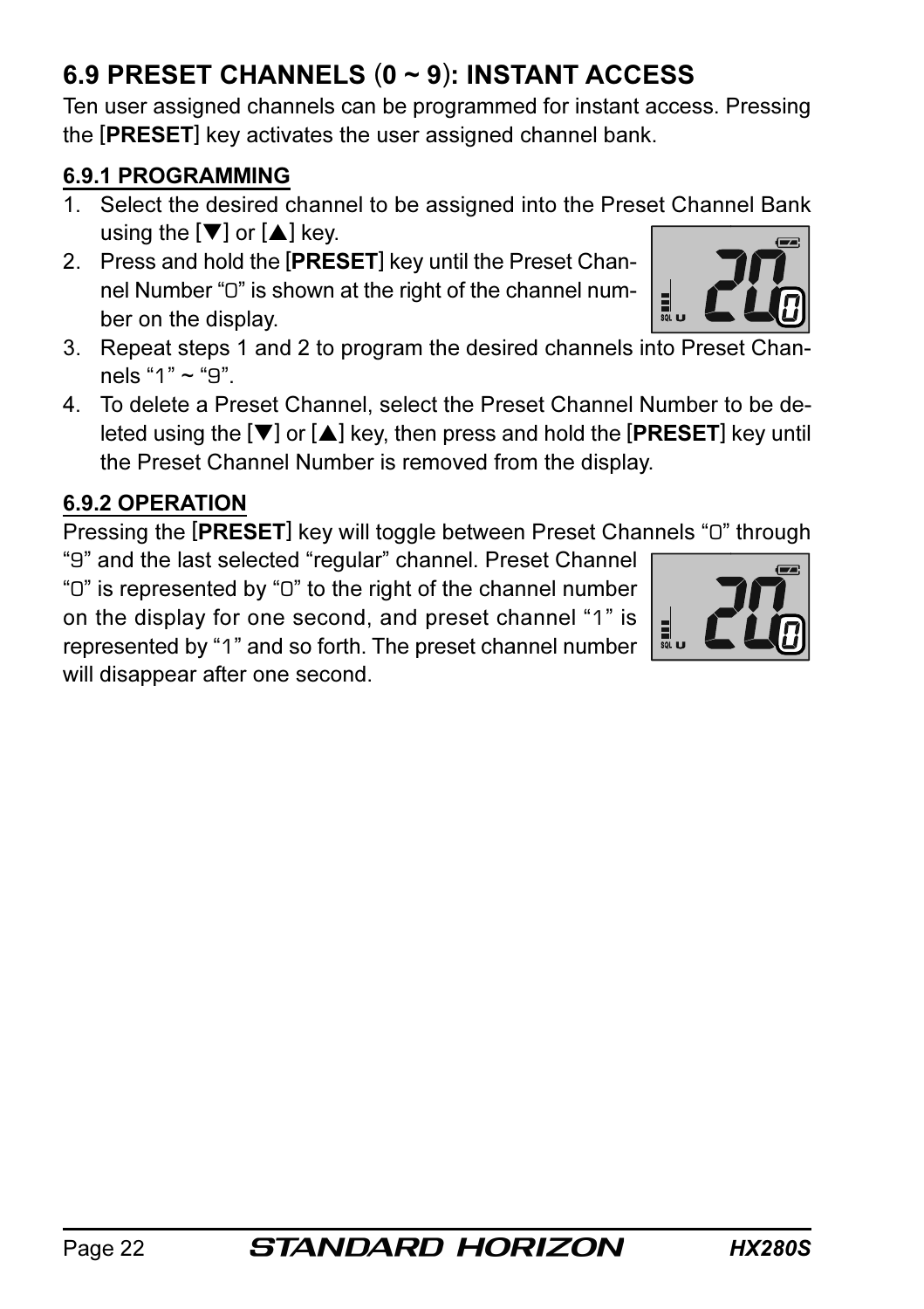## 6.10 SCANNING

The HX280S allows the user to select the scan type from "Memory Scan" or "Priority Scan". "Memory Scan" scans the channels that were programmed into memory. "Priority Scan" scans the channels that were programmed into memory with the priority channel (Channel 16). When an incoming signal is detected on one of the channels during scan, the radio will pause on that channel, allowing you to listen to the incoming transmission.

#### 6.10.1 SELECTING THE SCAN TYPE

- 1. Turn the transceiver off by rotating the VOL knob fully counter-clockwise.
- 2. Hold down the [SQL] key, and then turn on the transceiver while still holding down the [SQL] key.
- 3. "SEt" will appear on the display, indicating the Menu ("Set") Mode has been activated.
- 4. Press the [SQL] key, repeatedly if necessary to select the Menu item "SC".
- 5. Press the [▼] or [▲] key to select "PS (Priority Scan)" or "MS (Memory Scan)". The factory default is "PS (Priority Scan)".
- 6. After completing your selection, turn the transceiver off and on by rotating the VOL knob.

## 6.10.2 MEMORY SCANNING (M-SCAN)

- 1. Select the desired channel to be included in the scan memory using the  $[\nabla]$  or  $[\nabla]$  key.
- 2. Press the [MEM] key to store the channel into the transceiver's scan memory. "MEM" will be displayed on the LCD.
- 3. Repeat steps 1 and 2 for all the channels to be scanned.
- 4. To delete a channel from the transceiver's scan memory, select the memorized channel, then press the [MEM] key to delete the channel from scan memory.
- 5. All channels programmed remain in the transceiver's scan memory even if the power is turned off.
- 6. Adjust the SQL level until background noise is eliminated by pressing the  $[SQL]$  key followed by the  $[\nabla] / [\triangle]$  key.
- 7. To start scanning, press the [SCAN(DW)] key. The scan proceeds from the lowest to the highest programmed channel and stops scanning when a transmission is received. Scanning will resume when the incoming signal

disappears at the end of the transmission. The "MEM" and "SCN" icon will



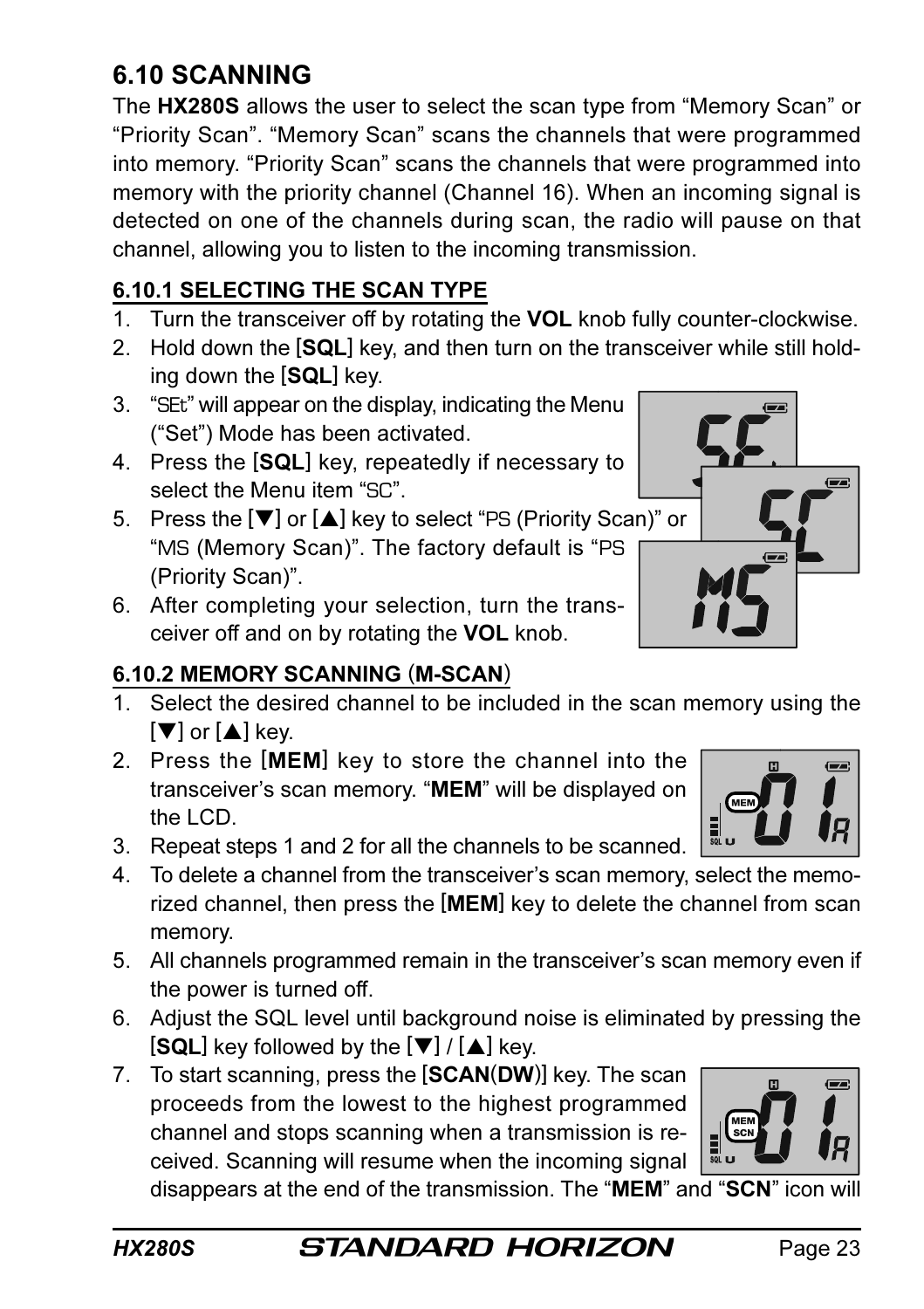appear at the left of the channel number on the display during scanning.

8. To stop the scan, press the **[SCAN(DW)**] key.

## 6.10.3 PRIORITY SCANNING (P-SCAN)

- 1. Select the desired channel to be included in the scan memory using the  $[\nabla]$  or  $[\nabla]$  key.
- 2. Press the [MEM] key to store the channel into the transceiver's scan memory. "MEM" will be displayed on the LCD.
- 3. Repeat steps 1 and 2 for all the channels to be scanned.
- 4. To delete a channel from the transceiver's scan memory, select the memorized channel, then press the [MEM] key to delete the channel from scan memory.
- 5. All channels programmed remain in the transceiver's scan memory even if the power is turned off.
- 6. Adjust the Squelch Level until background noise is eliminated by pressing the  $[SQL]$  key followed by the  $[\nabla] / [\triangle]$  key.
- 7. To start scanning, press the [SCAN(DW)] key. A "SCN" icon and blinking "P" and "MEM" icons will appears at the left of the channel number on the

display during scanning. The scan proceeds between the memorized channels and the Priority Channel (Channel 16).

As an example of priority scanning, let us say that ma-

rine channels "06", "07", and "08" are memorized in the transceiver's scan memory. Priority scanning will proceed in the following sequence:

#### $[CH06]$   $\rightarrow$   $(CH16)^{\times}$   $\rightarrow$   $[CH07]$   $\rightarrow$   $(CH16)^{\times}$   $\rightarrow$  $[CH08] \rightarrow (CH16)^* \rightarrow [CH06] \rightarrow (CH16)^* \rightarrow [CH07]$  ..... : Priority Channel

- 8. Even when the transceiver stops and listens to the signal of a programmed channel, the transceiver will "dual watch" between this channel and the priority channel. This allows the radio to be able to receive calls on channel 16 (priority channel) even when the radio is receiving on another channel.
- 9. To stop the Priority Scanning, press the [SCAN(DW)] key.



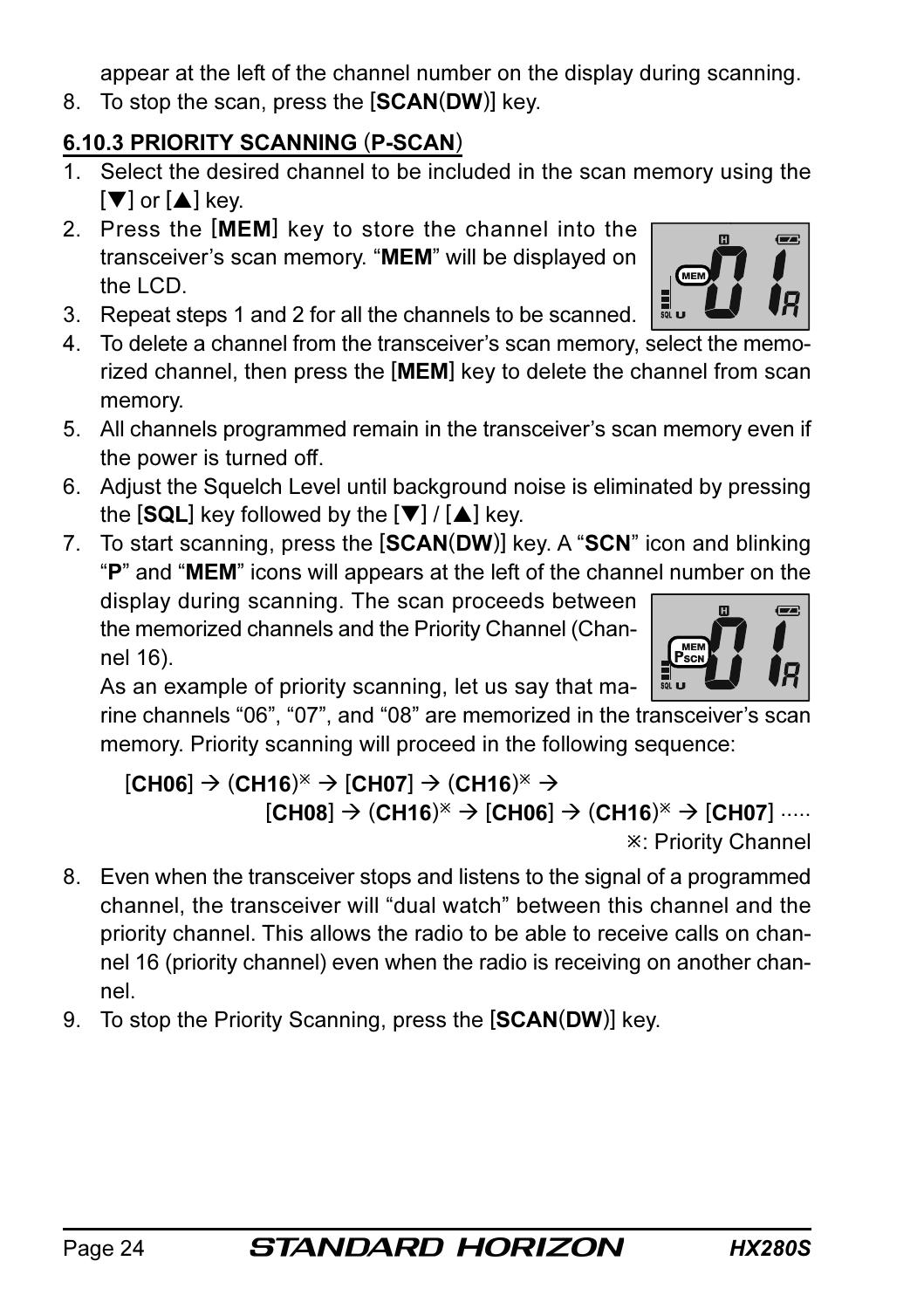## 6.11 DUAL WATCH

The Dual Watch feature allows the radio watch the Priority Channel "Channel 16" and one other channel.

- 1. Select the desired channel using the  $[\nabla]$  or  $[\nabla]$  key.
- 2. Press and hold the [SCAN(DW)] key for two seconds to activate the Dual Watch feature. A " $\boxed{\text{DW}}$ " icon will appear on the upper left of the display when the Dual Watch feature is activated.



- 3. When a transmission is received on the "Priority Channel", the radio receives the "Priority Channel" until the incoming signal disappears.
- 4. When the radio receives a transmission on the working channel, the radio will dual watch between the working channel and Channel 16.
- 5. The Dual Watch feature will resume when the incoming signal disappears at the end of the transmission.
- 6. To stop the Dual Watch feature and return to normal operation, press and hold the [SCAN(DW)] key for two seconds again.

## 6.12 EMERGENCY (CHANNEL 16 USE)

Channel 16 is known as the Hail and Distress Channel. An emergency may be defined as a threat to life or property. In such instances, be sure the transceiver is on and set to "Channel 16". Then use the following procedure:

- 1. Press the PTT (Push-To-Talk) switch and say "Mayday, Mayday, Mayday. This is  $\underline{\qquad \qquad }$ ,  $\underline{\qquad \qquad }$ ,  $\underline{\qquad \qquad }$  (your vessel's name).
- 2. Then repeat once: "Mayday, your vessel's name).
- 3. Now report your position in latitude/longitude, or by giving a true or magnetic bearing (state which) to a well-known landmark such as a navigation aid or geographic feature such as an island or harbor entry.
- 4. Explain the nature of your distress (sinking, collision, aground, fire, heart attack, life-threatening injury, etc.).
- 5. State the kind of assistance your desire (pumps, medical aid, etc.).
- 6. Report the number of persons aboard and condition of any injured.
- 7. Estimate the present seaworthiness and condition of your vessel.
- 8. Give your vessel's description: length, design (power or sail), color and other distinguishing marks. The total transmission should not exceed 1 minute.
- 9. End the message by saying " $\overline{OVER}$ ". Release the **PTT** switch and listen.
- 10. If there is no answer, repeat the above procedure. If there is still no response, try another channel.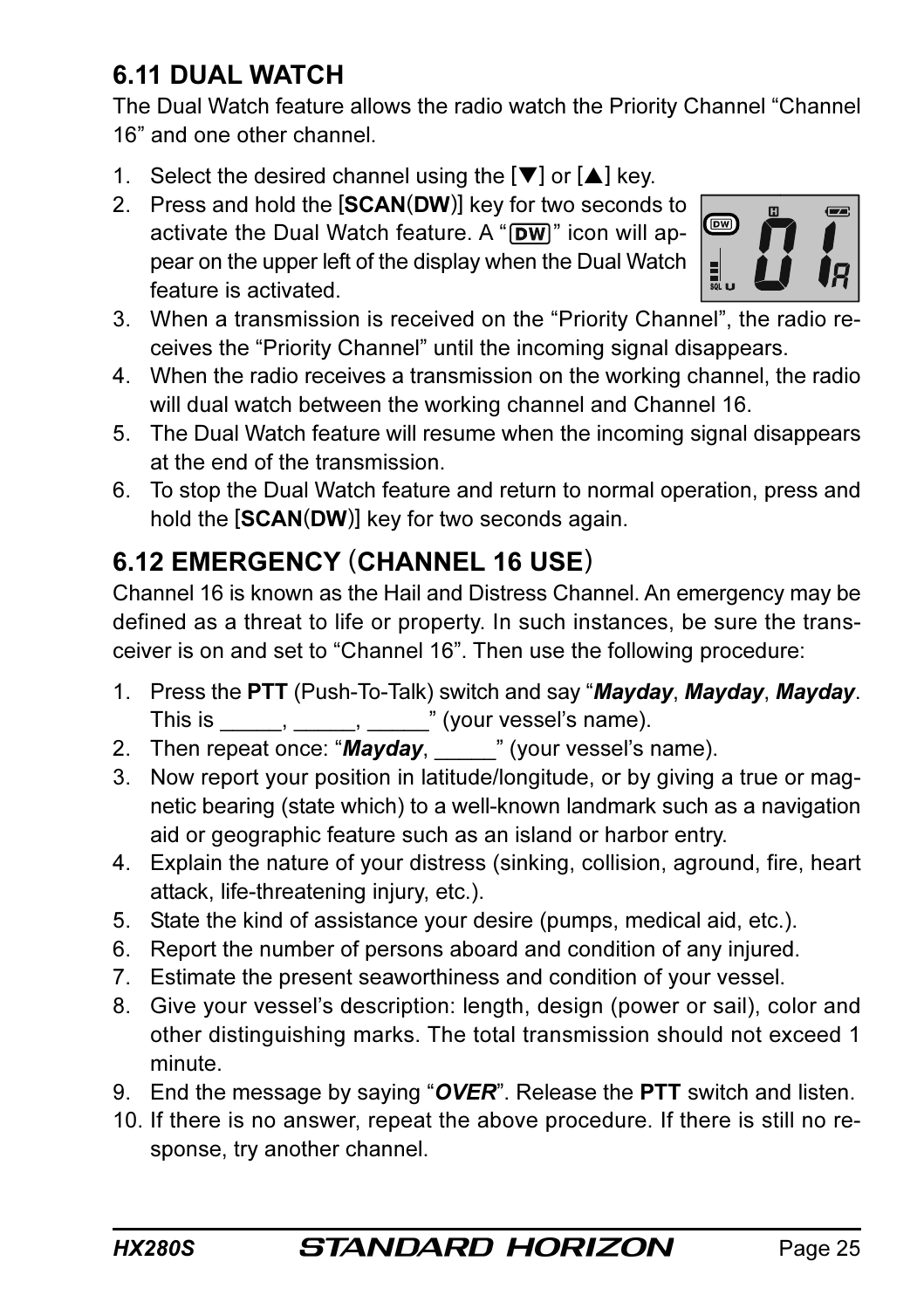## 6.13 CALLING ANOTHER VESSEL (CHANNEL 16 OR 9)

Channel 16 may be used for initial contact (hailing) with another vessel.

However, its most important use is for emergency messages. This channel must be monitored at all times except when actually using another channel.

It is monitored by the U.S. and Canadian Coast Guards and by other vessels. Use of channel 16 for hailing must be limited to initial contact only. Calling should not exceed 30 seconds, but may be repeated 3 times at 2-minute intervals. In areas of heavy radio traffic, congestion on channel 16 resulting from its use as a hailing channel can be reduced significantly in U.S. waters by using Channel 9 as the initial contact (hailing) channel for non-emergency communications. Here, also, calling time should not exceed 30 seconds but may be repeated 3 times at 2-minute intervals.

Prior to making contact with another vessel, refer to the channel charts in this manual, and select an appropriate channel for communications after initial contact. For example, Channels 68 and 69 of the U.S. VHF Charts are some of the channels available to non-commercial (recreational) boaters. Monitor your desired channel in advance to make sure you will not be interrupting other traffic, and then go back to either channel 16 or 9 for your initial contact.

When the hailing channel (16 or 9) is clear, state the name of the other vessel you wish to call and then "this is" followed by the name of your vessel and your Station License (Call Sign). When the other vessel returns your call, immediately request another channel by saying "go to", the number of the other channel, and "over". Then switch to the new channel. When the new channel is not busy, call the other vessel.

After a transmission, say "over", and release the PTT (Push-To-Talk) switch. When all communication with the other vessel is completed, end the last transmission by stating your Call Sign and the word " $out$ ". Note that it is not necessary to state your Call Sign with each transmission, only at the beginning and end of the contact.

Remember to return to Channel 16 when not using another channel. Some radios automatically monitor Channel 16 even when set to other channels or when scanning.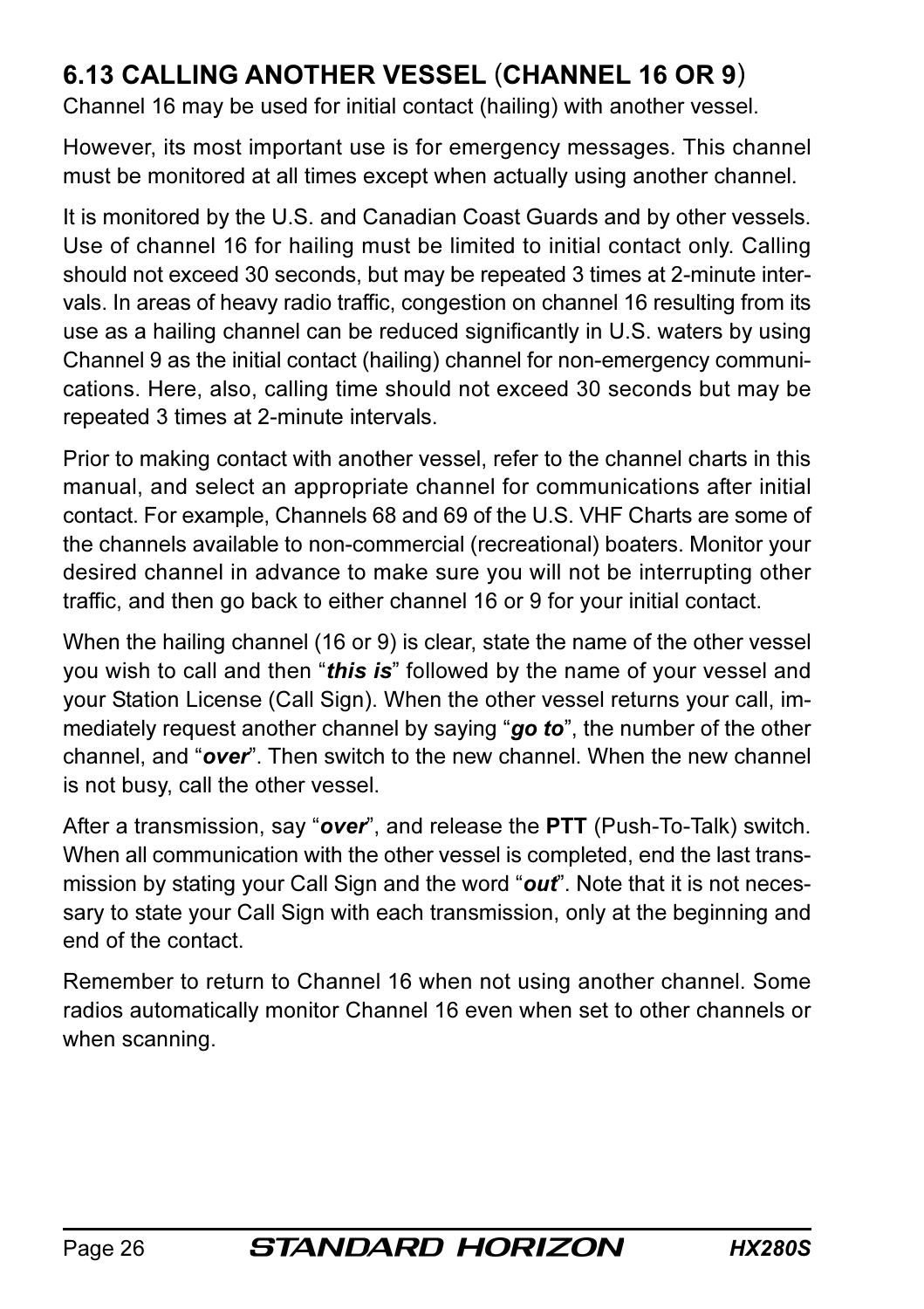## 6.14 OPERATING ON CHANNEL 13

Channel 13 is used at docks, bridges and for maneuvering in port. Messages on this channel must concern navigation only, such as meeting and passing in restricted waters. In emergencies and when approaching blind river bends, High power is allowed. Pressing the  $[H/L(\sigma)]$  key will change the power output from Low Power (1 Watt) to High (5 Watts). When you change from this channel then return to it, low power will be automatically selected.

## 6.15 OPERATING ON CHANNEL 67

When channel 67 is used for navigational bridge-to-bridge traffic between ships, Normal, High or Medium power may be used temporarily (in the USA band) by pressing the  $[H/L(\sigma)]$  key. When you select this channel again, the transceiver will revert to low power.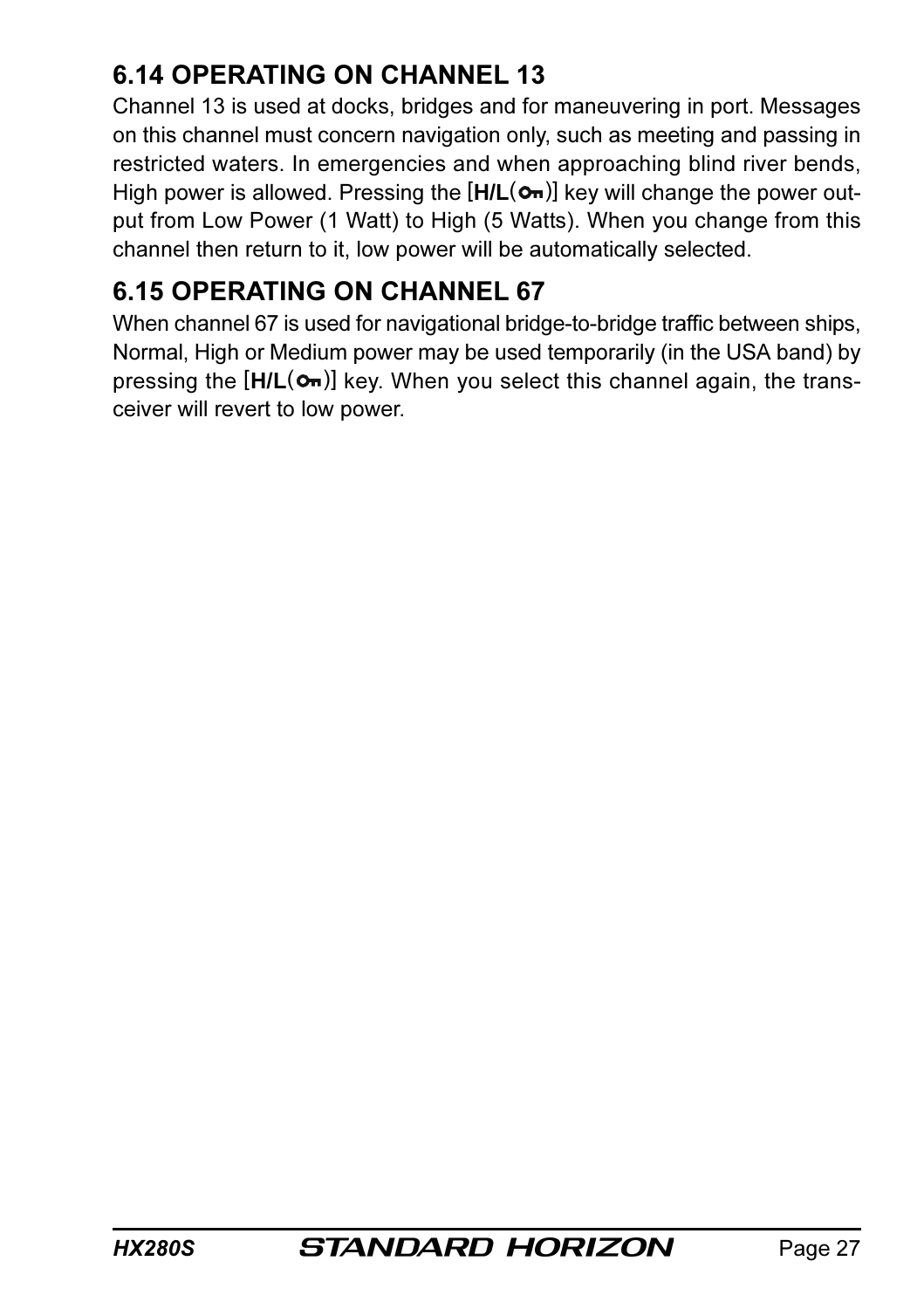# 7. MENU ("SET") MODE

The HX280S's Menu Mode allows a number of the HX280S operating parameters to be custom-configured for your operating requirements.

The Menu Mode is easy to activate and set, using the following procedure:

- 1. Turn the transceiver off by rotating the VOL knob fully counter-clockwise.
- 2. Hold down the [SQL] key, and then turn on the transceiver while still holding down the [SQL] key.
- 3. "SEt" will appear on the display, indicating the Menu ("Set") Mode has been activated.
- 4. Press the [SQL] key to select the Menu item to be adjusted.
- 5. Press the  $[\nabla]$  or  $[\triangle]$  key to enable adjustment of the selected Menu item. The menu item will blink
- 6. Press the [SQL] key to select the status or value of the Menu item.
- 7. After completing your adjustment, turn the transceiver off and on by rotating the VOL knob.

## LP (LAMP MODE)

Function: Selects the Lamp illumination method for the LCD/ Keypad.

Available Values: on / kEY / oFF

## Default: kEY

on: Illuminates the LCD/Keypad continuously.

kEY: Illuminates the LCD/Keypad for 5 seconds when any key is pressed.

oFF: Turns off the backlight for the LCD and keys.

## bP (BEEP)

Function: Enable/Disable the Keypad beeper. Available Values: HI / Lo / oFF Default: HI

## SC (SCAN TYPE)

Function: Selects the Scan mode. Available Values: PS (Priority Scan) / MS (Memory Scan) Default: PS (Priority Scan)











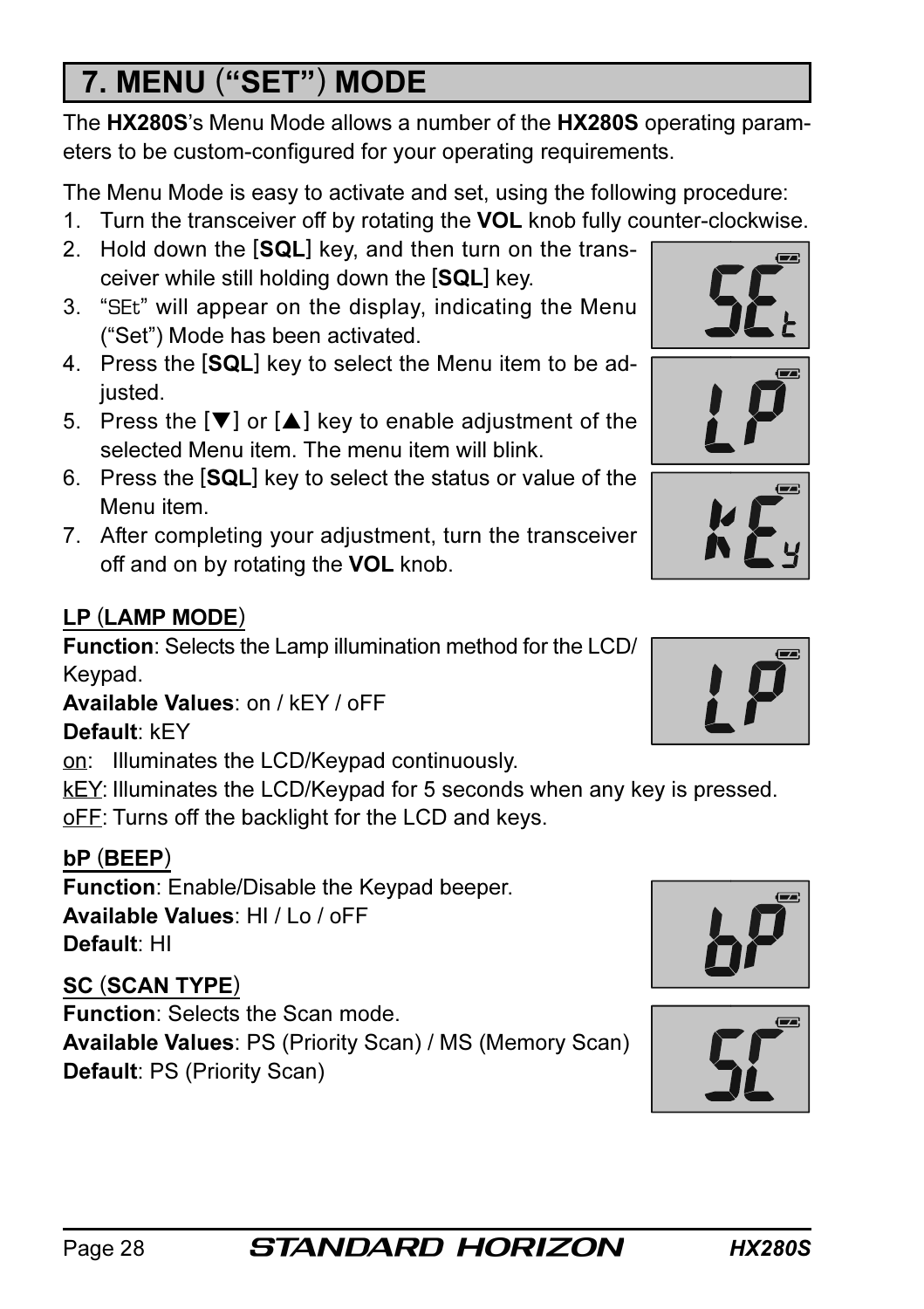#### ALt (WX ALERT)

Function: Enable/Disable the Weather Alert feature.

Available Values: ALL / SC / CH / OFF

Default: on SC

ALL: When on a weather channel, the radio will alarm when the Weather Alert is received.



- SC: Emits a loud beep when the Weather Alert is received while scanning the Weather channels.
- CH: Emits a loud beep when the Weather Alert is received while receiving the Weather channel and/or scanning the Weather channels.
- OFF: Disables the Weather Alert function.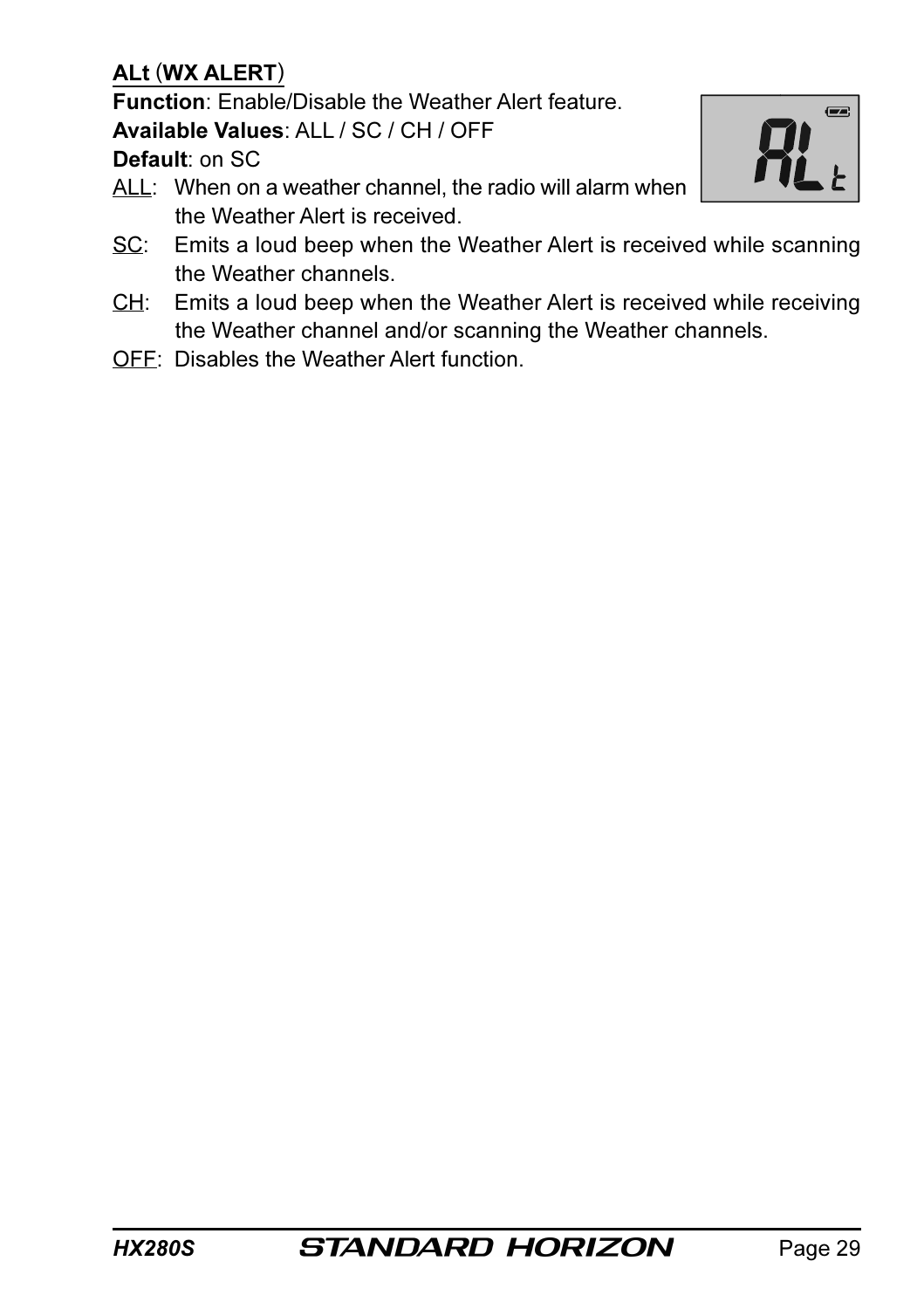# 8. MAINTENANCE

## 8.1 GENERAL

The inherent quality of the solid-state components in STANDARD HORIZON radios will provide many years of continuous use. Take the following precautions to prevent damage to the radio.

- To prevent corrosion of electrical contacts and keep the water resistance, keep the microphone connected or the jack covered at all times.
- Never key the transmitter unless an antenna or suitable dummy load is connected to the antenna receptacle.
- Ensure that the input voltage does not exceed the value specified in your Owner's Manual.
- Use only STANDARD HORIZON-approved accessories and replacement parts.

## 8.2 REPLACEMENT PARTS

Occasionally an owner needs a replacement part. These can be ordered from our Parts Department by writing or calling (in USA or Canada), or Standard Horizon/Vertex Standard authorized dealers (outside USA or Canada).

Marine Division of Vertex Standard US Headquarters 6125 Phyllis Drive, Cypress, California 90630, U.S.A. Telephone (714) 827-7600

Commonly requested parts, and their part numbers are listed below.

- VOL Knob: RA1078700
- CD-46 Charger Cradle: CB4777001
- CAT460 Antenna: Q3000176
- CLIP-920 Belt Clip: AAE51X001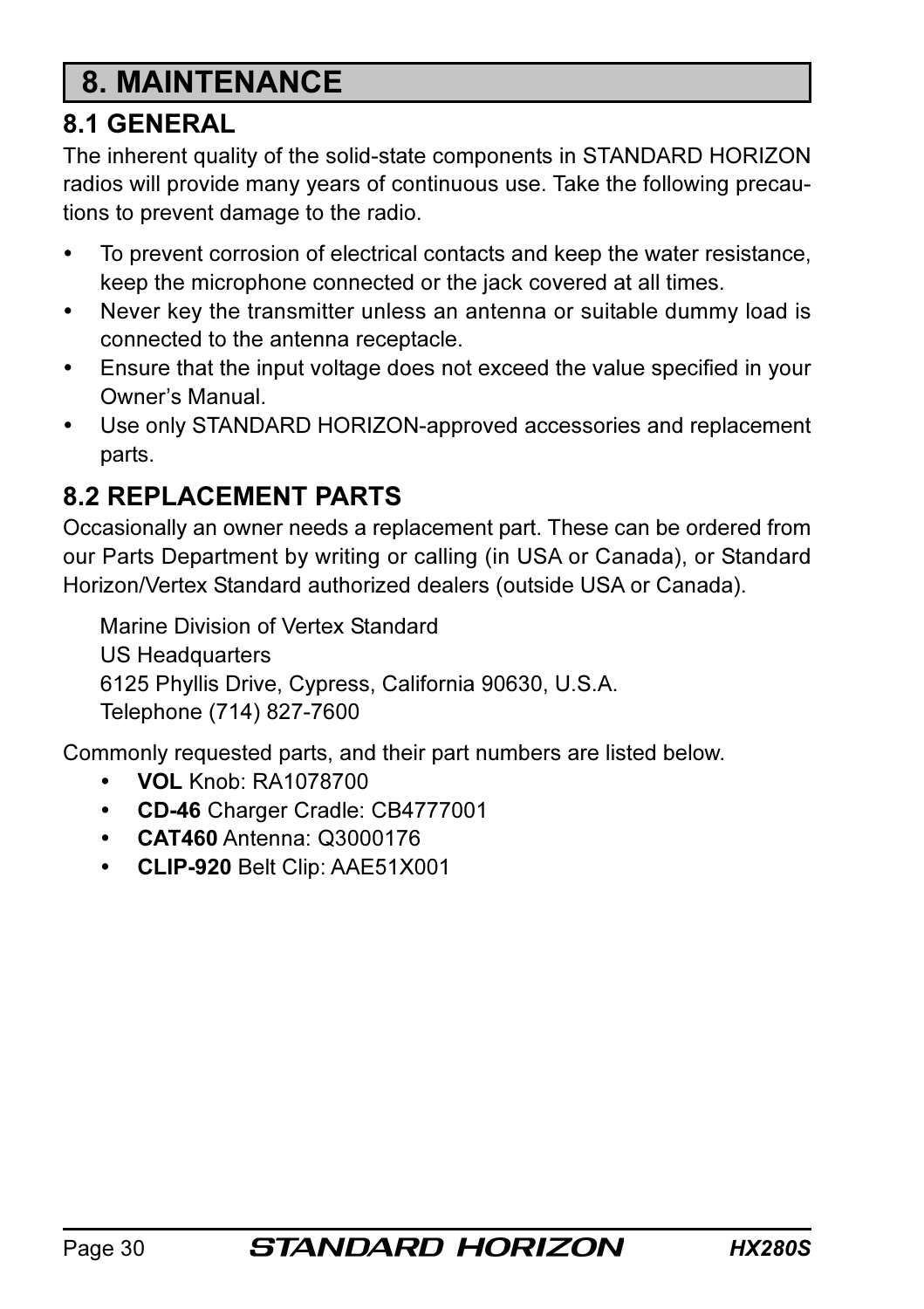## 8.3 TROUBLESHOOTING CHART

| <b>SYMPTOM</b>                                           | <b>PROBABLE CAUSE</b>             | <b>REMEDY</b>                                                                                                                                                          |  |  |  |  |
|----------------------------------------------------------|-----------------------------------|------------------------------------------------------------------------------------------------------------------------------------------------------------------------|--|--|--|--|
| The [ <b>SCAN(DW</b> )] key<br>does not start the scan.  | No channels memorized.            | Use the [MEM] key to enter desired<br>channels into the transceiver's<br>memory.                                                                                       |  |  |  |  |
|                                                          | Squelch is not adjusted.          | Adjust the squelch to threshold or<br>to the point where noise just dis-<br>appears. Further adjustment of the<br>squelch control may eliminate in-<br>coming signals. |  |  |  |  |
| Cannot select between<br>USA, INTL, or Canadian<br>bands | Proper operation not<br>followed  | HOLD down the [16/9] key and<br>press the [WX] key.                                                                                                                    |  |  |  |  |
| Speaker audio is not<br>heard when the [SQL]             | Low battery.                      | Charge battery. Refer to section<br>4.2.3 of this manual                                                                                                               |  |  |  |  |
| key is press and held.                                   | Audio volume level is too low     | Turn the VOL knob clockwise.                                                                                                                                           |  |  |  |  |
| Some keys do not<br>operate.                             | Key Lock is on.                   | Turn Key Lock off. Refer to section<br>5.1 of this manual ( $[H/L(0m)]$ key).                                                                                          |  |  |  |  |
| Cannot select keylock<br>function                        | Proper operation not<br>followed. | Hold down the $[H/L(0m)]$ key for 2<br>seconds                                                                                                                         |  |  |  |  |
| Charging indicator on<br>CD-46 does not<br>illumininate. | Defective battery FNB-V105LI.     | Contact your Standard Horizon<br>dealer                                                                                                                                |  |  |  |  |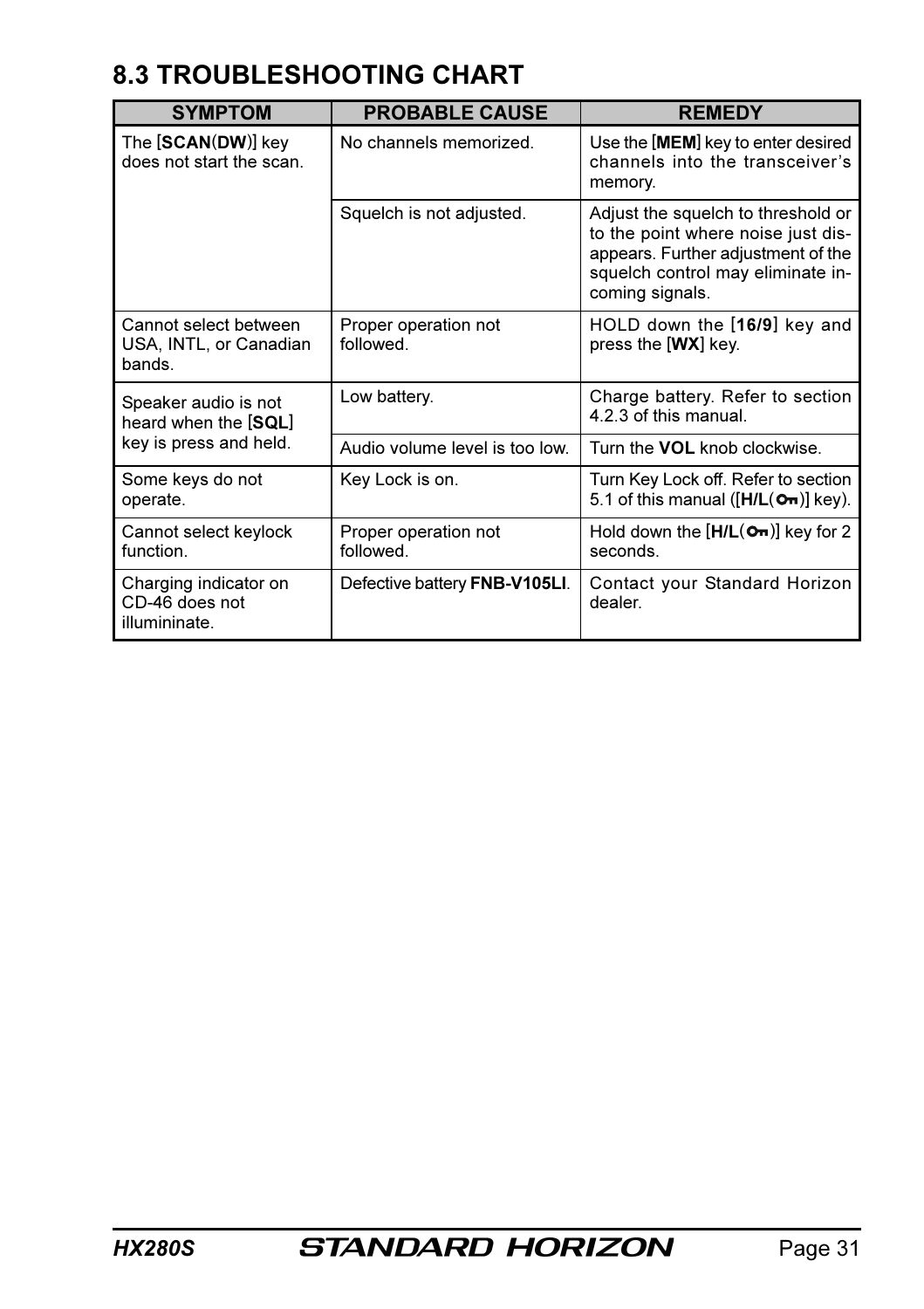# 9. VHF MARINE CHANNEL ASSIGNMENTS

Tables on the following pages list the VHF Marine Channel assignments for U.S.A. and International use. Below are listed some data about the charts.

- 1. VTS. Where indicated, these channels are part of the U.S. Coast Guard's Vessel Traffic System.
- 2. Alpha channel numbers, that is, channel numbers followed by the letter A (such as Channel 07A) are simplex channels on the U.S.A. or Canadian channel assignments whose counterparts in the International assignments are **duplex** channels. International channels do not use "alpha" numbers. If you call the Coast Guard on Channel 16, they will sometimes ask you to "go to channel 22 Alpha." This is a channel assigned to U.S.A, and Canadian Coast Guards for handling distress and other calls. If your radio is set for *International* operation you will go to Channel 22 instead of 22A, and will not be able to communicate with the Coast Guard. To use Channel 22A, your radio must be set for  $\boldsymbol{USA}$  or Canada operation, usually by a U/ I/C (USA/International/Canada) control or combination of controls. Channel 22 (without an "A") is an *International* duplex channel for port operations. Some radios indicate an "A" adjacent to the alpha channels on the display; on others "alpha" is not indicated but the proper channel is selected based on the U/I/C setting.
- 3. Bridge-to-Bridge channels (for example, Channel 13) are for use by bridge operators on inter-coastal waterways and rivers. It is also used by marine vessels in the vicinity of these bridges for navigation and for communicating with the bridge operators. Note that a limit of 1 Watt is specified for these channels.
- 4. The S/D column on the chart indicates either S (simplex) or D (duplex). Simplex means transmitting and receiving on the same frequency. Only one party at a time can talk, unlike a telephone. Be sure to say "over" and release your microphone push-to-talk switch at the end of each transmission. Duplex operation involves the use of one frequency for transmitting and a separate frequency for receiving. On channels specified as duplex on the charts, correct mode of operation is established automatically by your radio when you select a channel; you cannot change the mode. And you still must release the push-totalk switch after each transmission in order to listen to the radio.
- 5. Channels normally used by recreational boaters are those that include the term "non-commercial" in the *Channel Use* column of the chart. Some of these are shared with other users and some are used only in certain geographic regions.
- 6. Marine vessels equipped with VHF radios are required to monitor Channel 16.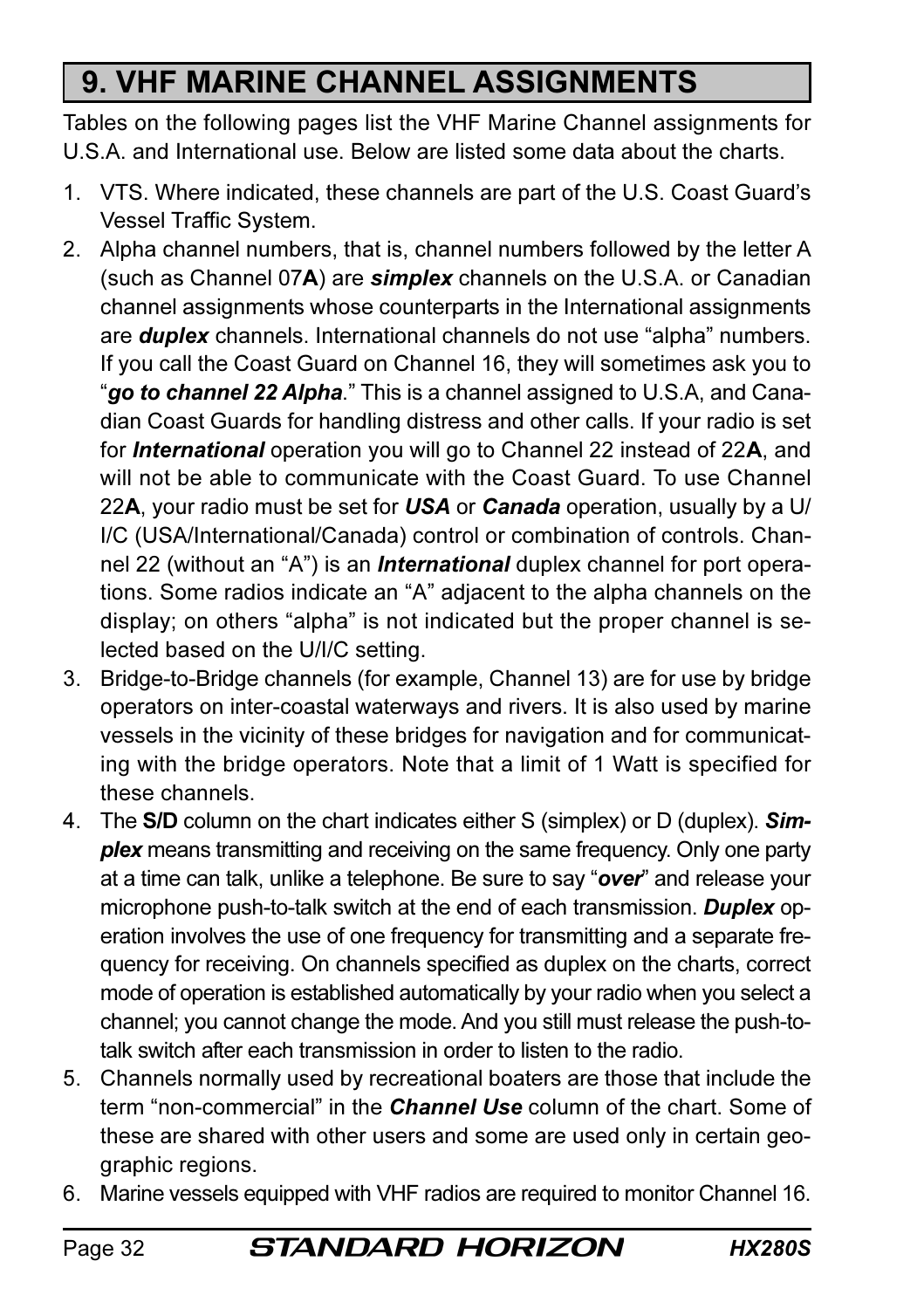| <b>VHF MARINE CHANNEL CHART</b> |                         |                         |                         |                |                    |                   |                                                                           |  |  |  |  |  |  |  |
|---------------------------------|-------------------------|-------------------------|-------------------------|----------------|--------------------|-------------------|---------------------------------------------------------------------------|--|--|--|--|--|--|--|
| CН                              | U                       | C                       | ı                       | S/D            | <b>TX</b>          | <b>RX</b>         | <b>CHANNEL USE</b>                                                        |  |  |  |  |  |  |  |
| 01                              |                         | x                       | X                       | D              |                    | 156.050   160.650 | Public Correspondence (Marine Operator)                                   |  |  |  |  |  |  |  |
| 01A                             | X                       |                         |                         | S              | 156.050            |                   | Port Operation and Commercial.                                            |  |  |  |  |  |  |  |
|                                 |                         |                         |                         |                |                    |                   | VTS in selected areas                                                     |  |  |  |  |  |  |  |
| 02                              |                         | x                       | Χ                       | D              |                    | 156.100   160.700 | Public Correspondence (Marine Operator)                                   |  |  |  |  |  |  |  |
| 03                              |                         | X                       | X                       | D              |                    | 156.150 160.750   | Public Correspondence (Marine Operator)                                   |  |  |  |  |  |  |  |
| 03A                             | X                       |                         |                         | S              |                    | 156.150           | U.S. Government Only, Coast Guard                                         |  |  |  |  |  |  |  |
| 04                              |                         |                         | X                       | D              |                    | 156.200   160.800 | Public Correspondence (Marine Operator),<br>Port operation, ship movement |  |  |  |  |  |  |  |
| 04A                             |                         | X                       |                         | S              |                    | 156.200           | Pacific coast: Coast Guard, East Coast:<br>Commercial fishing             |  |  |  |  |  |  |  |
| 05                              |                         |                         | X                       | D              |                    | 156.250   160.850 | Public Correspondence (Marine Operator),<br>Port operation, ship movement |  |  |  |  |  |  |  |
| 05A                             | Χ                       | X                       |                         | S              |                    | 156.250           | Port operation. VTS in Seattle                                            |  |  |  |  |  |  |  |
| 06                              | X                       | X                       | X                       | S              |                    | 156.300           | Inter-ship Sefety                                                         |  |  |  |  |  |  |  |
| 07                              |                         |                         | X                       | D              |                    | 156.350 160.950   | Public Correspondence (Marine Operator),                                  |  |  |  |  |  |  |  |
|                                 |                         |                         |                         |                |                    |                   | Port operation, ship movement                                             |  |  |  |  |  |  |  |
| 07A                             | X                       | х                       |                         | S              |                    | 156.350           | Commercial                                                                |  |  |  |  |  |  |  |
| 08                              | X                       | х                       | х                       | S              |                    | 156.400           | Commercial (Inter-ship only)                                              |  |  |  |  |  |  |  |
| 09                              | $\overline{\mathsf{x}}$ | $\overline{\mathsf{x}}$ | $\overline{\mathsf{x}}$ | $\overline{s}$ |                    | 156.450           | Boater Calling channel, Commercial &<br>Non-commercial (Recreational)     |  |  |  |  |  |  |  |
| 10                              | Χ                       | Χ                       | Χ                       | S              | 156.500            |                   | Commercial                                                                |  |  |  |  |  |  |  |
| 11                              | Χ                       | X                       | Χ                       | S              | 156.550            |                   | Commercial. VTS in selected areas.                                        |  |  |  |  |  |  |  |
| 12                              | x                       | x                       | x                       | S              | 156.600            |                   | Port operation. VTS in selected areas.                                    |  |  |  |  |  |  |  |
| 13                              | x                       | x                       | X                       | S              | 156.650            |                   | Inter-ship Navigation Safety (Bridge-to-bridge)                           |  |  |  |  |  |  |  |
| 14                              | X                       | x                       | X                       | S              | 156.700            |                   | Port operation. VTS in selected areas.                                    |  |  |  |  |  |  |  |
| 15                              | X                       |                         |                         | S              | 156.750<br>$- - -$ |                   | Environmental (Receive only)                                              |  |  |  |  |  |  |  |
| 15                              |                         | x                       | Χ                       | S              | 156.750            |                   | Commercial, non-commercial, ship movement (1 W)                           |  |  |  |  |  |  |  |
| 16                              | x                       | X                       | X                       | S              |                    | 156.800           | International Distress, Safety and Calling                                |  |  |  |  |  |  |  |
| 17                              | X                       | X                       | X                       | S              |                    | 156.850           | State Controlled (1 W)                                                    |  |  |  |  |  |  |  |
| 18                              |                         |                         | X                       | D              |                    | 156.900 161.500   | Port operation, ship movement                                             |  |  |  |  |  |  |  |
| 18A                             | Χ                       | X                       |                         | S              |                    | 156.900           | Commercial                                                                |  |  |  |  |  |  |  |
| 19                              |                         |                         | X                       | D              |                    | 156.950   161.550 | Port operation, ship movement                                             |  |  |  |  |  |  |  |
| 19A                             | X                       |                         |                         | S              |                    | 156.950           | US: Commercial                                                            |  |  |  |  |  |  |  |
| 19A                             |                         | Χ                       |                         | S              |                    | 156.950           | Coast Guard                                                               |  |  |  |  |  |  |  |
| 20                              | x                       | $\overline{\mathsf{x}}$ | x                       | D              |                    | 157.000 161.600   | Canadian Coast Guard Only,                                                |  |  |  |  |  |  |  |
| 20A                             | X                       |                         |                         | S              |                    | 157.000           | International: port operations and shipment<br>Port operation             |  |  |  |  |  |  |  |
| 21                              |                         |                         | X                       | D              |                    | 157.050   161.650 | Port operation, ship movement                                             |  |  |  |  |  |  |  |
| 21A                             | χ                       | χ                       |                         | s              |                    | 157.050           | U.S. Government Only, Canadian Coast Guard                                |  |  |  |  |  |  |  |
| 22                              |                         |                         | Χ                       | D              |                    | 157.100   161.700 | Port operation, ship movement                                             |  |  |  |  |  |  |  |
| 22A                             | X                       | x                       |                         | S              |                    | 157.100           | US and Canadian Coast Guard Liaison and                                   |  |  |  |  |  |  |  |
|                                 |                         |                         |                         |                |                    |                   | Maritime Safety Information Broadcasts announced<br>on channel 16         |  |  |  |  |  |  |  |
| 23                              |                         | X                       | X                       | D              |                    | 157.150   161.750 | Public Correspondence (Marine Operator)                                   |  |  |  |  |  |  |  |
| 23A                             | X                       |                         |                         | S              |                    | 157.150           | <b>U.S. Government Only</b>                                               |  |  |  |  |  |  |  |
| 24                              | X                       | Χ                       | X                       | D              |                    | 157.200   161.800 | Public Correspondence (Marine Operator)                                   |  |  |  |  |  |  |  |
| 25                              | X                       | $\overline{\mathsf{x}}$ | X                       | D              |                    | 157.250 161.850   | Public Correspondence (Marine Operator)                                   |  |  |  |  |  |  |  |
| 26                              | X                       | Χ                       | X                       | D              |                    | 157.300   161.900 | Public Correspondence (Marine Operator)                                   |  |  |  |  |  |  |  |
| 27                              | Χ                       | Χ                       | Χ                       | D              |                    |                   | 157.350   161.950   Public Correspondence (Marine Operator)               |  |  |  |  |  |  |  |
| 28                              | X                       | X                       | X                       | D              |                    |                   | 157.400   162.000   Public Correspondence (Marine Operator)               |  |  |  |  |  |  |  |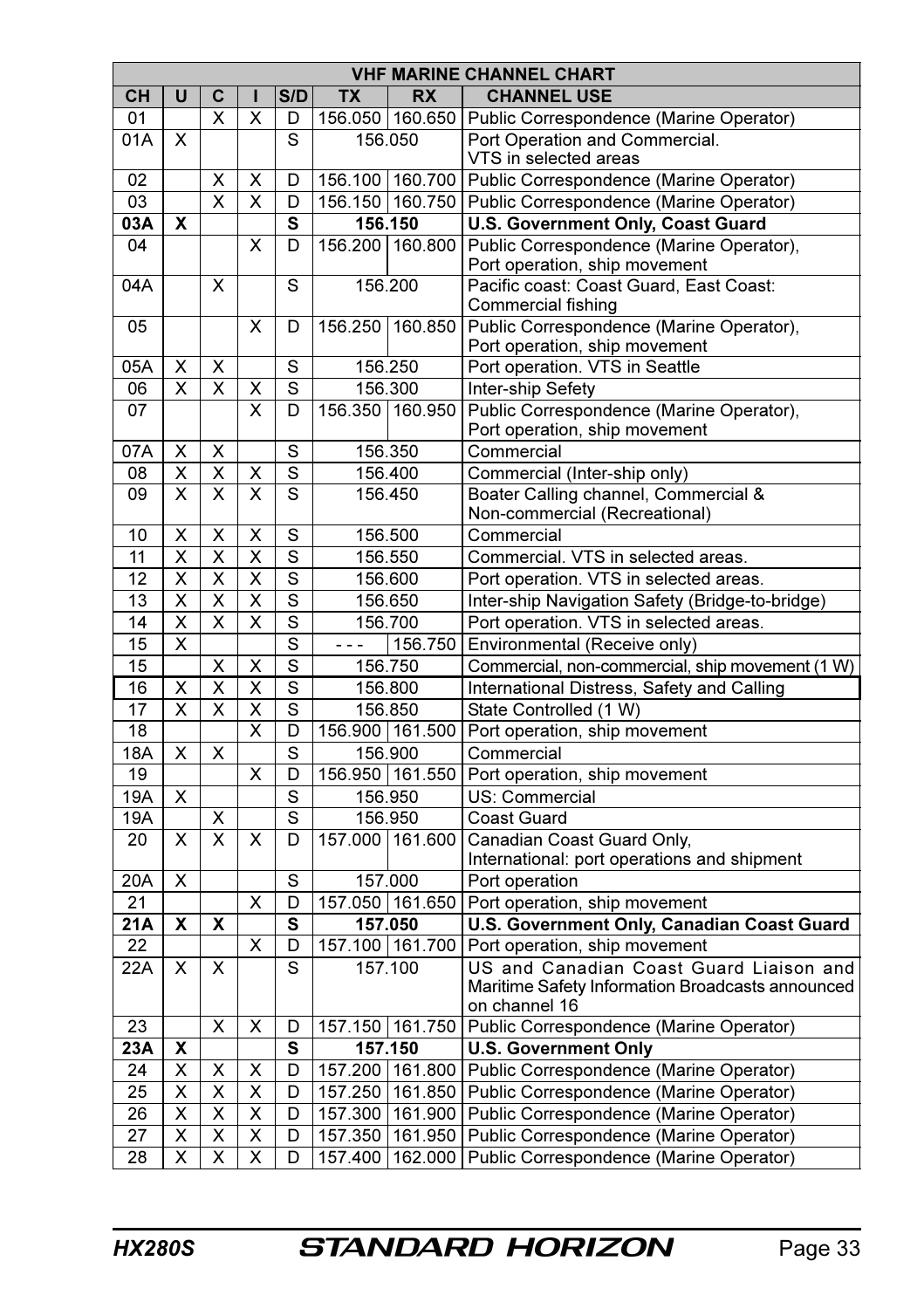|           | <b>VHF MARINE CHANNEL CHART</b> |                         |                         |                         |                 |                   |                                                                           |  |  |  |  |  |  |
|-----------|---------------------------------|-------------------------|-------------------------|-------------------------|-----------------|-------------------|---------------------------------------------------------------------------|--|--|--|--|--|--|
| CН        | U                               | C                       | ı                       | S/D                     | TX              | <b>RX</b>         | <b>CHANNEL USE</b>                                                        |  |  |  |  |  |  |
| 60        |                                 | x                       | Χ                       | D                       | 156.025         | 160.625           | Public Correspondence (Marine Operator)                                   |  |  |  |  |  |  |
| 61        |                                 |                         | x                       | D                       | 156.075         | 160.675           | Public Correspondence (Marine Operator),                                  |  |  |  |  |  |  |
|           |                                 |                         |                         |                         |                 |                   | Port operation, ship movement                                             |  |  |  |  |  |  |
| 61A       | X                               | X                       |                         | S                       | 156.075         |                   | <b>Public Coast: Coast Guard:</b>                                         |  |  |  |  |  |  |
|           |                                 |                         |                         |                         |                 |                   | East Coast: commercial fishing only                                       |  |  |  |  |  |  |
| 62        |                                 |                         | $\overline{\mathsf{x}}$ | D                       |                 | 156.125 160.725   | Public Correspondence (Marine Operator),                                  |  |  |  |  |  |  |
|           |                                 |                         |                         |                         |                 |                   | Port operation, ship movement                                             |  |  |  |  |  |  |
| 62A       |                                 | X                       |                         | S                       |                 | 156.125           | Public Coast: Coast Guard;<br>East Coast: commercial fishing only         |  |  |  |  |  |  |
| 63        |                                 |                         | X                       | D                       |                 | 156.175 160.775   | Public Correspondence (Marine Operator),                                  |  |  |  |  |  |  |
|           |                                 |                         |                         |                         |                 |                   | Port operation, ship movement                                             |  |  |  |  |  |  |
| 63A       | X                               | X                       |                         | S                       |                 | 156.175           | Port Operation and Commercial.                                            |  |  |  |  |  |  |
|           |                                 |                         |                         |                         |                 |                   | VTS in selected areas.                                                    |  |  |  |  |  |  |
| 64        |                                 | X                       | X                       | D                       | 156.225         | 160.825           | Public Correspondence (Marine Operator),                                  |  |  |  |  |  |  |
|           |                                 |                         |                         |                         |                 |                   | Port operation, ship movement                                             |  |  |  |  |  |  |
| 64A       | X                               | X                       |                         | S                       |                 | 156.225           | Public Correspondence (Marine Operator),                                  |  |  |  |  |  |  |
|           |                                 |                         |                         |                         |                 |                   | Port operation, ship movement                                             |  |  |  |  |  |  |
| 65        |                                 |                         | X                       | D                       |                 | 156.275 160.875   | Public Correspondence (Marine Operator),                                  |  |  |  |  |  |  |
|           |                                 |                         |                         | $\overline{\mathsf{s}}$ |                 | 156.275           | Port operation, ship movement                                             |  |  |  |  |  |  |
| 65A<br>66 | X                               | X                       | X                       | D                       |                 |                   | Port Opeations                                                            |  |  |  |  |  |  |
|           |                                 |                         |                         |                         | 156.325 160.925 |                   | Public Correspondence (Marine Operator),<br>Port operation, ship movement |  |  |  |  |  |  |
| 66A       | х                               | x                       |                         | S                       |                 | 156.325           | <b>Port Operations</b>                                                    |  |  |  |  |  |  |
| 67        | X                               | X                       | X                       | S                       | 156.375         |                   | US: Commercial. Used for Bridge-to-bridge com                             |  |  |  |  |  |  |
|           |                                 |                         |                         |                         |                 |                   | muni-cations in lower Mississippi River. Inter-ship                       |  |  |  |  |  |  |
|           |                                 |                         |                         |                         |                 |                   | only.                                                                     |  |  |  |  |  |  |
|           |                                 |                         |                         |                         |                 |                   | Canada: Commercial fishing, S&R                                           |  |  |  |  |  |  |
| 68        | х                               | x                       | Χ                       | S                       |                 | 156.425           | Non-commercial (Recreational)                                             |  |  |  |  |  |  |
| 69        | X                               | X                       | X                       | S                       | 156.475         |                   | US: Non-commercial (Recreational),                                        |  |  |  |  |  |  |
|           |                                 |                         |                         |                         |                 |                   | Canada: Commercial fishing only,                                          |  |  |  |  |  |  |
|           |                                 |                         |                         |                         |                 |                   | International: Inter-ship, Port opertions and Ship<br>movement            |  |  |  |  |  |  |
| 70        | X                               | X                       | $\overline{\mathsf{x}}$ | S                       |                 | 156.525           | Digital selective calling (voice communications not                       |  |  |  |  |  |  |
|           |                                 |                         |                         |                         |                 |                   | allowed)                                                                  |  |  |  |  |  |  |
| 71        | X                               | X                       | X                       | S                       |                 | 156.575           | US, Canada: Non-commercial (Recreational),                                |  |  |  |  |  |  |
|           |                                 |                         |                         |                         |                 |                   | International: Port opertions and Ship movement                           |  |  |  |  |  |  |
| 72        | x                               | Χ                       | Χ                       | S                       |                 | 156.625           | Non-commercial (Inter-ship only)                                          |  |  |  |  |  |  |
| 73        | $\overline{\mathsf{x}}$         | $\overline{\mathsf{x}}$ | $\overline{\mathsf{x}}$ | $\overline{s}$          |                 | 156.675           | US: Port Operations,                                                      |  |  |  |  |  |  |
|           |                                 |                         |                         |                         |                 |                   | Canada: Commercial fish ing only.                                         |  |  |  |  |  |  |
|           |                                 |                         |                         |                         |                 |                   | International: Inter-ship, Port opertions and Ship                        |  |  |  |  |  |  |
| 74        | X                               | x                       | X                       | S                       |                 | 156.725           | movement<br>US: Port Operations,                                          |  |  |  |  |  |  |
|           |                                 |                         |                         |                         |                 |                   | Canada: Commercial fishing only,                                          |  |  |  |  |  |  |
|           |                                 |                         |                         |                         |                 |                   | International: Inter-ship, Port opertions and Ship                        |  |  |  |  |  |  |
|           |                                 |                         |                         |                         |                 |                   | movement                                                                  |  |  |  |  |  |  |
| 75        | X                               | X                       | X                       | S                       |                 | 156.775           | Port Operations (Inter-ship only) (1W)                                    |  |  |  |  |  |  |
| 76        | X                               | x                       | X                       | S                       |                 | 156.825           | Port Operations (Inter-ship only) (1W)                                    |  |  |  |  |  |  |
| 77        | $\overline{\mathsf{x}}$         | $\overline{\mathsf{x}}$ |                         | $\overline{s}$          |                 | 156.875           | Port Operations (Inter-ship only) (1W)                                    |  |  |  |  |  |  |
| 77        |                                 |                         | Χ                       | S                       |                 | 156.875           | Port Operations (Inter-ship only)                                         |  |  |  |  |  |  |
| 78        |                                 |                         | X                       | D                       |                 | 156.925 161.525   | Public Correspondence (Marine Operator),                                  |  |  |  |  |  |  |
|           |                                 |                         |                         |                         |                 |                   | Port operation, ship-movement                                             |  |  |  |  |  |  |
| 78A       | X                               | х                       |                         | S                       |                 | 156.925           | Non-commercial (Recreational)                                             |  |  |  |  |  |  |
| 79        |                                 |                         | x                       | D                       |                 | 156.975   161.575 | Port operation and Ship movement                                          |  |  |  |  |  |  |
| 79A       | X                               | X                       |                         | S                       |                 | 156.975           | Commercial                                                                |  |  |  |  |  |  |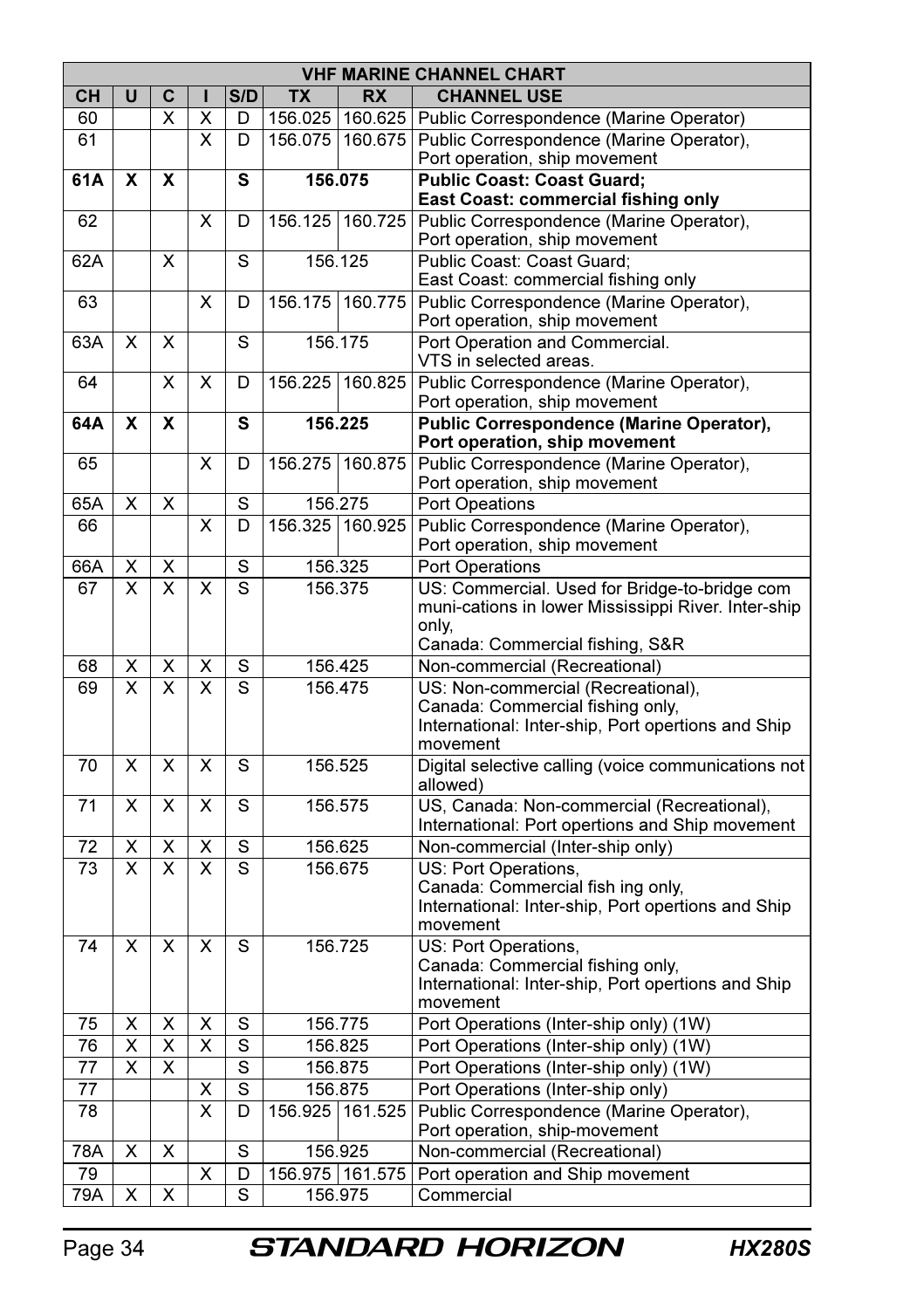| <b>VHF MARINE CHANNEL CHART</b> |                           |                         |                         |                |                    |                 |                                                             |  |  |  |  |  |  |
|---------------------------------|---------------------------|-------------------------|-------------------------|----------------|--------------------|-----------------|-------------------------------------------------------------|--|--|--|--|--|--|
| CН                              | U                         | C                       |                         | S/D            | <b>TX</b>          | <b>RX</b>       | <b>CHANNEL USE</b>                                          |  |  |  |  |  |  |
| 80                              |                           |                         | X                       | D              | 157.025            | 161.625         | Port operation, ship movement                               |  |  |  |  |  |  |
| 80A                             | X                         | X                       |                         | S              |                    | 157.025         | Commercial                                                  |  |  |  |  |  |  |
| 81                              |                           |                         | X                       | D              |                    | 157.075 161.675 | Port operation, ship movement                               |  |  |  |  |  |  |
| 81A                             | X                         |                         |                         | S              |                    | 157.075         | U.S. Government Only -                                      |  |  |  |  |  |  |
|                                 |                           |                         |                         |                |                    |                 | <b>Environmental protection operations.</b>                 |  |  |  |  |  |  |
| 81A                             |                           | X                       |                         | S              |                    | 157.075         | Canadian Coast Guard Only                                   |  |  |  |  |  |  |
| 82                              |                           |                         | X                       | D              | 157.125            | 161.725         | Public Correspondence (Marine Operator),                    |  |  |  |  |  |  |
|                                 |                           |                         |                         |                |                    |                 | Port operation, ship movement                               |  |  |  |  |  |  |
| 82A                             | X                         | X                       |                         | S              |                    | 157.125         | <b>U.S. Government Only,</b>                                |  |  |  |  |  |  |
|                                 |                           |                         |                         |                |                    |                 | <b>Canadian Coast Guard Only</b>                            |  |  |  |  |  |  |
| 83                              |                           | X                       |                         | D              | 157.175            | 161.775         | Canadian Coast Guard Only                                   |  |  |  |  |  |  |
| 83                              |                           |                         | X                       | D              | 161.775<br>157.175 |                 | Public Correspondence (Marine Operator)                     |  |  |  |  |  |  |
| 83A                             | X                         | X                       |                         | S              | 157.175            |                 | <b>U.S. Government Only.</b>                                |  |  |  |  |  |  |
|                                 |                           |                         |                         |                |                    |                 | <b>Canadian Coast Guard Only</b>                            |  |  |  |  |  |  |
| 84                              | x                         | X                       | X                       | D              |                    |                 | 157.225   161.825   Public Correspondence (Marine Operator) |  |  |  |  |  |  |
| 85                              | X                         | X                       | X                       | D              | 157.275<br>161.875 |                 | Public Correspondence (Marine Operator)                     |  |  |  |  |  |  |
| 86                              | X                         | X                       | X                       | D              | 157.325            | 161.925         | Public Correspondence (Marine Operator)                     |  |  |  |  |  |  |
| 87                              |                           | X                       | X                       | S              |                    | 157.375         | Port operation, ship movement                               |  |  |  |  |  |  |
| 87A                             | X                         |                         |                         | $\overline{s}$ |                    | 157.375         | Public Correspondence (Marine Operator)                     |  |  |  |  |  |  |
| 88                              |                           | X                       | X                       | S              |                    | 157.425         | Port operation, ship movement                               |  |  |  |  |  |  |
| 88A                             | X                         |                         |                         | $\overline{s}$ |                    | 157.425         | Commercial, Inter-ship Only                                 |  |  |  |  |  |  |
| <b>WX01</b>                     | X                         | X                       | X                       | D              | - - -              | 162.550         | Weather (receive only)                                      |  |  |  |  |  |  |
| <b>WX02</b>                     | X                         | X                       | X                       | D              | - - -              | 162.400         | Weather (receive only)                                      |  |  |  |  |  |  |
| <b>WX03</b>                     | X                         | $\overline{\mathsf{x}}$ | $\overline{\mathsf{x}}$ | D              | - - -              | 162.475         | Weather (receive only)                                      |  |  |  |  |  |  |
| <b>WX04</b>                     | X                         | $\overline{\mathsf{x}}$ | $\overline{\mathsf{x}}$ | D              | - - -              | 162.425         | Weather (receive only)                                      |  |  |  |  |  |  |
| <b>WX05</b>                     | X                         | X                       | X                       | D              | ---                | 162.450         | Weather (receive only)                                      |  |  |  |  |  |  |
| <b>WX06</b>                     | X                         | $\overline{\mathsf{x}}$ | $\overline{\mathsf{x}}$ | D              | - - -              | 162.500         | Weather (receive only)                                      |  |  |  |  |  |  |
| <b>WX07</b>                     | $\boldsymbol{\mathsf{x}}$ | X                       | $\overline{\mathsf{x}}$ | D              | - - -              | 162.525         | Weather (receive only)                                      |  |  |  |  |  |  |
| <b>WX08</b>                     | X                         | $\overline{\mathsf{x}}$ | $\overline{\mathsf{x}}$ | D              | - - -              | 161.650         | Weather (receive only)                                      |  |  |  |  |  |  |
| <b>WX09</b>                     | X                         | X                       | X                       | D              | - - -              | 161.775         | Weather (receive only)                                      |  |  |  |  |  |  |
| <b>WX10</b>                     | $\overline{\mathsf{x}}$   | $\overline{\mathsf{x}}$ | $\overline{\mathsf{x}}$ | D              | ---                | 163.275         | Weather (receive only)                                      |  |  |  |  |  |  |

NOTE: Simplex channels, 3A, 21A, 23A, 61A, 64A, 81A, 82A and 83A CANNOT be lawfully used by the general public in U.S.A. waters.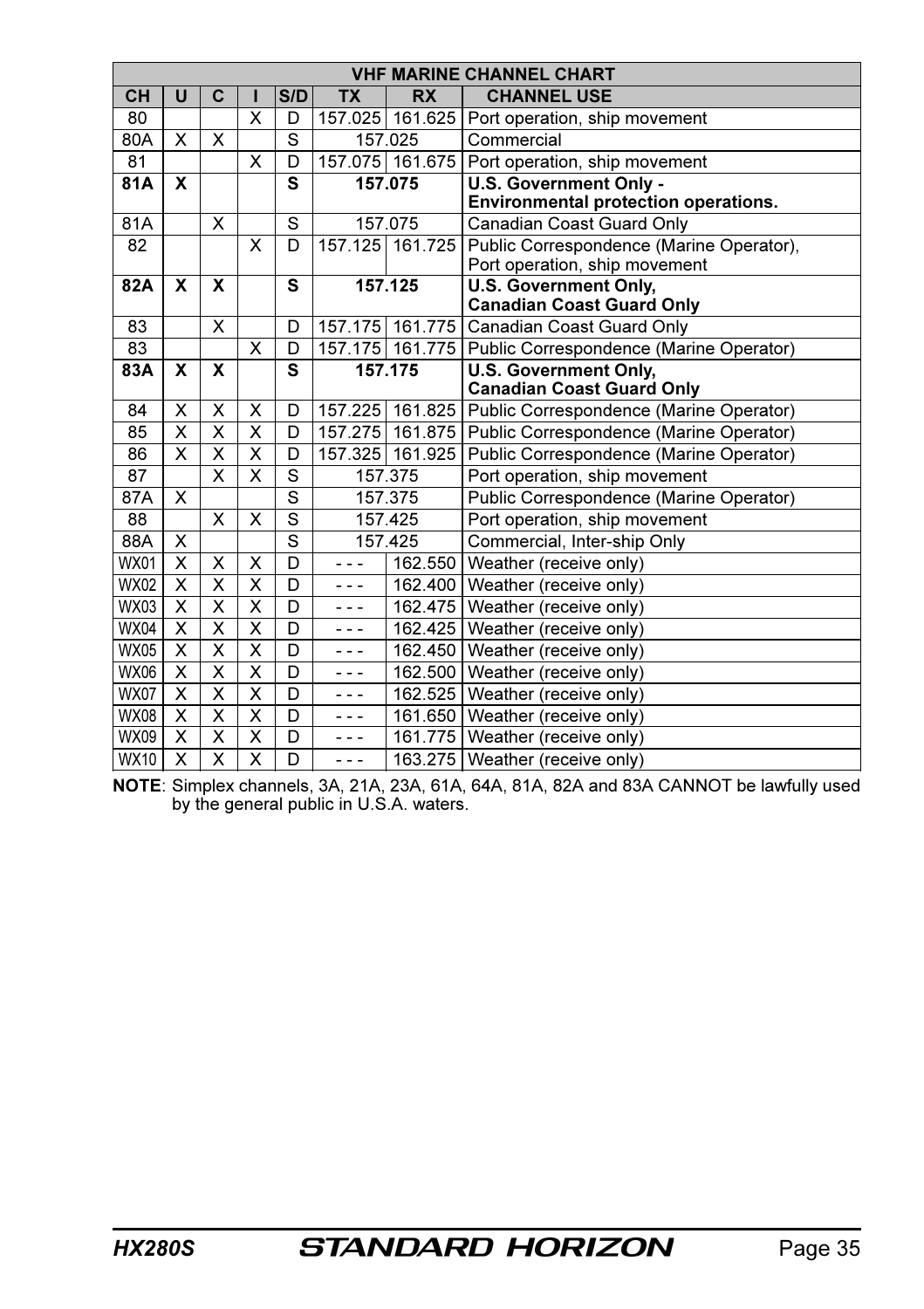| Channel                 | (MHz)              | <b>Carrier frequency</b>         | Points of communica-<br>tion (Intership and be-<br>tween coast and ship | Channel    | <b>Carrier frequency</b><br>(MHz) |                           | Points of communica-<br>tion (Intership and be-<br>tween coast and ship |  |  |  |  |  |
|-------------------------|--------------------|----------------------------------|-------------------------------------------------------------------------|------------|-----------------------------------|---------------------------|-------------------------------------------------------------------------|--|--|--|--|--|
| designator              | Ship<br>transmit   | Coast<br>transmit                | unless otherwise<br>iandicated)                                         | designator | Ship<br>transmit                  | Coast<br>transmit         | unless otherwise<br>iandicated)                                         |  |  |  |  |  |
|                         |                    | <b>Port Operations</b>           |                                                                         |            | <b>Noncommercial</b>              |                           |                                                                         |  |  |  |  |  |
| 01A <sup>1</sup>        | 156.050            | 156.050                          |                                                                         | 6817       | 156.425                           | 156.425                   |                                                                         |  |  |  |  |  |
| 63A <sup>1</sup>        | 156.175            | 156.175                          |                                                                         | 0916       | 156.450                           | 156.450                   |                                                                         |  |  |  |  |  |
| 05 <sup>2</sup>         | 156.250            | 156.250                          |                                                                         | 69         | 156.475                           | 156.475                   |                                                                         |  |  |  |  |  |
| 65A                     | 156.275            | 156.275                          |                                                                         | 71         | 156.575                           | 156.575                   |                                                                         |  |  |  |  |  |
| 66A                     | 156.325            | 156.325                          |                                                                         | 72         | 156.625                           | .                         | Intership only.                                                         |  |  |  |  |  |
| $12^{3}$                | 156.600            | 156.600                          |                                                                         | 78A        | 156.925                           | 156.925                   |                                                                         |  |  |  |  |  |
| 73                      | 156.675            | 156.675                          |                                                                         | 79A        | 156.975                           | 156.975                   | Great Lakes only.                                                       |  |  |  |  |  |
| $14^{3}$                | 156.700            | 156.700                          |                                                                         | 80A        | 157.025                           | 157.025                   | Do.                                                                     |  |  |  |  |  |
| 74                      | 156.725            | 156.725                          |                                                                         | 6714       | 156.375                           | .                         | Internship only.                                                        |  |  |  |  |  |
| 77 <sup>4</sup><br>20   | 156.875<br>157.000 | 161.600                          | Intership only.                                                         |            |                                   |                           | <b>Distress, Safety and Calling</b>                                     |  |  |  |  |  |
| 20A <sup>12</sup>       | 157.000            |                                  | Intership only.                                                         | 16         | 156.800                           | 156,800 EPRIB             |                                                                         |  |  |  |  |  |
|                         |                    |                                  | Navigational (Bridge-to-Bridge) <sup>5</sup>                            |            |                                   | <b>Intership Safety</b>   |                                                                         |  |  |  |  |  |
| $13^{6}$<br>$67^{7}$    | 156.650<br>156.375 | 156.650<br>156.375               |                                                                         | 06         | 156.300                           | .                         | a. Intership, or<br>b. For SAR: Ship<br>and aircraft for the            |  |  |  |  |  |
|                         |                    | Commercial                       |                                                                         |            |                                   |                           | U.S. Coast Guard.                                                       |  |  |  |  |  |
| 01A <sup>1</sup>        | 156.050            | 156.050                          |                                                                         |            |                                   | <b>Environmental</b>      |                                                                         |  |  |  |  |  |
| 63A <sup>1</sup><br>07A | 156.175<br>156.350 | 156.175<br>156.350               |                                                                         | $15^{13}$  | .                                 | 156.750                   | Coast to ship only.                                                     |  |  |  |  |  |
| 67 <sup>7</sup>         | 156.375            |                                  | Intership only.                                                         |            |                                   | <b>Maritime Control</b>   |                                                                         |  |  |  |  |  |
| 08                      | 156.400<br>156.450 | .                                | Do.                                                                     | 179,10     | 156.850                           | 156,850                   |                                                                         |  |  |  |  |  |
| 09<br>10                | 156.500            | 156.450<br>156.500               |                                                                         |            |                                   | Liaison, U.S. Coast Guard |                                                                         |  |  |  |  |  |
| 11 <sup>3</sup>         | 156.550            | 156.550                          |                                                                         | $22A^{11}$ | 157.100                           | 157.100                   | Ship, aircraft, and                                                     |  |  |  |  |  |
| <b>18A</b>              | 156,900            | 156.900                          |                                                                         |            |                                   |                           | coast stations of                                                       |  |  |  |  |  |
| 19A                     | 156.950            | 156.950                          |                                                                         |            |                                   |                           | the U.S. Coast                                                          |  |  |  |  |  |
| 79A                     | 156.975            | 156.975                          |                                                                         |            |                                   |                           | Guard and at                                                            |  |  |  |  |  |
| 80A                     | 157.025            | 157.025                          |                                                                         |            |                                   |                           | Lake Mead, Nev.,                                                        |  |  |  |  |  |
| 88A <sup>8</sup>        | 157.425            | .                                | Intership only.                                                         |            |                                   |                           | ship and coast                                                          |  |  |  |  |  |
| $72^{14}$               | 156.625            | .                                | Internship only.                                                        |            |                                   |                           | stations of the                                                         |  |  |  |  |  |
|                         |                    | <b>Digital Selective Calling</b> |                                                                         |            |                                   |                           | <b>National Park</b>                                                    |  |  |  |  |  |
| 7015                    | 156.525            | 156.525                          |                                                                         |            |                                   |                           | Service, U.S.<br>Department of the                                      |  |  |  |  |  |
|                         |                    |                                  |                                                                         |            |                                   |                           | Interior.                                                               |  |  |  |  |  |

- 1: 156.050 MHz and 156.175 MHz are available for port operations and commercial communications purposes when used only within the U.S. Coast Guard designated Vessel Traffic Services (VTS) area of New Orleans, on the lower Mississippi River from the various pass entrances in the Gulf of Mexico to Devil's Swamp Light at River Mile 242.4 above head of passes near Baton Rouge.
- 2: 156.250 MHz is available for port operations communications use only within the U.S. Coast Guard designated VTS radio protection areas of New Orleans and Houston described in Sec. 80.383. 156.250 MHz is available for intership port operations communications used only within the area of Los Angeles and Long Beach harbors, within a 25 nautical mile radius of Point Fermin, California.
- 3: 156.550 MHz, 156.600 MHz and 156.700 MHz are available in the U.S. Coast Guard designated port areas only for VTS communications and in the Great Lakes available primarily for communications relating to the movement of ships in sectors designated by the St. Lawrence Seaway Development Corporation or the U.S. Coast Guard. The use of these frequencies outside VTS and ship movement sector protected areas is permitted provided they cause no interference to VTS and ship movement communications in their respective designated sectors.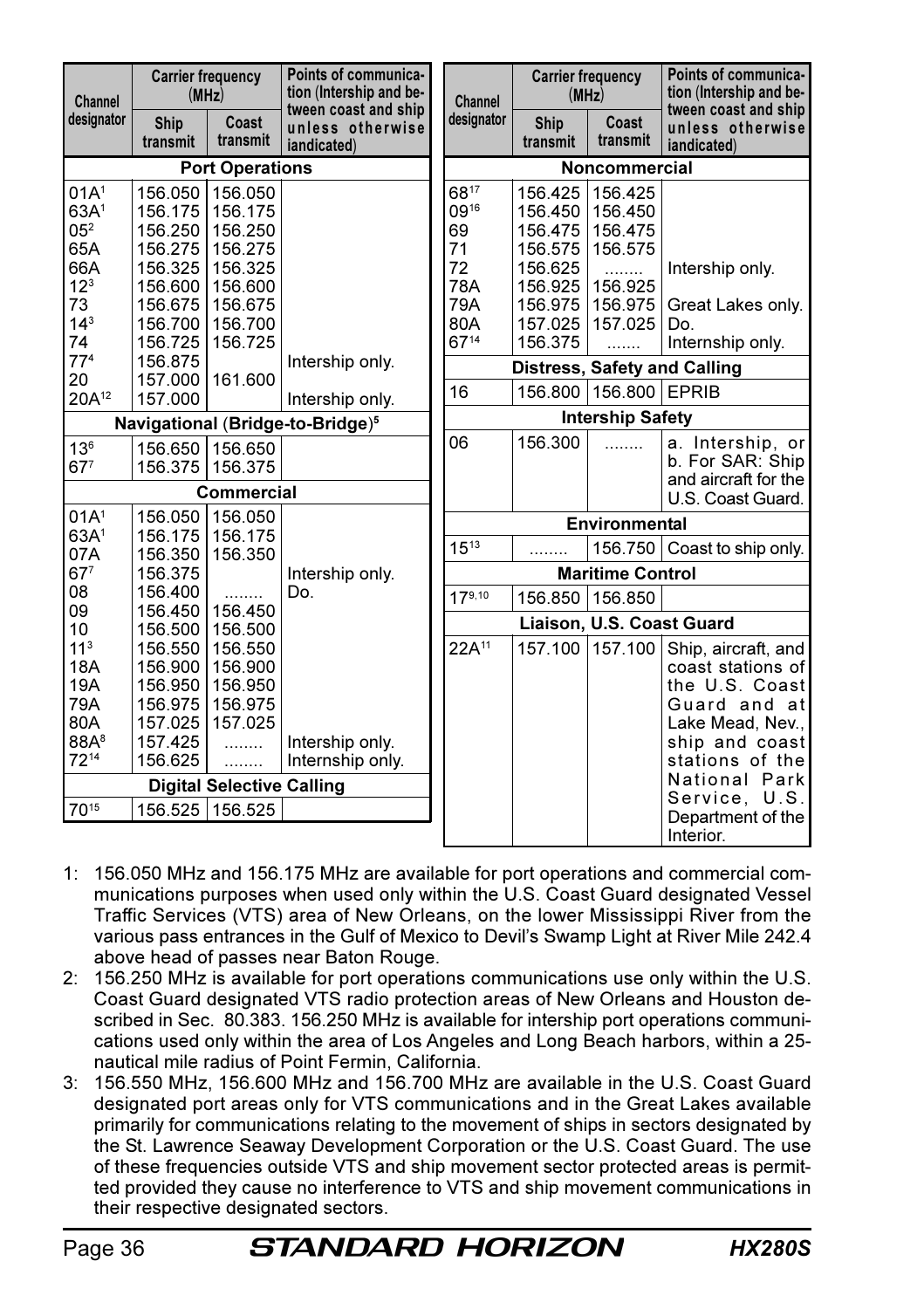- 4: Use of 156.875 MHz is limited to communications with pilots regarding the movement and docking of ships. Normal output power must not exceed 1 watt.
- 5: 156.375 MHz and 156.650 MHz are available primarily for intership navigational communications. These frequencies are available between coast and ship on a secondary basis when used on or in the vicinity of locks or drawbridges. Normal output power must not exceed 1 watt. Maximum output power must not exceed 10 watts for coast stations or 25 watts for ship stations.
- 6: On the Great Lakes, in addition to bridge-to-bridge communications, 156.650 MHz is available for vessel control purposes in established vessel traffic systems. 156.650 MHz is not available for use in the Mississippi River from South Pass Lighted Whistle Buoy "2" and Southwest Pass entrance Mid-channel Lighted Whistle Buoy to mile 242.4 above Head of Passes near Baton Rouge. Additionally it is not available for use in the Mississippi River-Gulf Outlet, the Mississippi River-Gulf Outlet Canal, and the Inner Harbor Navigational Canal, except to aid the transition from these areas.
- 7: Use of 156.375 MHz is available for navigational communications only in the Mississippi River from South Pass Lighted Whistle Buoy "2" and Southwest Pass entrance Midchannel Lighted Whistle Buoy to mile 242.4 above head of Passes near Baton Rouge, and in addition over the full length of the Mississippi River-Gulf Outlet Canal from entrance to its junction with the Inner Harbor Navigation Canal, and over the full length of the Inner Harbor Navigation Canal from its junction with the Mississippi River to its entry to Lake Pontchartrain at the New Seabrook vehicular bridge.
- 8: Within 120 km (75 miles) of the United States/Canada border, in the area of the Puget Sound and the Strait of Juan de Fuca and its approaches, 157.425 MHz is half of the duplex pair designated as Channel 88. In this area, Channel 88 is available to ship stations for communications with public coast stations only. More than 120 km (75 miles) from the United States/Canada border in the area of the Puget Sound and the Strait of Juan de Fuca, its approaches, the Great Lakes, and the St. Lawrence Seaway, 157.425 MHz is available for intership and commercial communications. Outside Puget Sound area and its approaches and the Great Lakes, 157.425 MHz is also available for communications between commercial fishing vessels and associated aircraft while engaged in commercial fishing activities.
- 9: When the frequency 156.850 MHz is authorized, it may be used additionally for search and rescue training exercises conducted by state or local governments.
- 10: The frequency 156.850 MHz is additionally available to coast stations on the Great Lakes for transmission of scheduled Coded Marine Weather Forecasts (MAFOR), Great Lakes Weather Broadcast (LAWEB) and nscheduled Notices to Mariners or Bulletins. F3C and J3C emissions are permitted. Coast Stations on the Great Lakes must cease weather broadcasts which cause interference to stations operating on 156.800 MHz until the interference problem is resolved.
- 11: The frequency 157.100 MHz is authorized for search and rescue training exercises by state or local government in conjunction with U.S. Coast Guard stations. Prior U.S. Coast Guard approval is required. Use must cease immediately on U.S. Coast Guard request.
- 12: The duplex pair for channel 20 (157.000/161.600 MHz) may be used for ship to coast station communications.
- 13: Available for assignment to coast stations, the use of which is in accord with an agreed program, for the broadcast of information to ship stations concerning the environmental conditions in which vessels operate, i.e., weather; sea conditions; time signals; notices to mariners; and hazards to navigation.
- 14: Available only in the Puget Sound and the Strait of Juan de Fuca.
- 15: The frequency 156.525 MHz is to be used exclusively for distress, safety and calling using digital selective calling techniques. No other uses are permitted.
- 16: The frequency 156.450 MHz is available for intership, ship and coast general purpose calling by noncommercial vessels, such as recreational boats and private coast stations.
- 17: The frequency 156.425 MHz is assigned by rule to private coast stations in Alaska for facsimile transmissions as well as voice communications.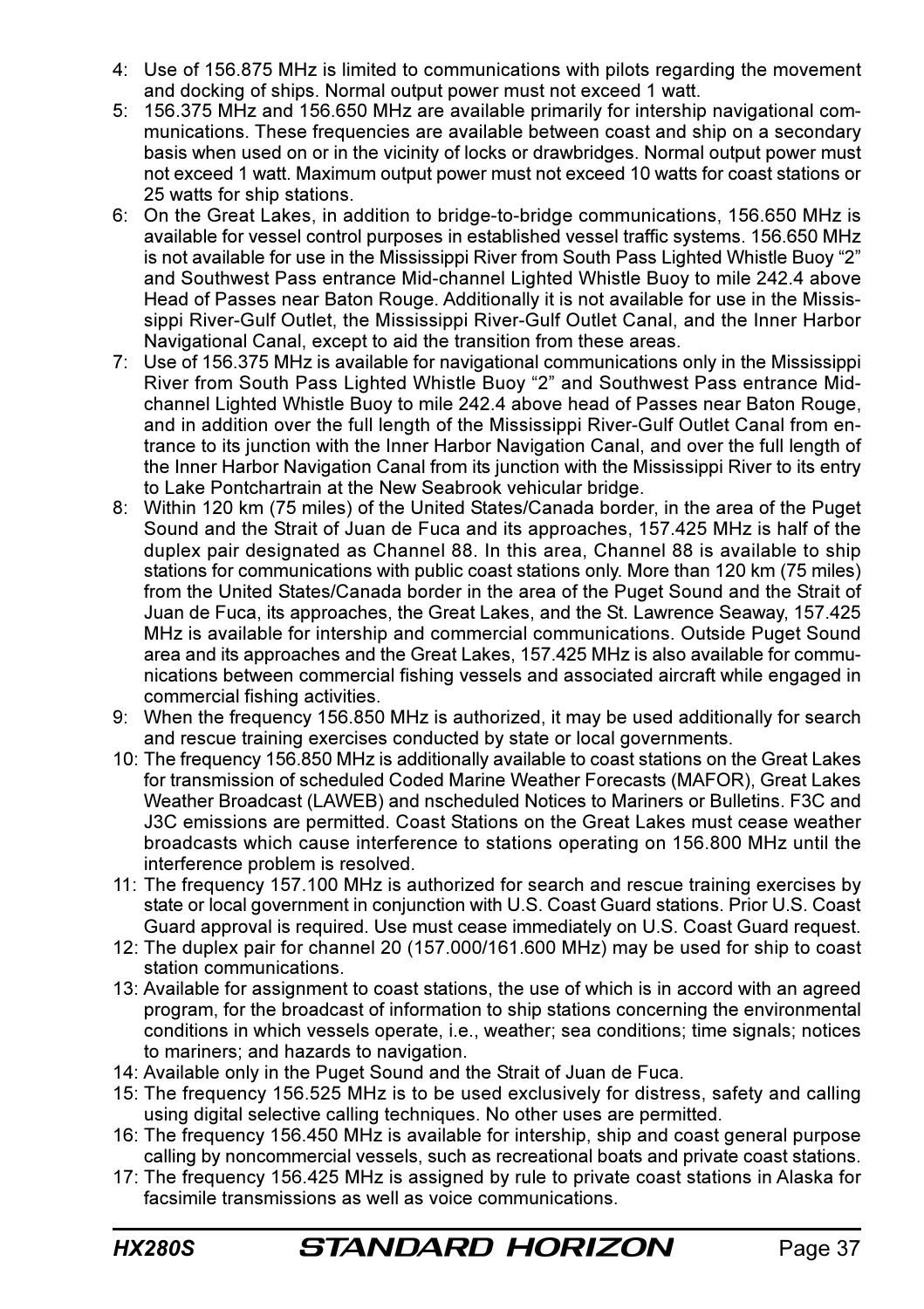# 10. WARRANTY

## Marine Products Limited Warranty

## PLEASE NOTE

The following "Limited Warranty" is for valid for products that have been purchased in the United States and Canada. For limited Warranty details outside the United States, contact the dealer in your country.

STANDARD HORIZON (a division of VERTEX STANDARD) warrants, to the original purchaser only, each new Marine Communications Product ("Product") manufactured and/or supplied by STANDARD HORIZON against defects in materials and workmanship under normal use and service for a period of time from the date of purchase as follows:

## Fixed Mount and Portable Transceivers

1 year - if purchased before 01/01/91

3 years - if purchased between 01/01/91 and 01/01/94

3 years Waterproof - if purchased after 01/01/94

Loud hailers

1 year - if purchased before 01/01/91

3 years - if purchased after 01/01/91

#### Associated Chargers

1 year - if purchased before 01/01/91

3 years - if purchased after 01/01/91

Associated Batteries - 1 year. Note: Batteries will be deemed defective only if storage capacity drops below 80% of rated capacity or if leakage develops.

Associated Accessories - 1 year. Includes: Microphones/Handsets, External Speakers, Antennas, Carrying Accessories, Power Supplies, and Signaling Boards.

To receive warranty service, the purchaser must deliver the Product, transportation and insurance prepaid, to STANDARD HORIZON (a division of VER-TEX STANDARD). Include proof of purchase indicating model. serial number, and date of purchase. STANDARD HORIZON will return the Product to the purchaser freight prepaid. Products purchased prior to January 1, 1991 will bear the STANDARD HORIZON warranty terms in effect prior to that date.

In the event of a defect, malfunction or failure of the Product during the warranty period, STANDARD HORIZON's liability for any breach of contract or any breach of express or implied warranties in connection with the sale of Products shall be limited solely to repair or replacement, at its option, of the Product or part(s) therein which, upon examination by STANDARD HORIZON,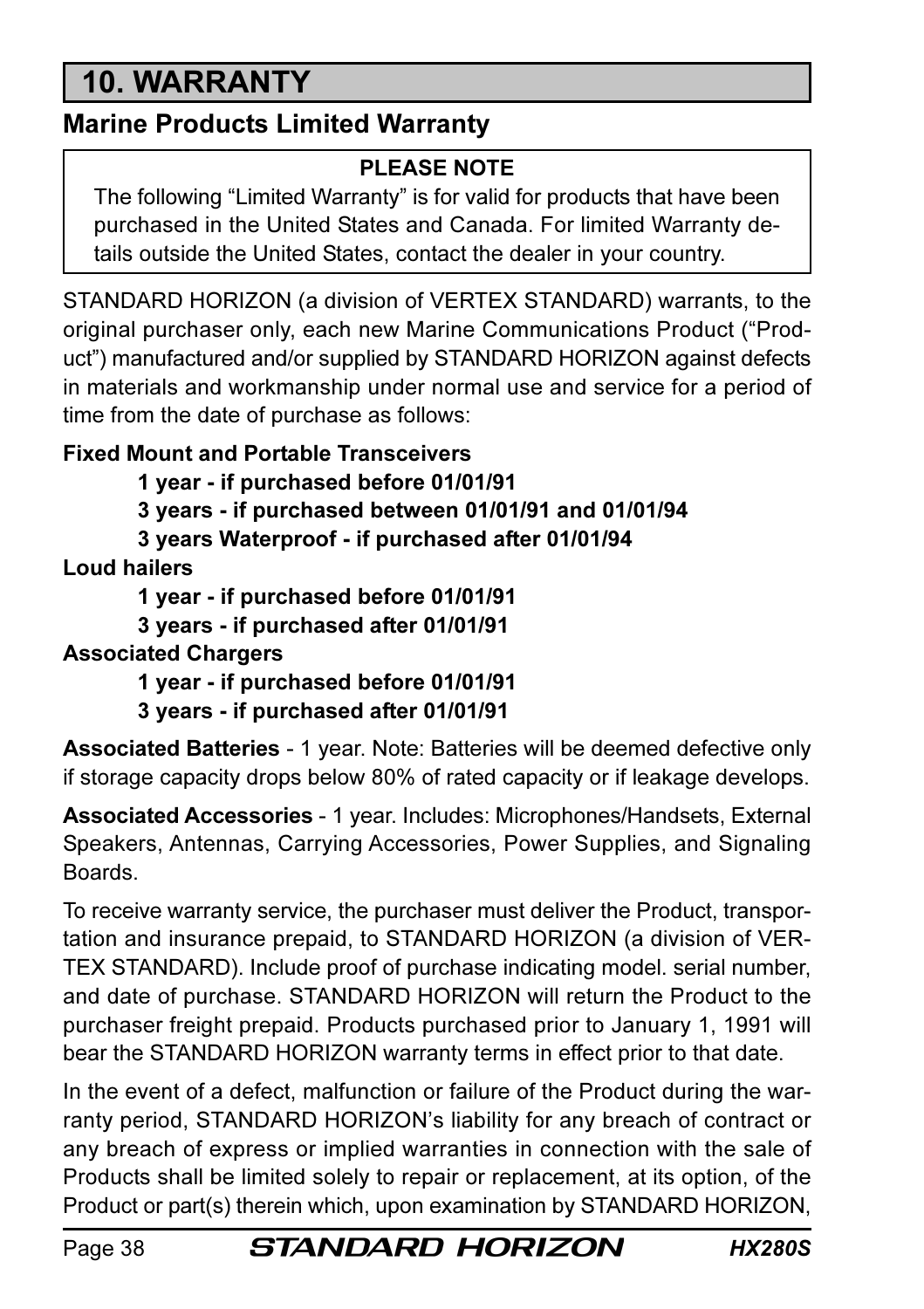appear to be defective or not up to factory specifications. STANDARD HORI-ZON may, at its option, repair or replace parts or subassemblies with new or reconditioned parts and subassemblies. Parts thus repaired or replaced are warranted for the balance of the original applicable warranty.

STANDARD HORIZON will not warrant installation, maintenance or service of the Products. In all instances, STANDARD HORIZON's liability for damages shall not exceed the purchase price of the defective Product.

This warranty only extends to Products sold within the 50 States of the United States of America and the District of Columbia.

STANDARD HORIZON will pay all labor to repair the product and replacement parts charges incurred in providing the warranty service except where purchaser abuse or other qualifying exceptions exist. The purchaser must pay any transportation expenses incurred in returning the Product to STANDARD HORIZON for service.

This limited warranty does not extend to any Product which has been subjected to misuse, neglect, accident, incorrect wiring by anyone other than STAN-DARD HORIZON, improper installation, or subjected to use in violation of instructions furnished by STANDARD HORIZON, nor does this warranty extend to Products on which the serial number has been removed, defaced, or changed. STANDARD HORIZON cannot be responsible in any way for ancillary equipment not furnished by STANDARD HORIZON which is attached to or used in connection with STANDARD HORIZON's Products, or for the operation of the Product with any ancillary equipment, and all such equipment is expressly excluded from this warranty. STANDARD HORIZON disclaims liability for range, coverage, or operation of the Product and ancillary equipment as a whole under this warranty. STANDARD HORIZON reserves the right to make changes or improvements in Products, during subsequent production, without incurring the obligation to install such changes or improvements on previously manufactured Products.

The implied warranties which the law imposes on the sale of this Product are expressly LIMITED, in duration, to the time period specified above. STAN-DARD HORIZON shall not be liable under any circumstances for consequential damages resulting from the use and operation of this Product, or from the breach of this LIMITED WARRANTY, any implied warranties, or any contract with STANDARD HORIZON. IN CONNECTION WITH THE SALE OF ITS PRODUCTS, STANDARD HORIZON MAKES NO WARRANTIES, EXPRESS OR IMPLIED AS TO THE MERCHANTABILITY OR FITNESS FOR A PAR-TICULAR PURPOSE OR OTHERWISE, EXCEPT AS EXPRESSLY SET FORTH HEREIN.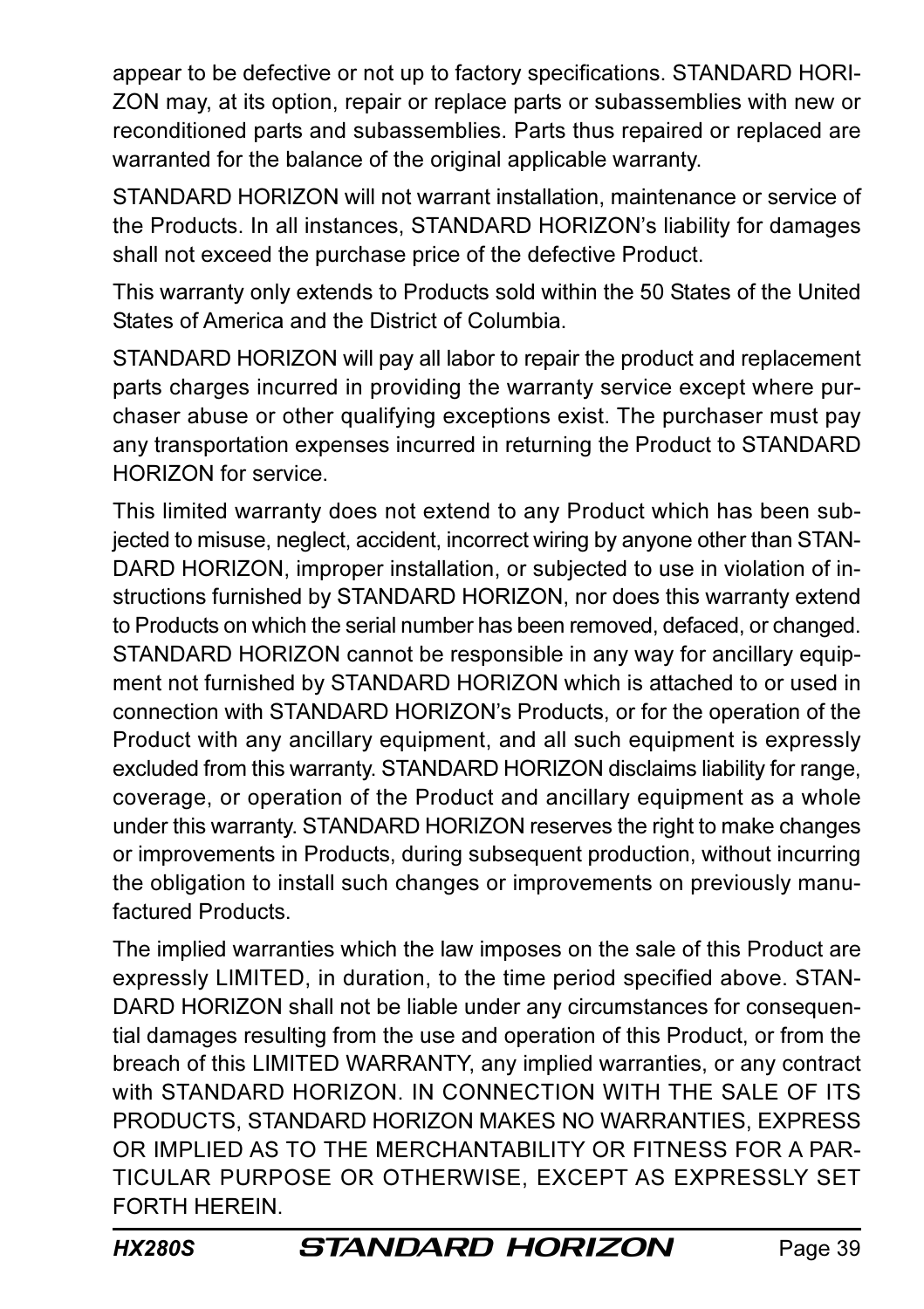Some states do not allow the exclusion or limitation of incidental or consequential damages, or limitation on how long an implied warranty lasts, so the above limitations or exclusions may not apply. This warranty gives specific legal rights, and there may be other rights which may vary from state to state.

ONLY PRODUCTS SOLD ON OR AFTER JANUARY 1, 1991 ARE COVERED UNDER THE TERMS OF THIS LIMITED WARRANTY.

## ON-LINE WARRANTY REGISTRATION

THANK YOU for buying STANDARD HORIZON (a division of Vertex Standard) products! We are confident your new radio will serve your needs for many years!

Please visit www.standardhorizon.com to register the HX280S Marine VHF. It should be noted that visiting the Web site from time to time may be beneficial to you, as new products are released they will appear on the STANDARD HORIZON Web site.

Product Support Inquiries

If you have any questions or comments regarding the use of the HX280S, you can visit the STANDARD HORIZON Web site to send an E-mail or contact the Product Support team at (714) 827-7600 ext 6300 M-F 7:00- 5:00PST.

In addition to the warranty, STANDARD HORIZON includes a lifetime "flat rate" program to provide service after the warranty period has expired. If you wish to obtain the flat rate price for out-of-warranty repair, you must include the information on the Owner's Record with the unit when you return it to your Dealer or to STANDARD HORIZON.

Lifetime Flat Rate Service Program: For the original Owner only, for the lifetime of the unit, STANDARD HORIZON will repair the unit to original specifications.

Note: The flat rate amount is payable by the Owner only if STANDARD HORIZON or the STANDARD HORIZON Dealer determines that a repair is needed. After the repair, a 90-day warranty will be in effect from the date of return of the unit to the .Owner.

This service program is not available for equipment which has failed as a result of neglect, accident, breakage, misuse, improper installation or modification, or water damage (depending on the product).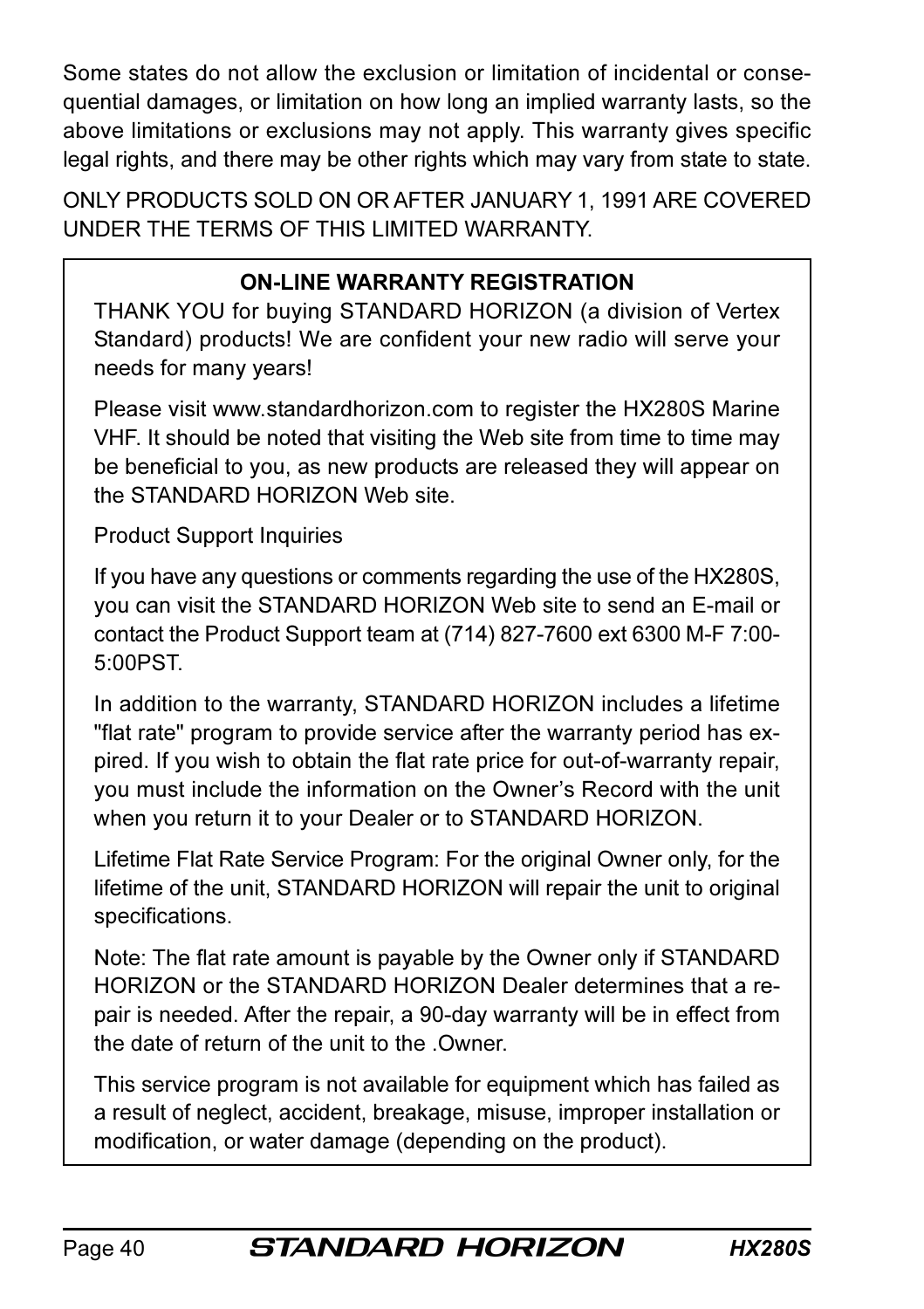# 11. SPECIFICATIONS

Performance specifications are nominal, unless otherwise indicated, and are subject to change without notice.

| <b>11.1 GENERAL</b>           |                                     |
|-------------------------------|-------------------------------------|
| <b>Frequency Ranges:</b>      | TX: 156.025 MHz - 157.425 MHz       |
|                               | RX: 156.050 MHz - 163.275 MHz       |
| <b>Channel Spacing:</b>       | 25 kHz                              |
| <b>Frequency Stability:</b>   | $±5$ ppm                            |
|                               | (–4 °F to +140 °F [–20 °C to +60    |
| <b>Emission Type:</b>         | 16K0G3E                             |
| Antenna Impedance:            | 50 $\Omega$                         |
| <b>Supply Voltage:</b>        | 7.4V DC, Negative Ground            |
|                               | (Battery Terminal)                  |
| <b>Current Consumption:</b>   | 320 mA (Receive, Typical at AF M    |
|                               | 50 mA (Standby)                     |
|                               | $1.6$ A / 0.7 A (TX: 5 W / 1W)      |
| <b>Operating Temperature:</b> | -4 °F to +140 °F (-20 °C to +60 °   |
| Case Size (W x H x D):        | 2.20" x 5.24" x 1.08" (56 x 133 x 2 |
|                               | (w/o knob & antenna)                |
| Weight (Approx.):             | 10.9 oz $(310 g)$                   |
|                               | (w/FNB-V105LI, Belt Clip, & Anter   |
| <b>11.2 TRANSMITTER</b>       |                                     |
| <b>RF Power Output:</b>       | 5 W / 1 W (Q7.4 V)                  |

**Modulation Type:** Variable Reactance Maximum Deviation: +5 kHz Spurious Emission: –75 dBc typical Microphone Impedance: 2 kΩ

## 11.3 RECEIVER

Intermediate Frequencies: 1st: 21.7 MHz, 2nd: 450 kHz Adjacent Channel Selectivity: 70 dB typical Intermodulation: 68 dB typical Hum & Noise Ratio: 40 dB typical Sensitivity: 0.25 uV for 12 dB SINAD Selectivity: 25 kHz (-70 dB)

RX: 156.050 MHz - 163.275 MHz (–4 °F to +140 °F [–20 °C to +60 °C]) (Battery Terminal) Current Consumption: 320 mA (Receive, Typical at AF MAX.) 50 mA (Standby) 1.6 A / 0.7 A (TX: 5 W / 1W) **Operating Temperature:**  $-4 \degree F$  to +140  $\degree F$  (-20  $\degree C$  to +60  $\degree C$ ) Case Size (W x H x D): 2.20" x 5.24" x 1.08" (56 x 133 x 27.5 mm) (w/o knob & antenna) (w/FNB-V105LI, Belt Clip, & Antenna)

Circuit Type: Double-Conversion Superheterodyne **AF Output** (Internal SP):  $700 \text{ mW}$  @16  $\Omega$  for 10 % THD (@7.4 V)

Measured in accordance with TIA/EIA-603.

HX280S **STANDARD HORIZON** Page 41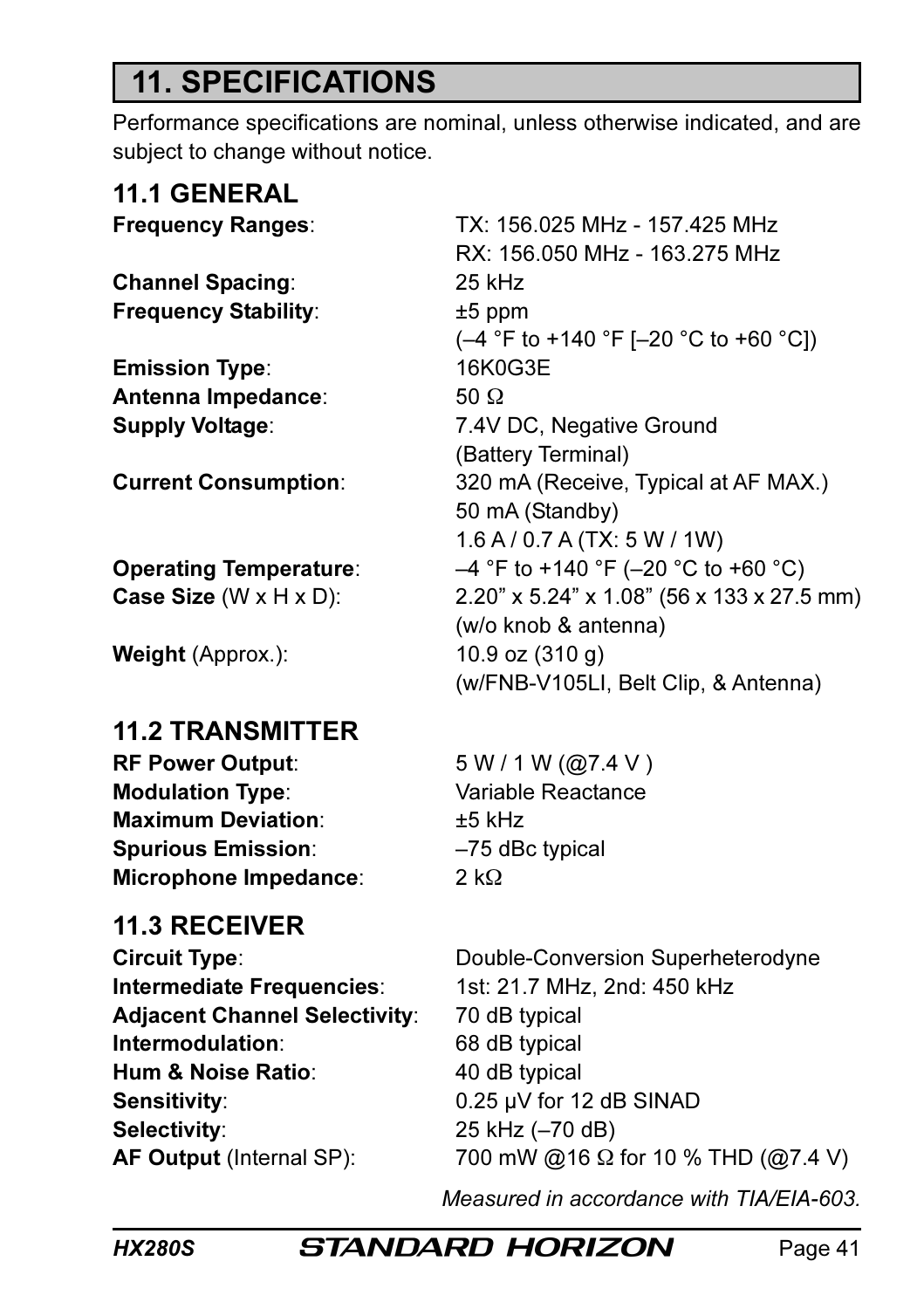# MEMO

|  |  |  |  |  |  | - - | - - | - - |  |  |  |  |  |
|--|--|--|--|--|--|-----|-----|-----|--|--|--|--|--|
|  |  |  |  |  |  |     |     |     |  |  |  |  |  |
|  |  |  |  |  |  |     |     |     |  |  |  |  |  |
|  |  |  |  |  |  |     |     |     |  |  |  |  |  |
|  |  |  |  |  |  |     |     |     |  |  |  |  |  |
|  |  |  |  |  |  |     |     |     |  |  |  |  |  |
|  |  |  |  |  |  |     |     |     |  |  |  |  |  |
|  |  |  |  |  |  |     |     |     |  |  |  |  |  |
|  |  |  |  |  |  |     |     |     |  |  |  |  |  |
|  |  |  |  |  |  |     |     |     |  |  |  |  |  |
|  |  |  |  |  |  |     |     |     |  |  |  |  |  |
|  |  |  |  |  |  |     |     |     |  |  |  |  |  |
|  |  |  |  |  |  |     |     |     |  |  |  |  |  |
|  |  |  |  |  |  |     |     |     |  |  |  |  |  |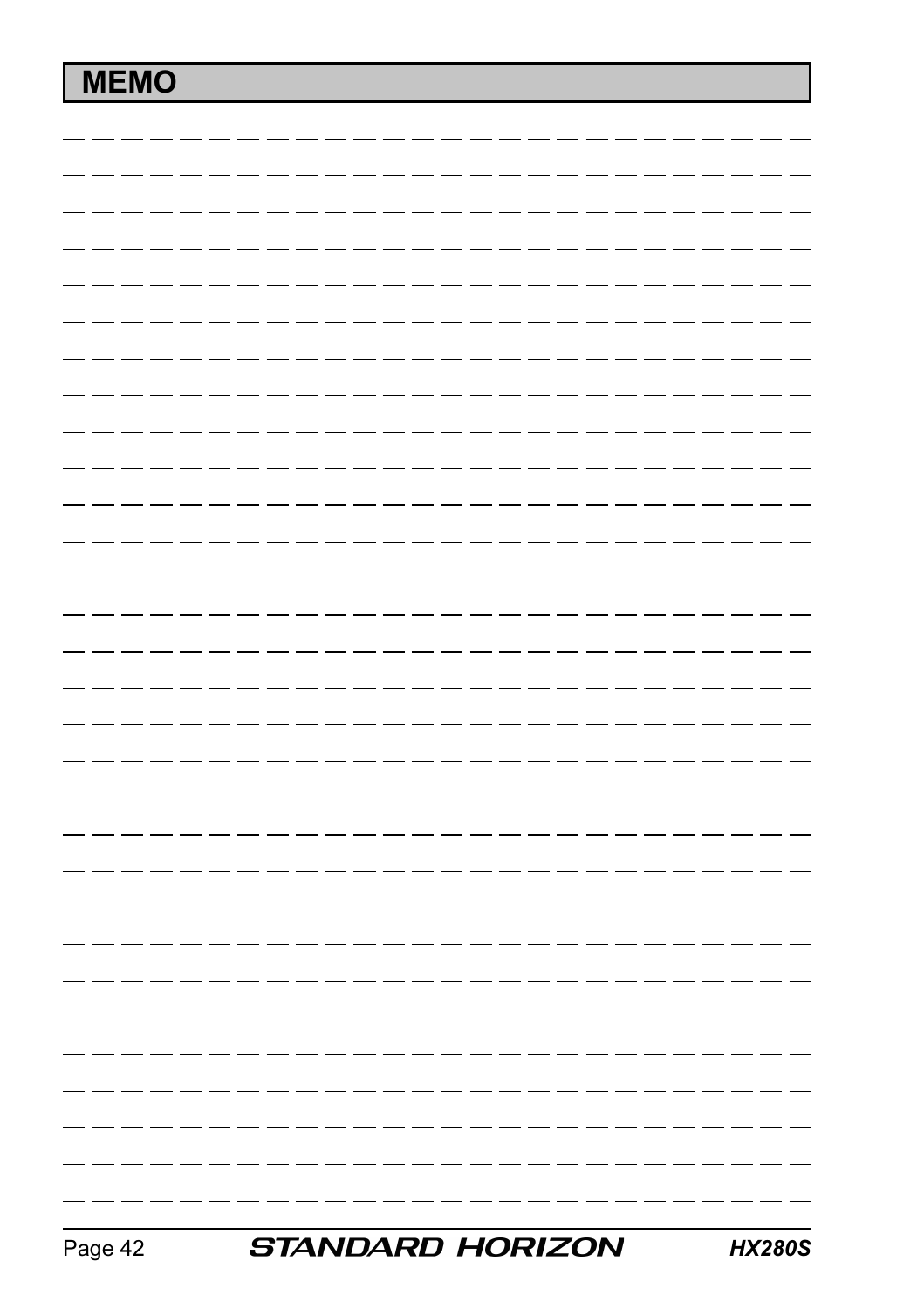This device complies with part 15 of the FCC rules. Operation is subject to the condition that this device does not cause harmful interference. Part 15.21: Changes or modifications to this device not expressly approved by Vertex Standard could void the User's authorization to operate this device.

## HX280S **STANDARD HORIZON** Page 43